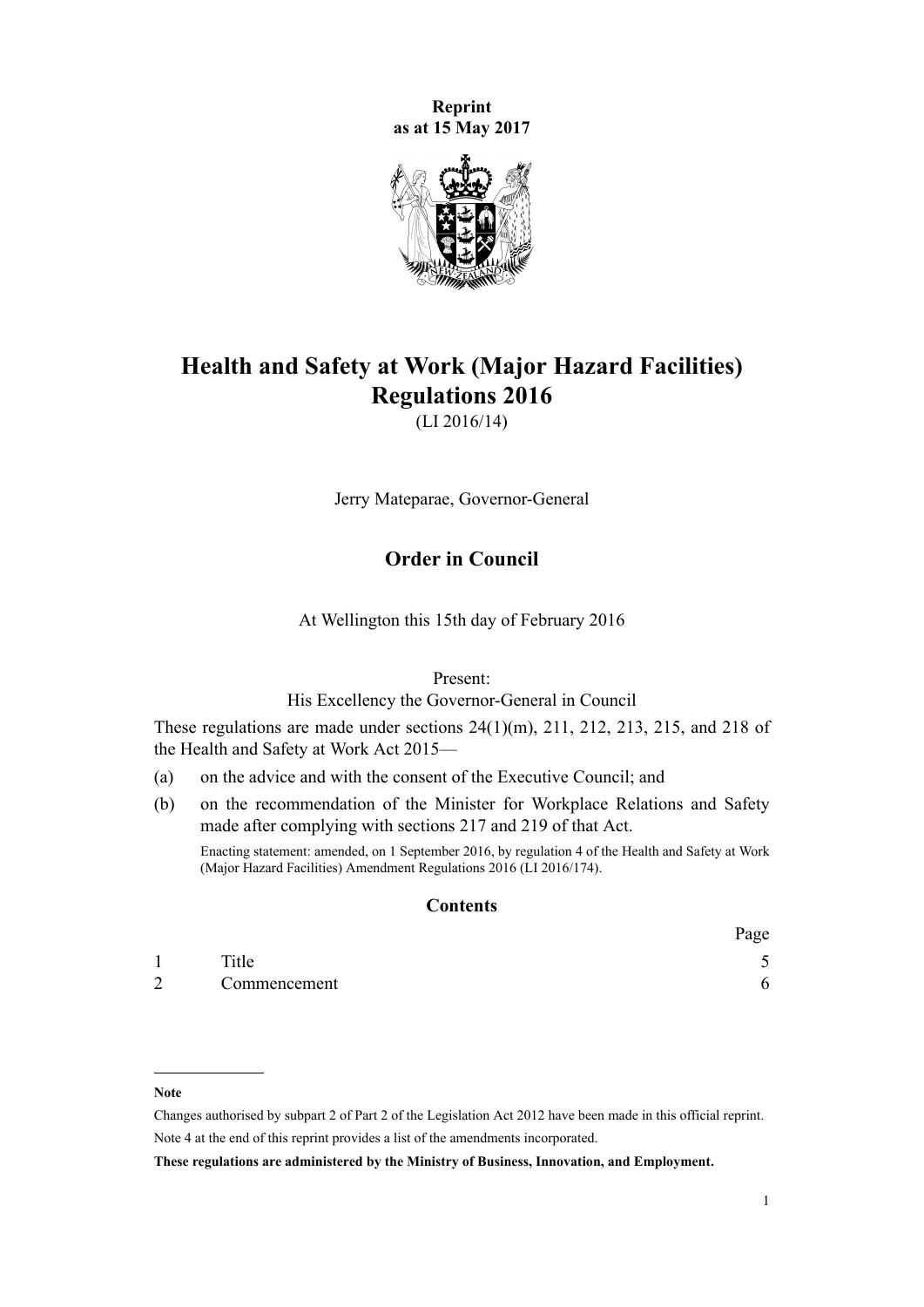# **[Part 1](#page-5-0) [Preliminary provisions](#page-5-0)**

| Application |  |
|-------------|--|
|             |  |

|                | Interpretation                                                                                       |       |
|----------------|------------------------------------------------------------------------------------------------------|-------|
| 4              | Interpretation                                                                                       | 6     |
| 5              | Meaning of specified hazardous substances                                                            | $8\,$ |
| 6              | Meaning of table 1 or 2 hazardous substances                                                         | $8\,$ |
| $\overline{7}$ | Meaning of lower threshold quantity                                                                  | 9     |
| 8              | Meaning of upper threshold quantity                                                                  | 9     |
| 9              | Meaning of major incident                                                                            | 9     |
| 10             | Meaning of operator                                                                                  | 10    |
|                | Transitional, savings, and related provisions                                                        |       |
| 11             | Transitional, savings, and related provisions                                                        | 10    |
|                | Part 2                                                                                               |       |
|                | Notification, designation, and exemption of major hazard<br>facilities                               |       |
|                | Notification process                                                                                 |       |
| 11A            | Authorisation of certain facilities                                                                  | 11    |
| 12             | Duty of operators to notify WorkSafe                                                                 | 11    |
| 13             | Duty of operators of proposed facilities to notify WorkSafe                                          | 11    |
| 14             | Content of notification                                                                              | 12    |
| 15             | WorkSafe must assess notification, make a decision, and notify                                       | 13    |
|                | operator of decision                                                                                 | 13    |
| 16             | WorkSafe may conduct review of facility                                                              | 14    |
| 17<br>18       | Duty to notify WorkSafe of proposed change in operator<br>Suitability of operator                    | 15    |
|                |                                                                                                      |       |
|                | Designation process                                                                                  |       |
| 19             | Mandatory designation as major hazard facility                                                       | 16    |
| 20             | Discretionary designation of lower tier major hazard facility as<br>upper tier major hazard facility | 16    |
| 21             | Certificate and effect of designations and decisions                                                 | 16    |
| 22             | Conditions on designations of major hazard facilities                                                | 17    |
| 23             | Revocation of designation as major hazard facility or decision as to                                 | 17    |
|                | suitability of operator                                                                              |       |
| 24             | Renotification if quantity of specified hazardous substances                                         | 18    |
|                | increases                                                                                            |       |
|                | Prescribed requirements for exemptions                                                               |       |

[25](#page-17-0) [Prescribed requirements for WorkSafe granting exemption](#page-17-0) [18](#page-17-0)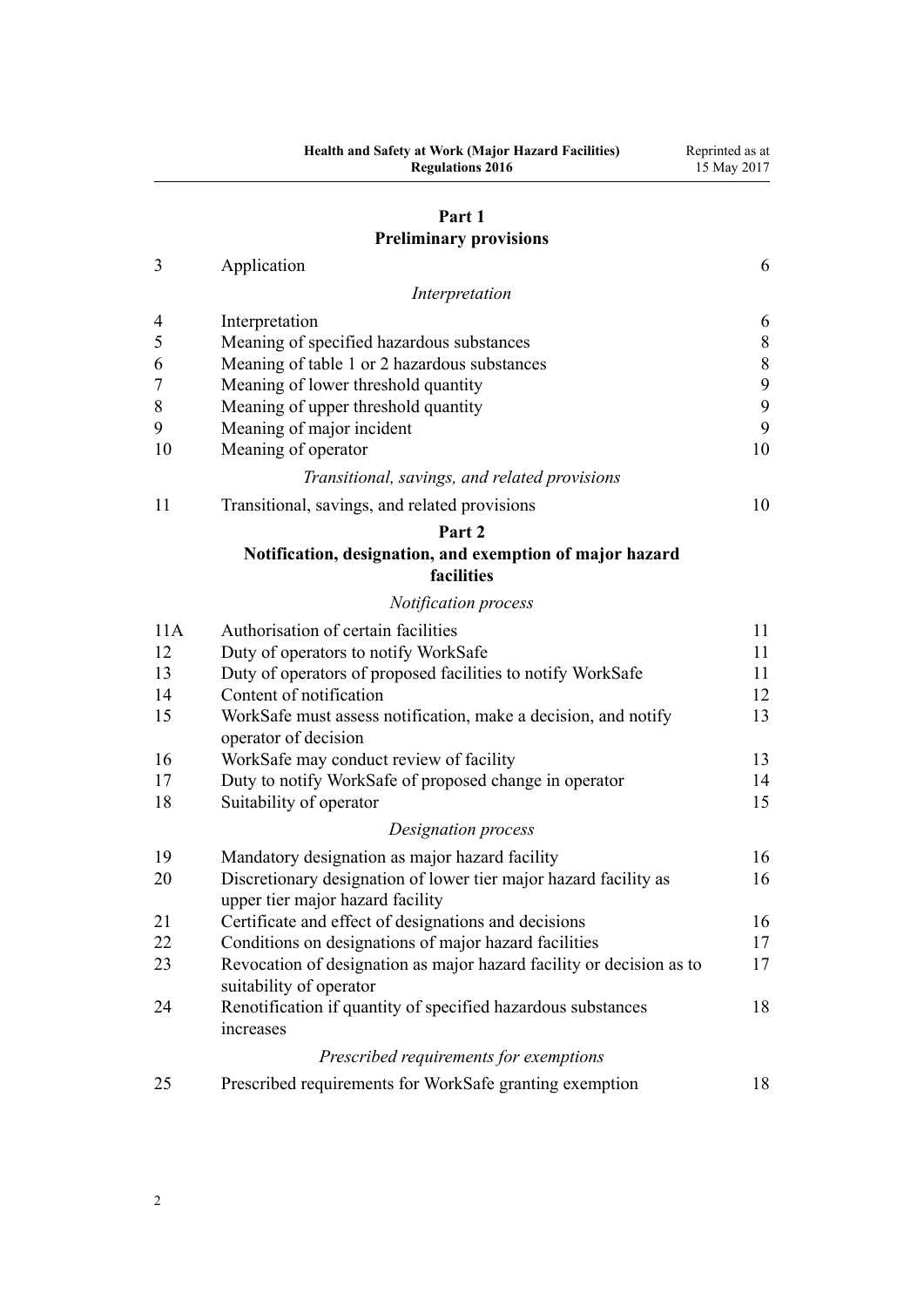| 15 May 2017<br><b>Regulations 2016</b> |                                                                                                                                            |          |
|----------------------------------------|--------------------------------------------------------------------------------------------------------------------------------------------|----------|
|                                        | Part 3                                                                                                                                     |          |
|                                        | Specified hazardous substances thresholds                                                                                                  |          |
| 26                                     | Specified hazardous substances                                                                                                             | 19       |
| 27                                     | Threshold quantity of 1 specified hazardous substance                                                                                      | 19       |
| 28<br>29                               | Threshold quantity of more than 1 specified hazardous substance<br>Exclusions in calculating quantity of specified hazardous<br>substances | 19<br>21 |
|                                        | Part 4                                                                                                                                     |          |
|                                        | <b>Duties of operators</b>                                                                                                                 |          |
|                                        | Subpart 1—Duties of all major hazard facility operators                                                                                    |          |
|                                        | Control measures                                                                                                                           |          |
| 30                                     | Duty to implement control measures                                                                                                         | 21       |
|                                        | Requirements for emergency plans                                                                                                           |          |
| 31                                     | Duty to prepare emergency plan                                                                                                             | 22       |
| 32                                     | Duty to test emergency plan                                                                                                                | 23       |
|                                        | Declaration of notifiable incidents                                                                                                        |          |
| 33                                     | Declaration of notifiable incidents                                                                                                        | 23       |
|                                        | Duty to notify notifiable incidents                                                                                                        |          |
| 34                                     | Duty to notify notifiable incidents                                                                                                        | 24       |
|                                        | Ongoing review                                                                                                                             |          |
| 35                                     | Duty to undertake ongoing review                                                                                                           | 24       |
|                                        | Subpart 2—Duty of lower tier major hazard facility operators                                                                               |          |
| 36                                     | Duty to prepare, retain, and implement major accident prevention<br>policy by establishing safety management system                        | 26       |
| 37                                     | Duty to retain records of major accident prevention policy                                                                                 | 26       |
|                                        | Subpart 3—Duties of upper tier major hazard facility operators                                                                             |          |
| 38                                     | Duty to conduct safety assessment                                                                                                          | 27       |
| 39                                     | Duty to establish and implement safety management system                                                                                   | 28       |
|                                        | Part 5                                                                                                                                     |          |
|                                        | Design notices and safety cases for upper tier major hazard<br>facilities                                                                  |          |
|                                        | Subpart 1—Requirements for design notice                                                                                                   |          |
| 40                                     | Duty to give design notice                                                                                                                 | 29       |
| 41                                     | Duty to review documents instead of giving design notice                                                                                   | 30       |
| 42                                     | Obligations of WorkSafe on receipt of design notice                                                                                        | 30       |

**Health and Safety at Work (Major Hazard Facilities)**

Reprinted as at

3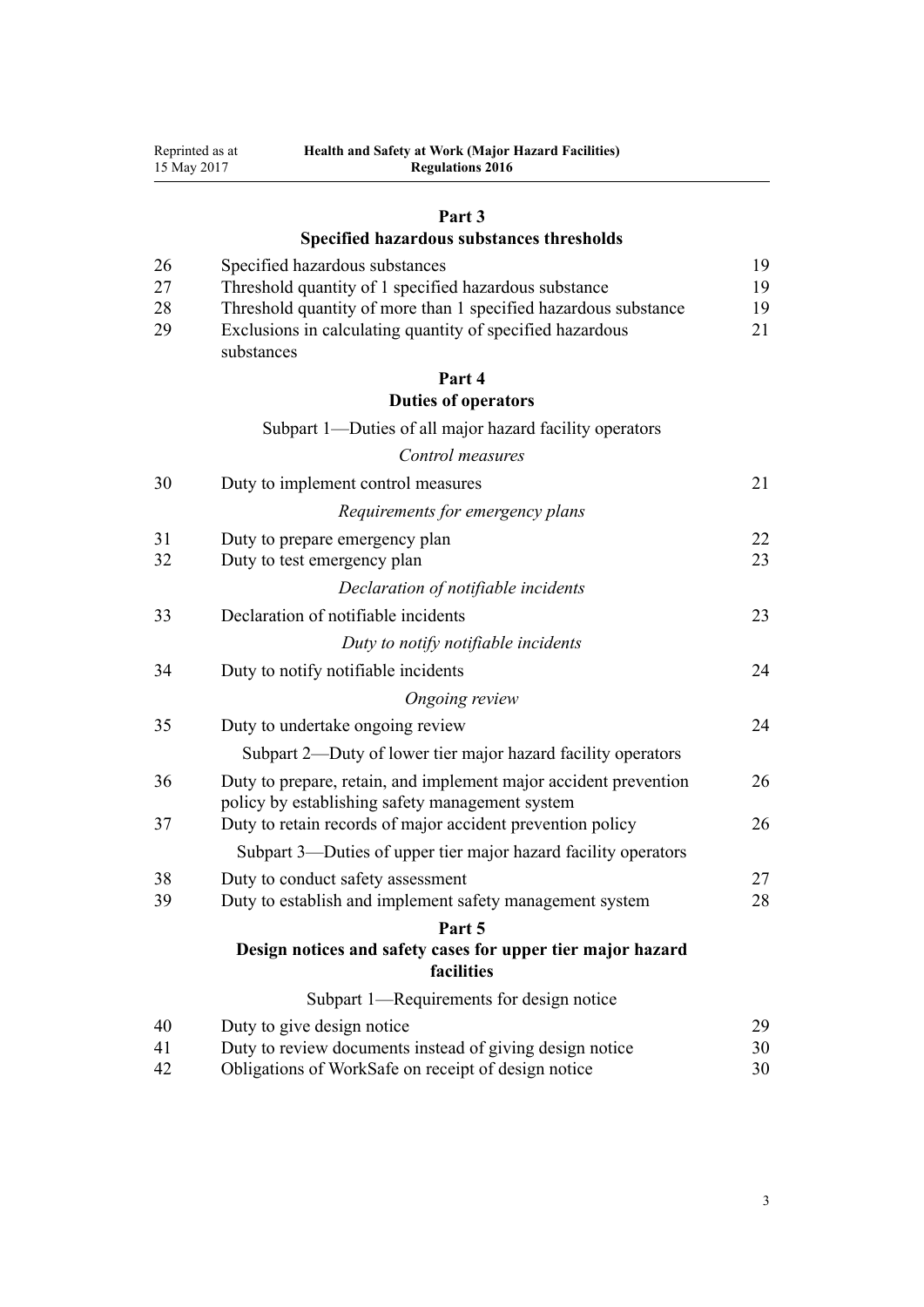|    | Health and Safety at Work (Major Hazard Facilities)<br><b>Regulations 2016</b>                        | Reprinted as at<br>15 May 2017 |
|----|-------------------------------------------------------------------------------------------------------|--------------------------------|
|    | Subpart 2—Requirements of safety case                                                                 |                                |
|    | General requirements                                                                                  |                                |
| 43 | Prohibition on operating upper tier major hazard facility without<br>accepted safety case             | 30                             |
| 44 | WorkSafe may extend time for lodging safety case                                                      | 31                             |
| 45 | Duty to prepare safety case                                                                           | 31                             |
| 46 | Co-ordination of safety cases for multiple facilities                                                 | 31                             |
|    | Consideration of and decisions on safety cases                                                        |                                |
| 47 | WorkSafe may request further information                                                              | 32                             |
| 48 | WorkSafe must notify operator of decision                                                             | 32                             |
| 49 | Criteria for acceptance of safety case                                                                | 33                             |
| 50 | WorkSafe may impose limitations or conditions on safety case                                          | 33                             |
| 51 | WorkSafe may reject safety case                                                                       | 33                             |
|    | Revision of safety cases                                                                              |                                |
| 52 | Duty to revise safety case in certain situations                                                      | 34                             |
| 53 | WorkSafe may request revised safety case                                                              | 35                             |
| 54 | Duty to give revised safety case within 5 years                                                       | 36                             |
| 55 | Decision on revised safety case                                                                       | 37                             |
|    | Withdrawal of acceptance of safety cases                                                              |                                |
| 56 | WorkSafe may withdraw acceptance of safety case                                                       | 37                             |
|    | Compliance with safety case requirements                                                              |                                |
| 57 | Duty to ensure compliance with safety case requirements                                               | 38                             |
| 58 | WorkSafe may consent to operator conducting activity otherwise<br>than in accordance with safety case | 38                             |
|    | Record-keeping requirements                                                                           |                                |
| 59 | Duty to retain records of safety case                                                                 | 39                             |
|    | Part 6                                                                                                |                                |
|    | <b>Reviews and appeals</b>                                                                            |                                |
| 60 | Decisions subject to review under these regulations                                                   | 39                             |
| 61 | Process for applying for review                                                                       | 40                             |
| 62 | WorkSafe to acknowledge receipt of review application                                                 | 40                             |
| 63 | Review decision                                                                                       | 40                             |
| 64 | Appeal to District Court                                                                              | 41                             |
|    | Part 7                                                                                                |                                |
|    | <b>Miscellaneous provisions</b>                                                                       |                                |
|    | General requirements                                                                                  |                                |
| 65 | Duty to engage with workers                                                                           | 41                             |
| 66 | Duty to provide general information for local community                                               | 42                             |

4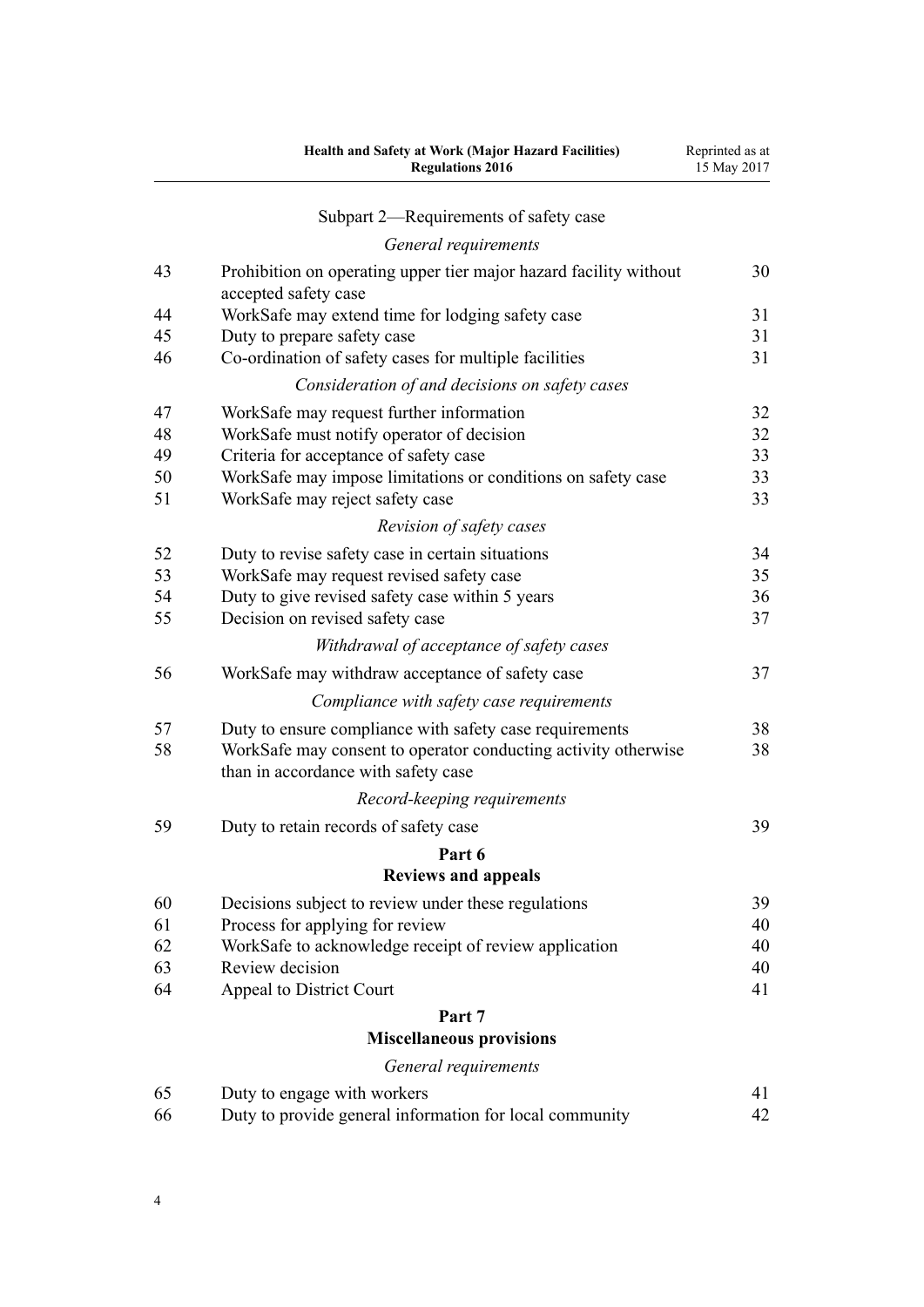<span id="page-4-0"></span>

| Reprinted as at<br>15 May 2017 |                                             | Health and Safety at Work (Major Hazard Facilities)<br><b>Regulations 2016</b>                                                                                                                                |                            |  |
|--------------------------------|---------------------------------------------|---------------------------------------------------------------------------------------------------------------------------------------------------------------------------------------------------------------|----------------------------|--|
|                                |                                             | Notification requirement following major incident                                                                                                                                                             |                            |  |
| 67                             |                                             | Duty to notify local community and local authority in event of<br>major incident                                                                                                                              | 43                         |  |
|                                |                                             | Duty of WorkSafe to provide information to public                                                                                                                                                             |                            |  |
| 68<br>69                       |                                             | Duty of WorkSafe to provide information to public<br>WorkSafe may require operator to provide further information                                                                                             | 44<br>44                   |  |
|                                |                                             | Fees and levies                                                                                                                                                                                               |                            |  |
| 70<br>71<br>72<br>73<br>74     |                                             | Fees for safety case assessment<br>WorkSafe may refund safety case assessment fee<br>Payment of annual levy<br>Review of fees and annual levies<br>Duty to notify of certain changes to major hazard facility | 45<br>45<br>46<br>47<br>47 |  |
|                                |                                             | <b>Schedule 1</b><br>Transitional, savings, and related provisions                                                                                                                                            | 48                         |  |
|                                |                                             | <b>Schedule 2</b><br><b>Specified hazardous substances</b>                                                                                                                                                    | 50                         |  |
|                                |                                             | <b>Schedule 3</b><br>Matters to be included in emergency plan of major hazard<br>facility                                                                                                                     | 61                         |  |
|                                |                                             | <b>Schedule 4</b><br>Information required in notice of notifiable incident in major<br>hazard facility                                                                                                        | 63                         |  |
|                                |                                             | <b>Schedule 5</b><br>Requirements of safety management system of major hazard<br>facility                                                                                                                     | 65                         |  |
|                                |                                             | Schedule 6<br>Information required in design notice for upper tier major<br>hazard facility                                                                                                                   | 68                         |  |
|                                |                                             | <b>Schedule 7</b><br>Information required in safety case for upper tier major<br>hazard facility                                                                                                              | 69                         |  |
|                                | <b>Schedule 8</b><br><b>Fees and levies</b> |                                                                                                                                                                                                               |                            |  |

# **Regulations**

# **1 Title**

These regulations are the Health and Safety at Work (Major Hazard Facilities) Regulations 2016.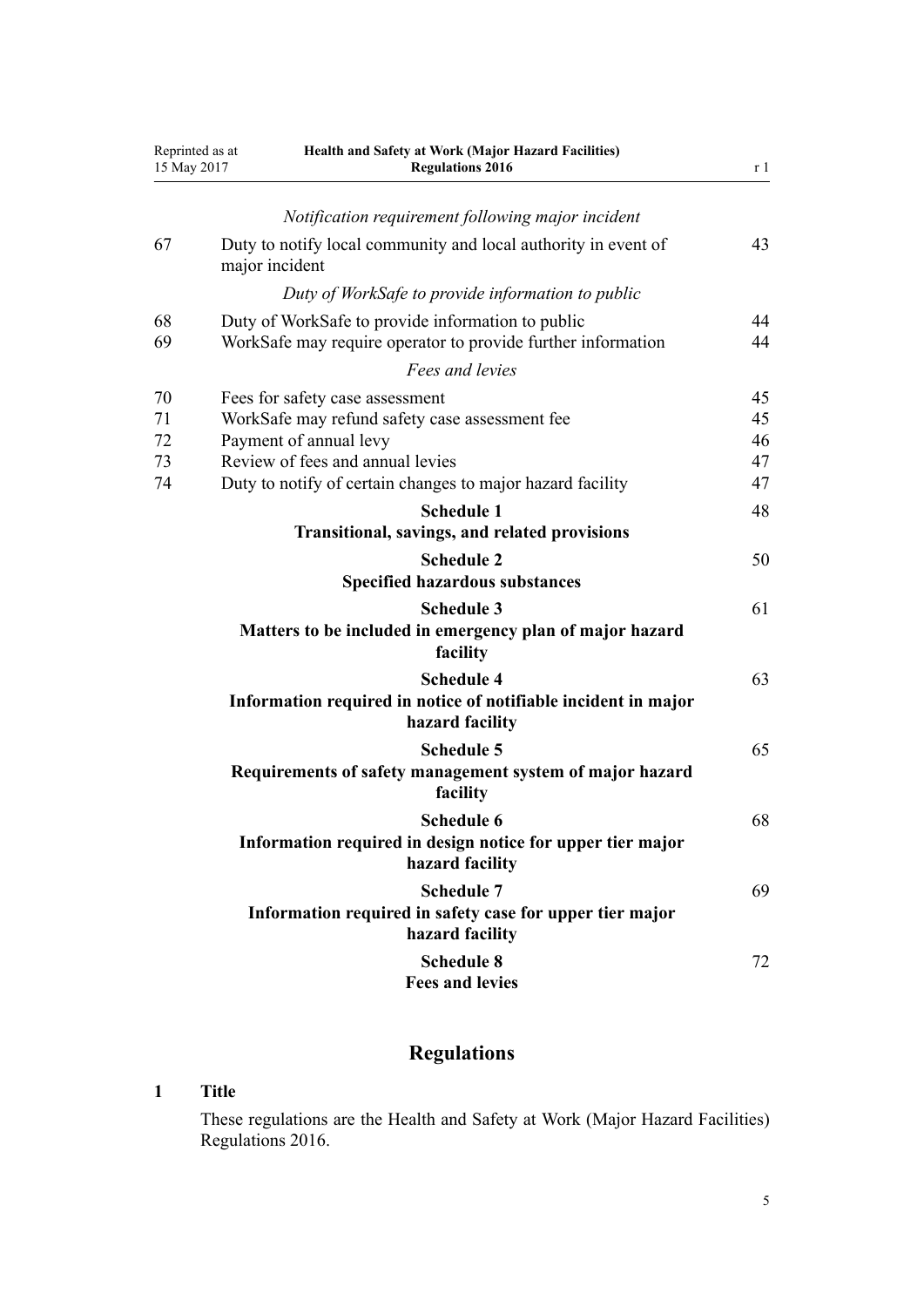# <span id="page-5-0"></span>**2 Commencement**

These regulations come into force on 4 April 2016.

# **Part 1**

# **Preliminary provisions**

#### **3 Application**

- (1) These regulations apply to a facility or proposed facility where specified hazardous substances are present or likely to be present in a quantity that is equal to or exceeds the lower threshold quantity.
- (2) These regulations do not apply to—
	- (a) an installation to which the [Health and Safety at Work \(Petroleum Ex](http://prd-lgnz-nlb.prd.pco.net.nz/pdflink.aspx?id=DLM6728800)[ploration and Extraction\) Regulations 2016](http://prd-lgnz-nlb.prd.pco.net.nz/pdflink.aspx?id=DLM6728800) apply; or
	- (b) a mining operation to which the [Health and Safety at Work \(Mining Op](http://prd-lgnz-nlb.prd.pco.net.nz/pdflink.aspx?id=DLM6732828)[erations and Quarrying Operations\) Regulations 2016](http://prd-lgnz-nlb.prd.pco.net.nz/pdflink.aspx?id=DLM6732828) apply; or
	- (c) a pipeline to which the [Health and Safety in Employment \(Pipelines\)](http://prd-lgnz-nlb.prd.pco.net.nz/pdflink.aspx?id=DLM298847) [Regulations 1999](http://prd-lgnz-nlb.prd.pco.net.nz/pdflink.aspx?id=DLM298847) apply; or
	- (d) transit depots, as defined in [regulation 3](http://prd-lgnz-nlb.prd.pco.net.nz/pdflink.aspx?id=DLM36301) of the Hazardous Substances (Classes 1 to 5 Controls) Regulations 2001; or
	- (e) designated transfer zones, as defined in [regulation 11](http://prd-lgnz-nlb.prd.pco.net.nz/pdflink.aspx?id=DLM36382) of the Hazardous Substances (Classes 1 to 5 Controls) Regulations 2001; or
	- (ea) a facility operated by the Armed Forces where munitions are stored; or
	- (f) the transport of specified hazardous substances by road, rail, internal waterways, sea, or air to a facility.
- (3) In this regulation, **transport** includes—
	- (a) the loading of those substances onto other types of transport; and
	- (b) the unloading of those substances from other types of transport; and
	- (c) the transport of those substances to and from other types of transport; and
	- (d) the loading, unloading, and transport that is carried out at any place, including, but without limitation, at docks, wharves, and marshalling yards.

Regulation 3(2)(ea): inserted, on 1 September 2016, by [regulation 5](http://prd-lgnz-nlb.prd.pco.net.nz/pdflink.aspx?id=DLM6907709) of the Health and Safety at Work (Major Hazard Facilities) Amendment Regulations 2016 (LI 2016/174).

#### *Interpretation*

#### **4 Interpretation**

(1) In these regulations, unless the context otherwise requires,—

**Act** means the [Health and Safety at Work Act 2015](http://prd-lgnz-nlb.prd.pco.net.nz/pdflink.aspx?id=DLM5976602)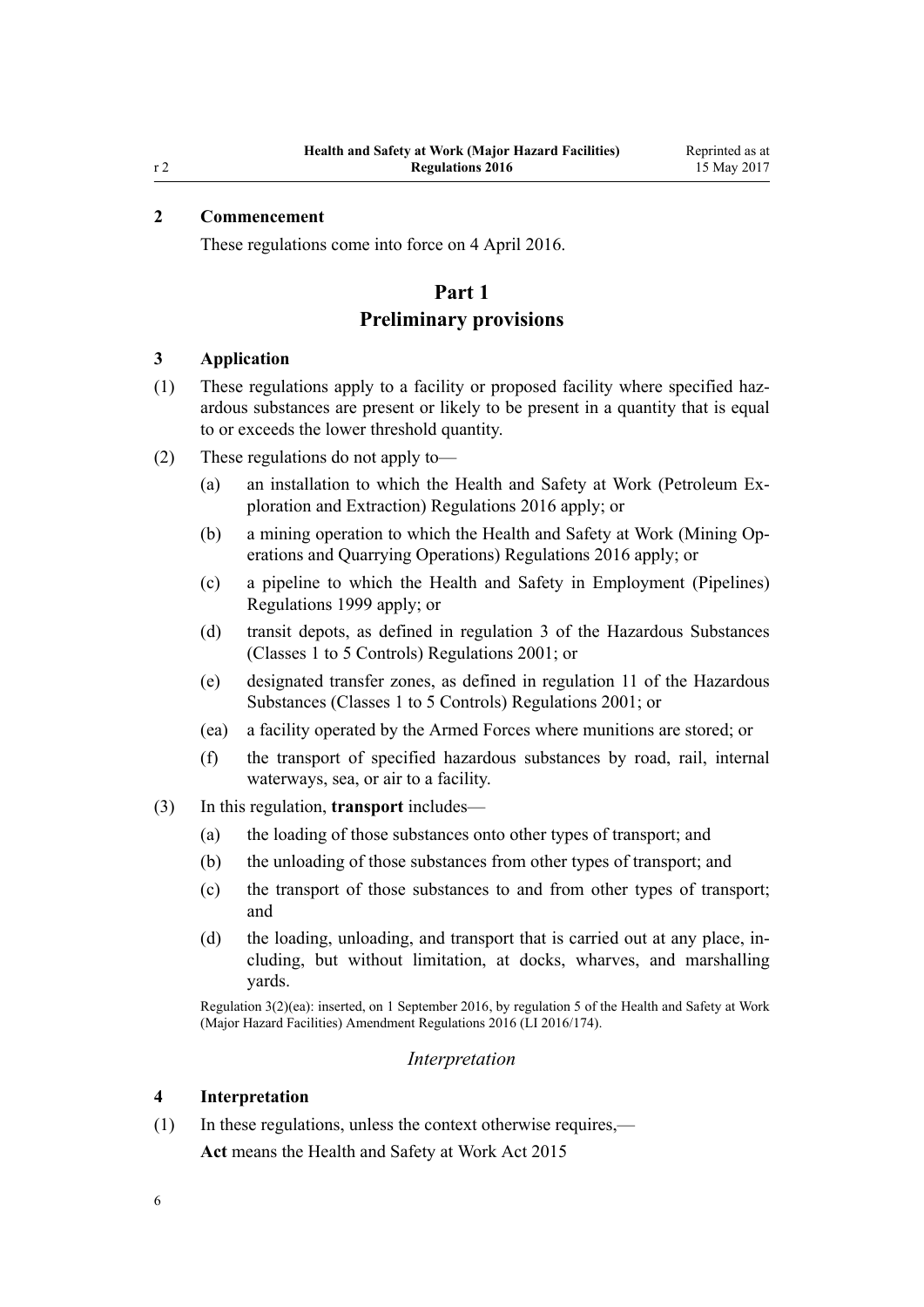**control measures** means the measures to be implemented under [regulation 30](#page-20-0)

**design notice**, in relation to an upper tier major hazard facility, means the notice required under [regulation 40](#page-28-0) and that contains the information required under Schedule [Schedule 6](#page-67-0)

**emergency plan** means the plan required under [regulation 31](#page-21-0) and, for upper tier major hazard facilities, that contains the matters to be included under [Schedule 3](#page-60-0)

**facility** means the whole area under the control of the same person where specified hazardous substances are present in 1 or more places, and, for the purposes of this definition, 2 or more areas under the control of the same person and separated only by a road, railway, inland waterway, pipeline, or other structure are treated as 1 whole area

**local authority** means a territorial authority within the meaning of [section 5\(1\)](http://prd-lgnz-nlb.prd.pco.net.nz/pdflink.aspx?id=DLM170881) of the Local Government Act 2002

# **local community**—

- (a) means, at a minimum, all persons within a 1 km radius of any point on the perimeter of a major hazard facility; and
- (b) includes all persons in an area that might be affected by a major incident occurring at a major hazard facility

**lower tier major hazard facility** means a facility that WorkSafe has designated as a lower tier major hazard facility under [regulation 19\(1\)](#page-15-0)

**major accident prevention policy** means the policy that a lower tier major hazard facility must prepare, retain, and implement under [regulation 36](#page-25-0)

**major hazard facility** means a facility that WorkSafe has designated as a lower tier major hazard facility or an upper tier major hazard facility under [regula](#page-15-0)[tion 19](#page-15-0) or [20](#page-15-0)

**major incident hazard** means a hazard that has the potential to cause a major incident

**notifiable incident** includes a type of incident—

- (a) declared under [regulation 33](#page-22-0); and
- (b) that is required to be notified under [regulation 34](#page-23-0)

**off site** means not on site

**on site** means at or in a facility

**pipeline** has the meaning set out in [regulation 2](http://prd-lgnz-nlb.prd.pco.net.nz/pdflink.aspx?id=DLM298853) of the Health and Safety in Employment (Pipelines) Regulations 1999

**proposed facility** means—

- (a) an existing workplace that is to become a facility; or
- (b) a facility that is to be built in the future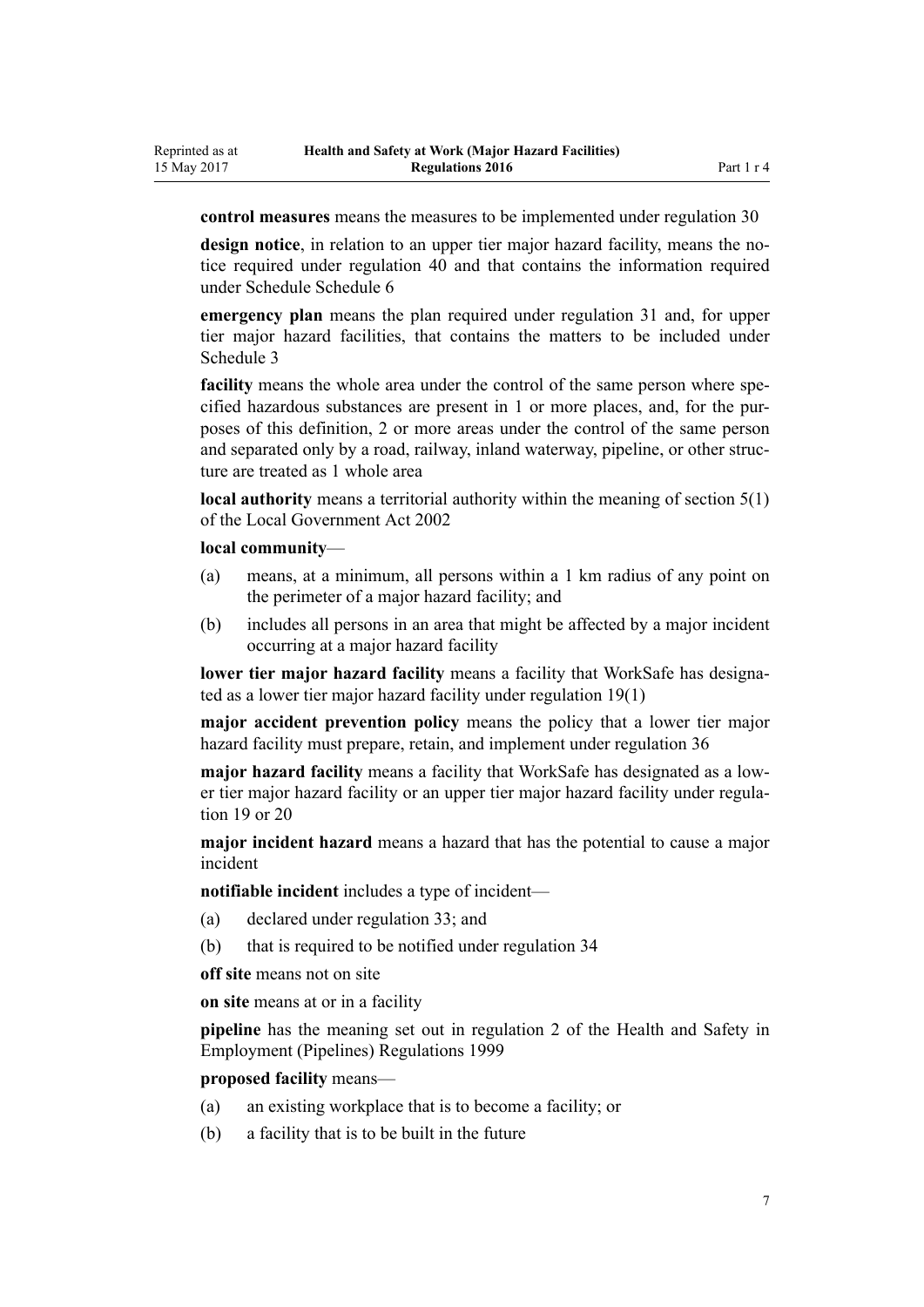<span id="page-7-0"></span>**readily accessible**, in relation to a duty to provide a document, means that the document is capable of being accessed without difficulty in hard copy, electronic form, or other form

#### **safety assessment**,—

- (a) in relation to a lower tier major hazard facility, means the assessment conducted for the purposes of preparing and implementing a major accident prevention policy under [regulation 36:](#page-25-0)
- (b) in relation to an upper tier major hazard facility, means the assessment conducted under [regulation 38](#page-26-0)

**safety case**, in relation to an upper tier major hazard facility, means the document required under [regulation 45](#page-30-0) and that contains the information required under [Schedule 7](#page-68-0)

**safety-critical element** means any part of a facility or its plant (including a computer program)—

- (a) that has the purpose of preventing, or limiting the effect of, a major incident; and
- (b) the failure of which could cause or contribute substantially to a major incident

**safety management system**,—

- (a) in relation to a lower tier major hazard facility, means the system established under [regulation 36\(4\)](#page-25-0) that satisfies the requirements specified in [Schedule 5:](#page-64-0)
- (b) in relation to an upper tier major hazard facility, means the system established and implemented under [regulation 39](#page-27-0) that satisfies the requirements specified in [Schedule 5](#page-64-0)

**threshold quantity** means the lower threshold quantity or the upper threshold quantity

**upper tier major hazard facility** means a facility that WorkSafe has designated as an upper tier major hazard facility under [regulation 19\(2\)](#page-15-0) or [20.](#page-15-0)

(2) Unless the context otherwise requires, terms and expressions that are used but not defined in these regulations but that are defined in the Act have the same meaning as in the Act.

#### **5 Meaning of specified hazardous substances**

In these regulations, **specified hazardous substances** means table 1 or 2 hazardous substances.

#### **6 Meaning of table 1 or 2 hazardous substances**

In these regulations, **table 1 or 2 hazardous substances** means—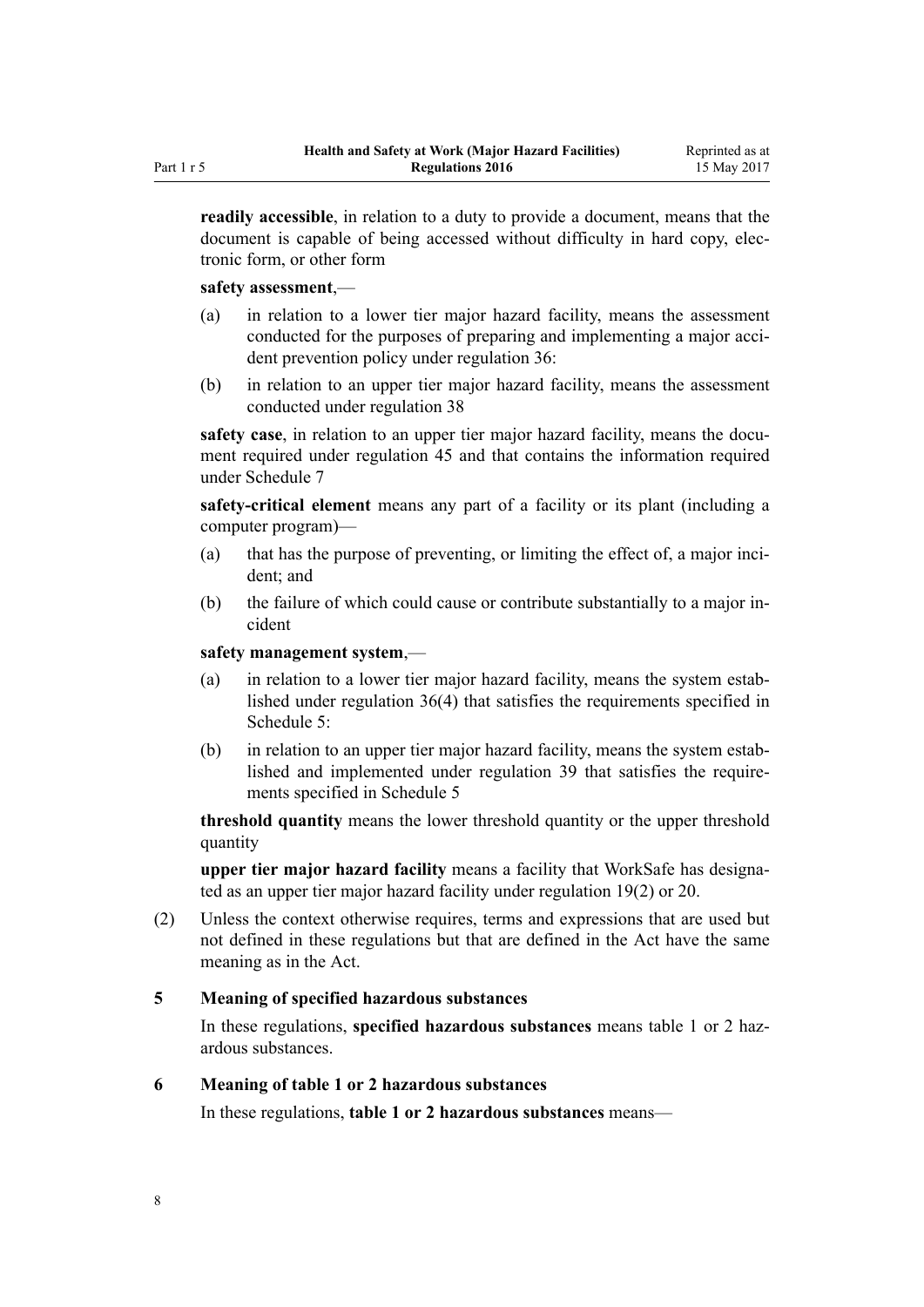- <span id="page-8-0"></span>(a) the hazardous substances specified in column 1 of table 2 of [Schedule 2;](#page-49-0) and
- (b) the categories of hazardous substances referred to in column 1 of table 1 of [Schedule 2](#page-49-0).

#### **7 Meaning of lower threshold quantity**

- (1) In these regulations, **lower threshold quantity** means the quantity—
	- (a) specified in column 4 of table 1 or column 3 of table 2 of [Schedule 2;](#page-49-0) and
	- (b) calculated in accordance with [Part 3](#page-18-0) of these regulations.
- (2) In calculating the lower threshold quantity, the maximum capacity of the facility must be taken into account, including—
	- (a) the maximum capacity of process vessels and interconnecting pipe systems that contain the hazardous substances:
	- (b) the maximum capacity of all storage tanks and other storage areas at the facility that could contain hazardous substances:
	- (c) the maximum capacity of the pipework outside process areas to contain hazardous substances:
	- (d) the maximum quantity of hazardous substances that could, in the event of failure, escape into the facility from the pipework that is connected to, terminates at, or crosses the facility:
	- (e) the maximum quantity of hazardous substances that are loaded into or onto, or unloaded from, vehicles, trailers, rolling stock, and ships (excluding any hazardous substances on board ships) that are from time to time present at the facility in the course of the facility's operations.
- (3) For the purposes of subclause (2), the exclusions in calculating the quantity of hazardous substances that are present or likely to be present at a facility, as specified in [regulation 29](#page-20-0), must be taken into account.

# **8 Meaning of upper threshold quantity**

In these regulations, **upper threshold quantity** means the quantity—

- (a) specified in column 5 of table 1 or column 4 of table 2 of [Schedule 2;](#page-49-0) and
- (b) calculated in accordance with [Part 3](#page-18-0) of these regulations.

# **9 Meaning of major incident**

- (1) In these regulations, **major incident** means an uncontrolled event at a major hazard facility that—
	- (a) involves, or potentially involves, specified hazardous substances; and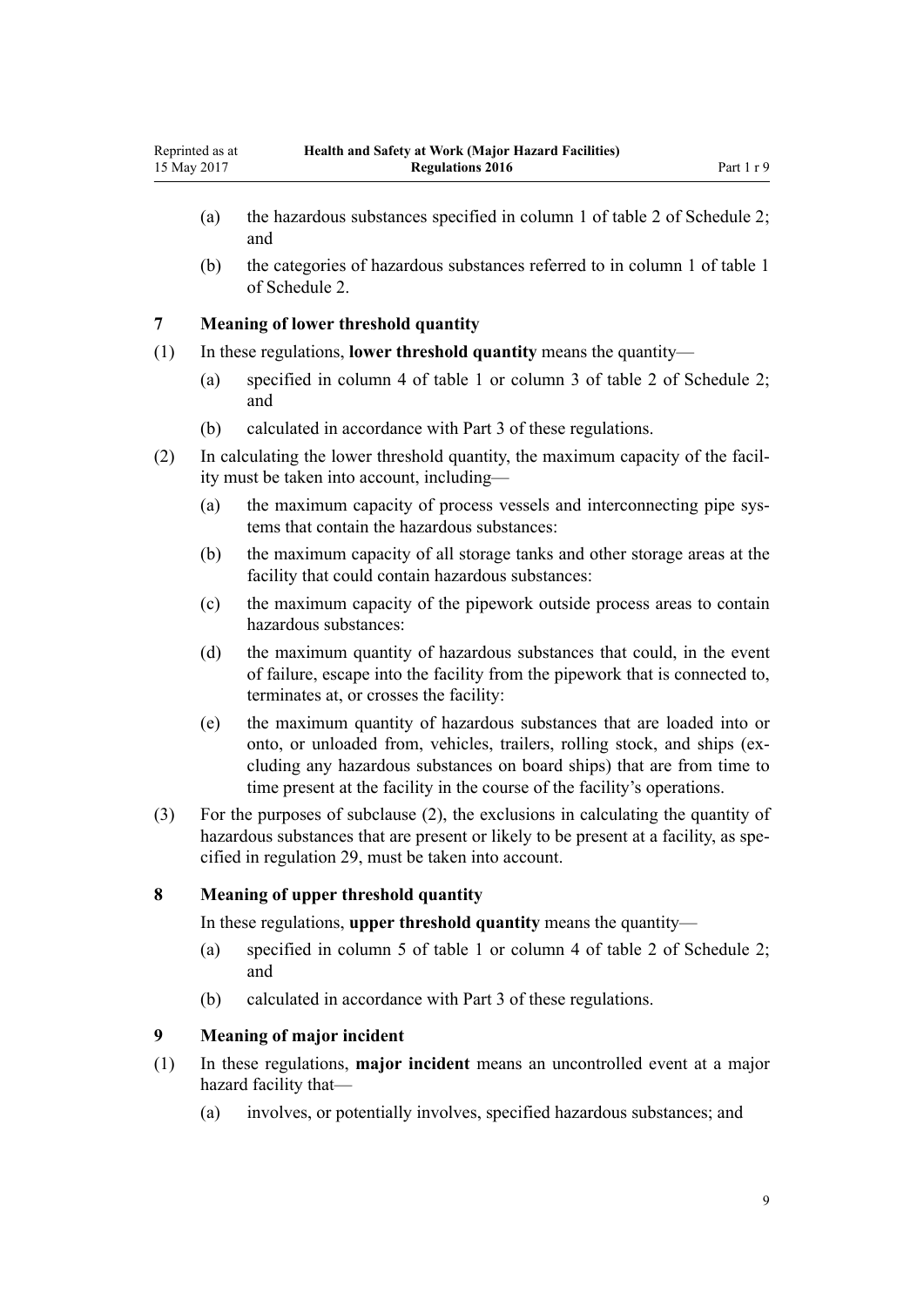- <span id="page-9-0"></span>(b) exposes multiple persons to a serious risk to their health or safety (including a risk of death) arising from an immediate or imminent exposure to—
	- (i) 1 or more of those substances as a result of the event; or
	- (ii) the direct or indirect effects of the event.
- (2) Without limiting subclause (1), an **uncontrolled event** includes any of the following:
	- (a) escape, spillage, or leakage of a substance:
	- (b) implosion, explosion, or fire.

Compare: Model Work Health and Safety Regulations (Aust) r 531

#### **10 Meaning of operator**

- (1) In these regulations, **operator** means the PCBU who—
	- (a) manages or controls a facility or a proposed facility; and
	- (b) has the power to direct that the whole facility be shut down.
- (2) If more than 1 PCBU is an operator of all or part of the facility within the meaning of subclause (1),—
	- (a) 1 of the PCBUs must be nominated, by all or a simple majority of those operators, as the operator of the facility; and
	- (b) the person nominated under paragraph (a) is the operator of the facility for the purposes of these regulations.
- (3) If no person is nominated as an operator under subclause (2), each of the following persons is taken to be an operator of the facility for the purposes of these regulations:
	- (a) each operator, within the meaning of subclause (1), who is an individual:
	- (b) for each operator, within the meaning of subclause (1), that is not an individual, each officer of the body corporate.

# *Transitional, savings, and related provisions*

#### **11 Transitional, savings, and related provisions**

The transitional, savings, and related provisions (if any) set out in [Schedule 1](#page-47-0) have effect according to their terms.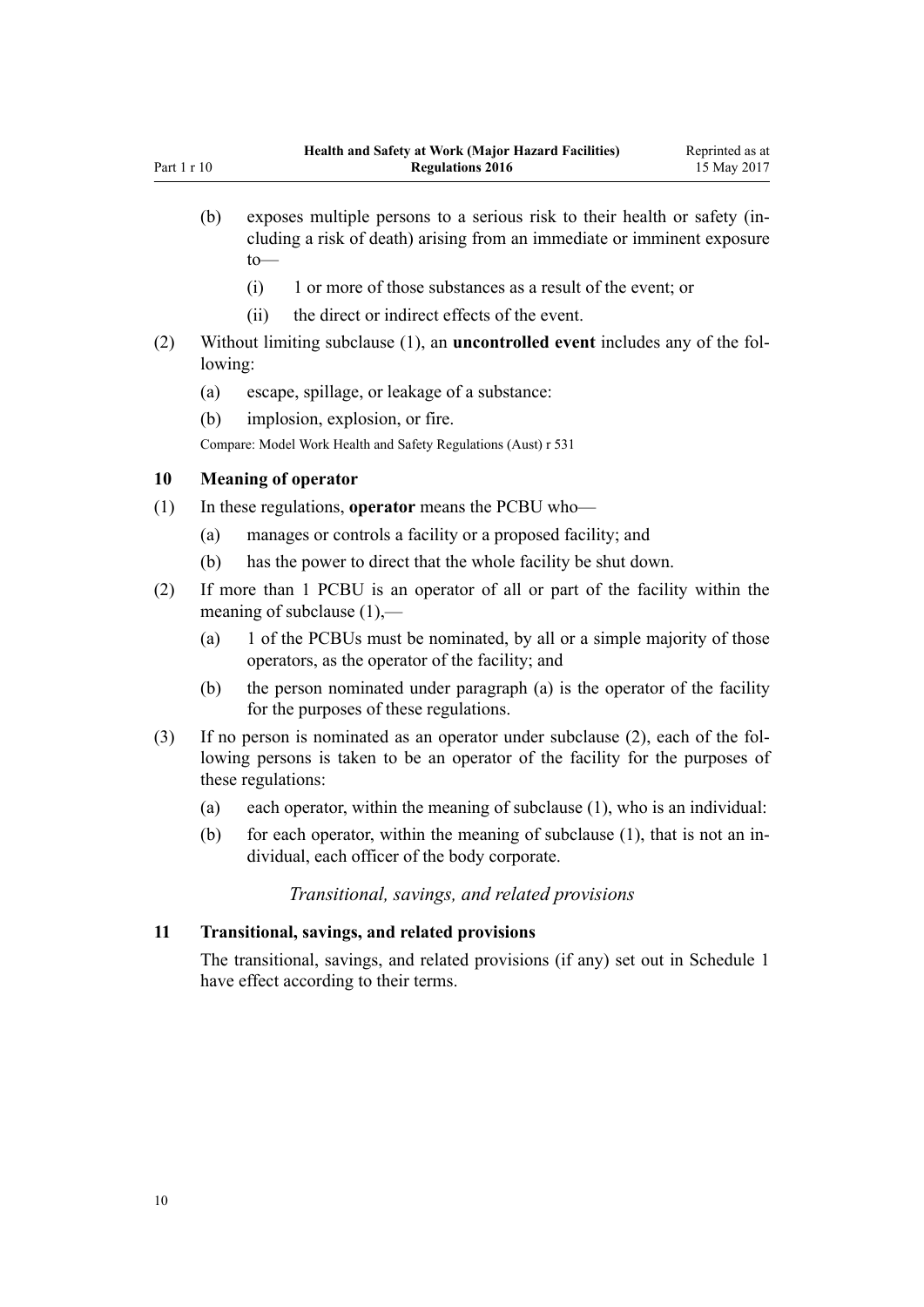# **Part 2**

# <span id="page-10-0"></span>**Notification, designation, and exemption of major hazard facilities**

# *Notification process*

#### **11A Authorisation of certain facilities**

A facility at which specified hazardous substances are present or likely to be present in a quantity that is equal to or exceeds the lower threshold quantity must not be operated unless the facility is designated under this Part.

Regulation 11A: inserted, on 1 September 2016, by [regulation 6](http://prd-lgnz-nlb.prd.pco.net.nz/pdflink.aspx?id=DLM6907710) of the Health and Safety at Work (Major Hazard Facilities) Amendment Regulations 2016 (LI 2016/174).

#### **12 Duty of operators to notify WorkSafe**

- (1) The operator of a facility that existed on 4 April 2016 where, as at that date, specified hazardous substances were present or likely to be present in a quantity that is equal to or exceeds the lower threshold quantity must, in order to have the facility designated, notify WorkSafe in accordance with [regulation 14](#page-11-0)—
	- (a) as soon as practicable (but no later than 3 months) after the operator becomes aware or ought reasonably to have become aware that the specified hazardous substances were present or likely to be present in a quantity that is equal to or exceeds the lower threshold quantity; or
	- (b) within any longer period that WorkSafe determines, if satisfied on application by the operator that there is a reasonable excuse for the delayed notification.
- (1A) The operator of a facility that existed on 4 April 2016 but which was not on that date a facility to which subclause (1) applies must, in order to have the facility designated, notify WorkSafe in accordance with [regulation 14](#page-11-0) as soon as practicable before there is any change to the facility due to which specified hazardous substances are present or likely to be present in a quantity that is equal to or exceeds the lower threshold quantity.
- (2) An operator who contravenes this regulation commits an offence and is liable on conviction,—
	- (a) for an individual, to a fine not exceeding  $$10,000$ :
	- (b) for any other person, to a fine not exceeding \$50,000.

Compare: Model Work Health and Safety Regulations (Aust) r 536

Regulation 12(1): replaced, on 1 September 2016, by [regulation 7](http://prd-lgnz-nlb.prd.pco.net.nz/pdflink.aspx?id=DLM6907712) of the Health and Safety at Work (Major Hazard Facilities) Amendment Regulations 2016 (LI 2016/174).

Regulation 12(1A): inserted, on 1 September 2016, by [regulation 7](http://prd-lgnz-nlb.prd.pco.net.nz/pdflink.aspx?id=DLM6907712) of the Health and Safety at Work (Major Hazard Facilities) Amendment Regulations 2016 (LI 2016/174).

#### **13 Duty of operators of proposed facilities to notify WorkSafe**

(1) The operator of a proposed facility at which specified hazardous substances may be present in a quantity that is equal to or exceeds the lower threshold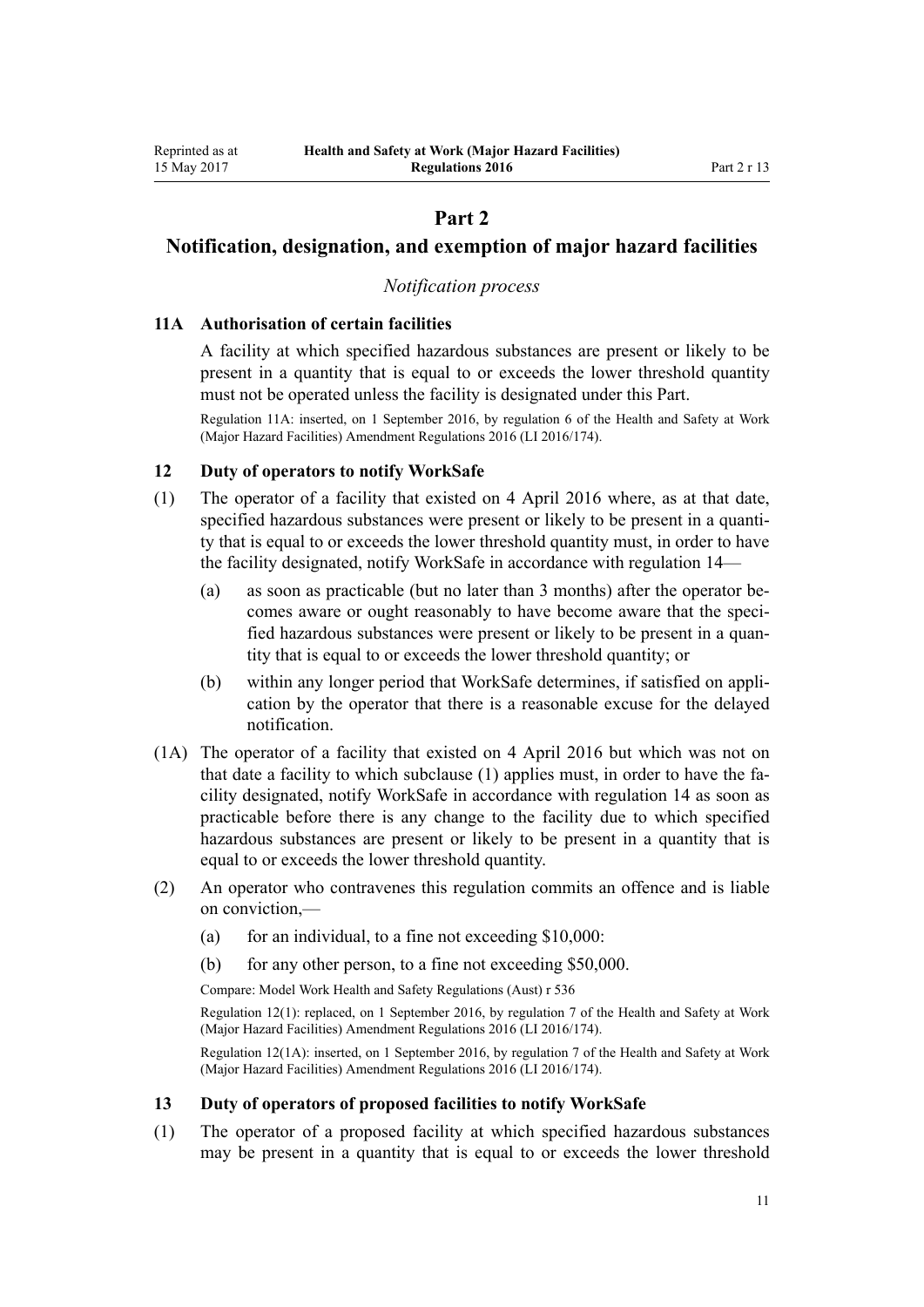<span id="page-11-0"></span>quantity must, in order to have the proposed facility designated, notify Work-Safe in accordance with regulation 14 as soon as practicable before—

- (a) there is any change in an existing workplace due to which it becomes a facility:
- (b) any contract is entered into for the construction or purchase of the facility.
- (2) An operator who contravenes this regulation commits an offence and is liable on conviction,—
	- (a) for an individual, to a fine not exceeding  $$10,000$ :
	- (b) for any other person, to a fine not exceeding \$50,000.

Compare: Model Work Health and Safety Regulations (Aust) r 537

Regulation 13(1): amended, on 1 September 2016, by [regulation 8](http://prd-lgnz-nlb.prd.pco.net.nz/pdflink.aspx?id=DLM6907713) of the Health and Safety at Work (Major Hazard Facilities) Amendment Regulations 2016 (LI 2016/174).

#### **14 Content of notification**

- (1) A notification to WorkSafe under [regulation 12](#page-10-0) or [13](#page-10-0) must—
	- (a) be given in the manner and form required by WorkSafe; and
	- (b) include the information referred to in subclause (2).
- (2) The notification to WorkSafe must include the following information:
	- (a) a brief description of the primary business activity or activities at the facility; and
	- (b) information about the operator; and
	- (c) sufficient information to identify the specified hazardous substances present or likely to be present at the facility; and
	- (d) the quantity and physical form (for example, solid, liquid, or gas) of the specified hazardous substances referred to in paragraph (c); and
	- (e) the contact details of a person with whom WorkSafe may communicate in relation to the information that is, or must be, contained in the notification; and
	- (f) the details of any enforcement action against the operator or an officer of the operator, under any legislation related to the management of health and safety or hazardous substances, taken either in New Zealand or in an overseas jurisdiction; and
	- (g) information about the land use and other activities in the area surrounding the facility or proposed facility; and
	- (h) any other additional information that WorkSafe requires for the purpose of determining—
		- (i) whether the facility or proposed facility is a major hazard facility; and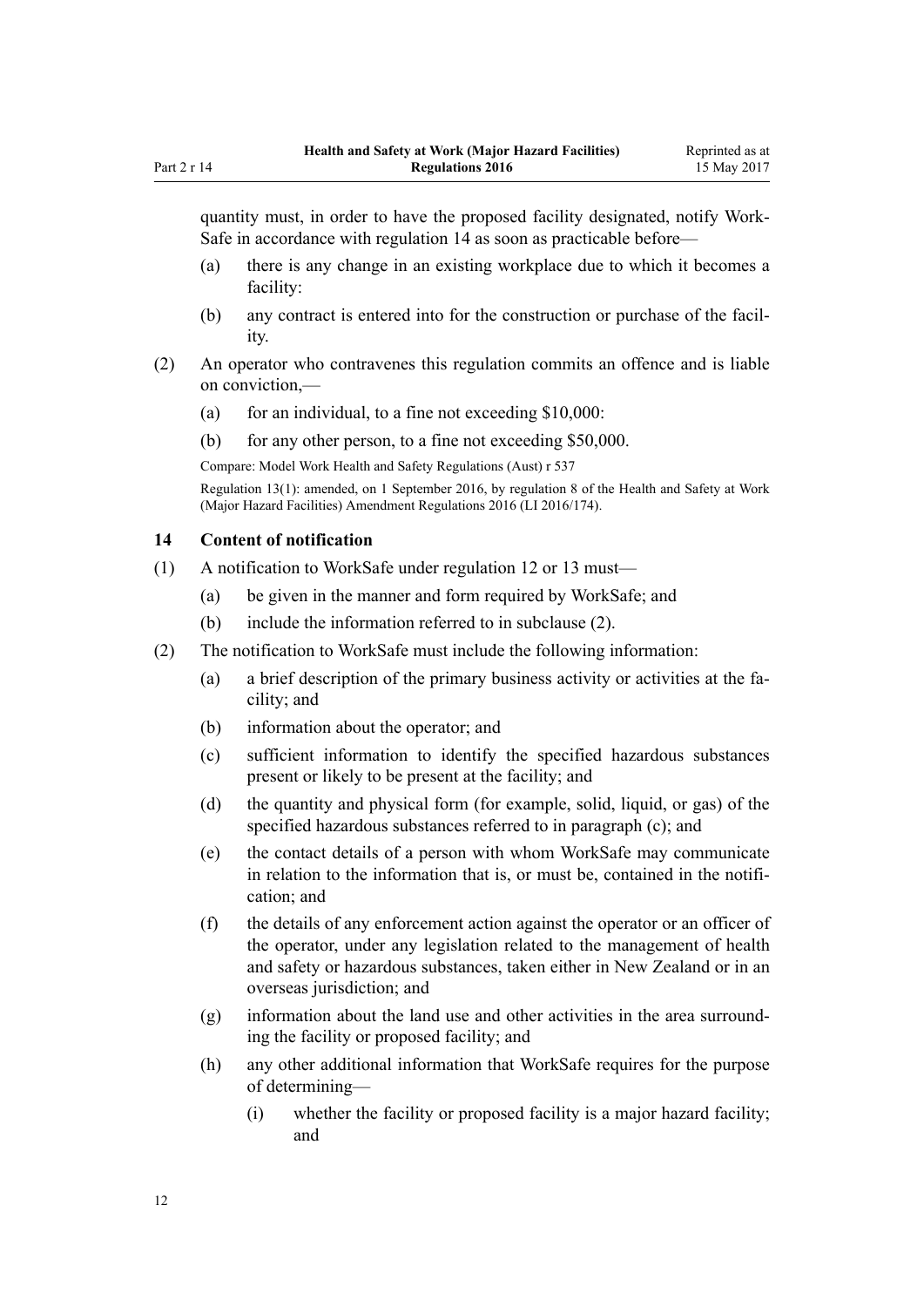#### (ii) the physical location of the facility or proposed facility.

<span id="page-12-0"></span>Compare: Model Work Health and Safety Regulations (Aust) r 538; Control of Major Accident Hazards Regulations 2015 r 6 (UK)

#### **15 WorkSafe must assess notification, make a decision, and notify operator of decision**

- (1) WorkSafe must assess each notification given under [regulation 12](#page-10-0) or [13](#page-10-0) and decide whether the quantity of specified hazardous substances, as listed in [Schedule 2](#page-49-0), that are present or likely to be present at a facility or may be present at a proposed facility—
	- (a) equals or exceeds the lower threshold quantity but does not equal or exceed the upper threshold quantity (which means that the facility is a lower tier major hazard facility); or
	- (b) equals or exceeds the upper threshold quantity (which means that the facility is an upper tier major hazard facility); or
	- (c) is less than the lower threshold quantity (which means that the facility is neither a lower tier major hazard facility nor an upper tier major hazard facility).
- (2) WorkSafe must, as soon as practicable after making a decision under subclause (1), notify the operator in writing that the facility or proposed facility to which the notification relates is or will become—
	- (a) a lower tier major hazard facility; or
	- (b) an upper tier major hazard facility; or
	- (c) neither a lower tier major hazard facility nor an upper tier major hazard facility.
- (3) For the purposes of carrying out its functions under subclause (1), WorkSafe may require an operator to provide further information specified by WorkSafe in relation to the facility, including information about—
	- (a) the use or likely use of specified hazardous substances in the facility:
	- (b) the physical condition of the facility:
	- (c) the facility's state of repair.
- (4) The operator must comply with a request under subclause (3) within 45 days or any longer period as WorkSafe may allow.

Compare: Model Work Health and Safety Regulations (Aust) rr 542, 545

#### **16 WorkSafe may conduct review of facility**

- (1) WorkSafe may conduct a review of a facility or proposed facility if, after a notification given under [regulation 12](#page-10-0) or [13](#page-10-0) or at any other time it considers appropriate, WorkSafe decides that—
	- (a) the facility or proposed facility is a lower tier major hazard facility; and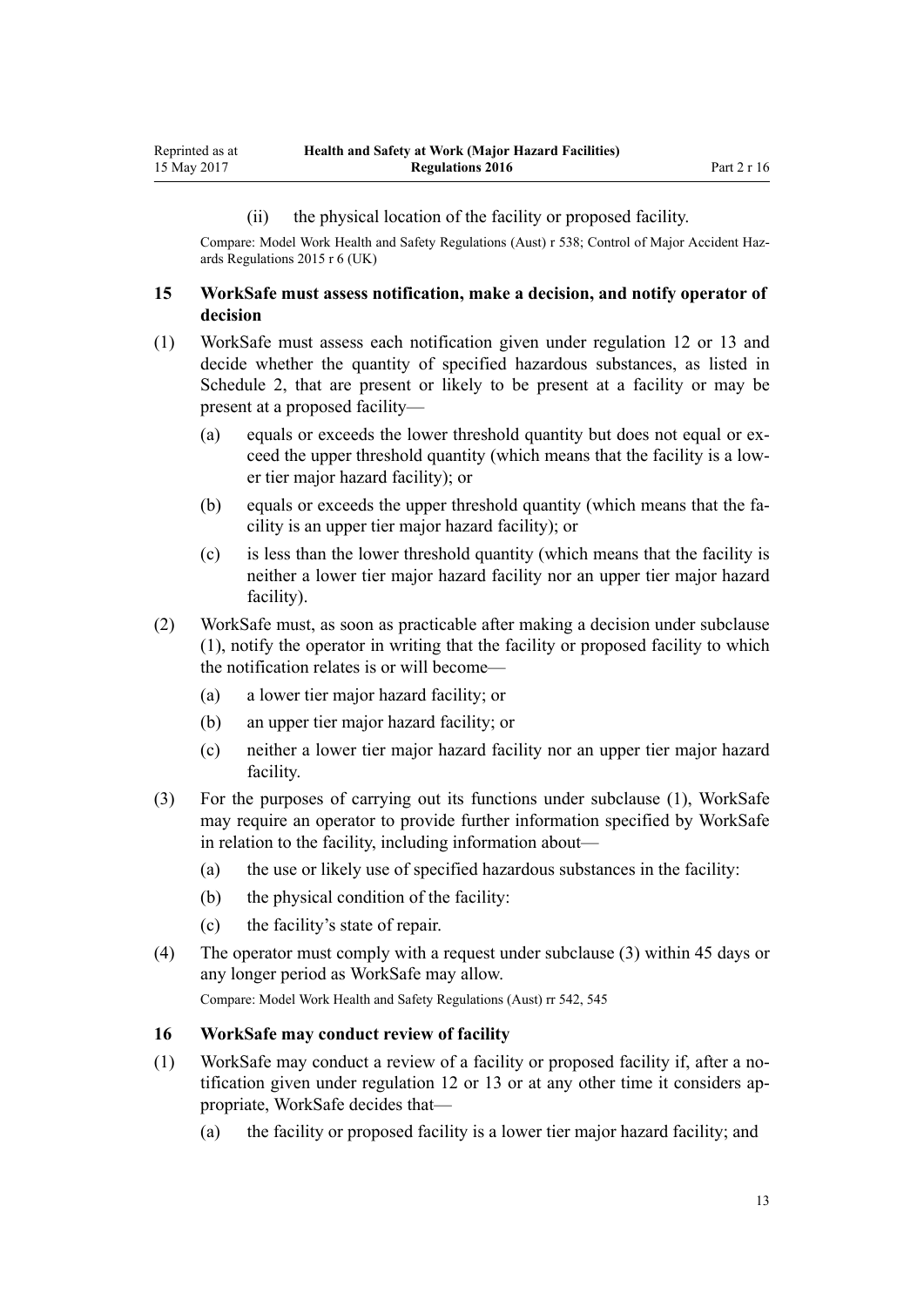|     | (b)            | there are reasonable grounds to believe that there is increased potential<br>for a major incident to occur at the facility or proposed facility, having<br>regard to the following:             |                                                                                                                                                          |  |
|-----|----------------|-------------------------------------------------------------------------------------------------------------------------------------------------------------------------------------------------|----------------------------------------------------------------------------------------------------------------------------------------------------------|--|
|     |                | (i)                                                                                                                                                                                             | the quantity or combination of specified hazardous substances that<br>are present or likely to be present; and                                           |  |
|     |                | (ii)                                                                                                                                                                                            | the types of activities within the facility involving specified haz-<br>ardous substances; and                                                           |  |
|     |                | (iii)                                                                                                                                                                                           | land use and other activities in the area surrounding the facility or<br>proposed facility; and                                                          |  |
|     |                | (iv)                                                                                                                                                                                            | any other matters that WorkSafe considers relevant.                                                                                                      |  |
| (2) |                | The purpose of the review is to enable WorkSafe to determine whether the fa-<br>cility or proposed facility should be designated as an upper tier major hazard<br>facility under regulation 20. |                                                                                                                                                          |  |
| (3) |                | Before commencing a review, WorkSafe must give written notice of its inten-<br>tion to conduct the review, and the reasons for doing so, and of the opportunity<br>to make a submission-        |                                                                                                                                                          |  |
|     | (a)            |                                                                                                                                                                                                 | to the contact person identified in the notification given under regulation<br>12 or 13; or                                                              |  |
|     | (b)            |                                                                                                                                                                                                 | in any other case, to the operator of the facility or proposed facility.                                                                                 |  |
| (4) | WorkSafe must- |                                                                                                                                                                                                 |                                                                                                                                                          |  |
|     | (a)            | consider the submission if the recipient of the notice has made a submis-<br>sion in relation to the review; and                                                                                |                                                                                                                                                          |  |
|     | (b)            |                                                                                                                                                                                                 | consult those persons who WorkSafe considers have an interest in the<br>outcome of the review, including-                                                |  |
|     |                | (i)                                                                                                                                                                                             | any representatives at the facility; and                                                                                                                 |  |
|     |                | (ii)                                                                                                                                                                                            | the emergency services organisations that have responsibility for<br>the area in which the facility is, or proposed facility is to be, loca-<br>ted; and |  |
|     |                | (iii)                                                                                                                                                                                           | the local authority within whose district the facility is, or proposed<br>facility is to be, located.                                                    |  |

Compare: Model Work Health and Safety Regulations (Aust) r 541

### **17 Duty to notify WorkSafe of proposed change in operator**

- (1) A proposed new operator of a facility must notify WorkSafe in accordance with [regulation 14](#page-11-0).
- (2) The notification given under subclause (1) must be given—
	- (a) as soon as practicable after the proposed new operator becomes aware of the likely change in operator; and

<span id="page-13-0"></span>Part 2 r 17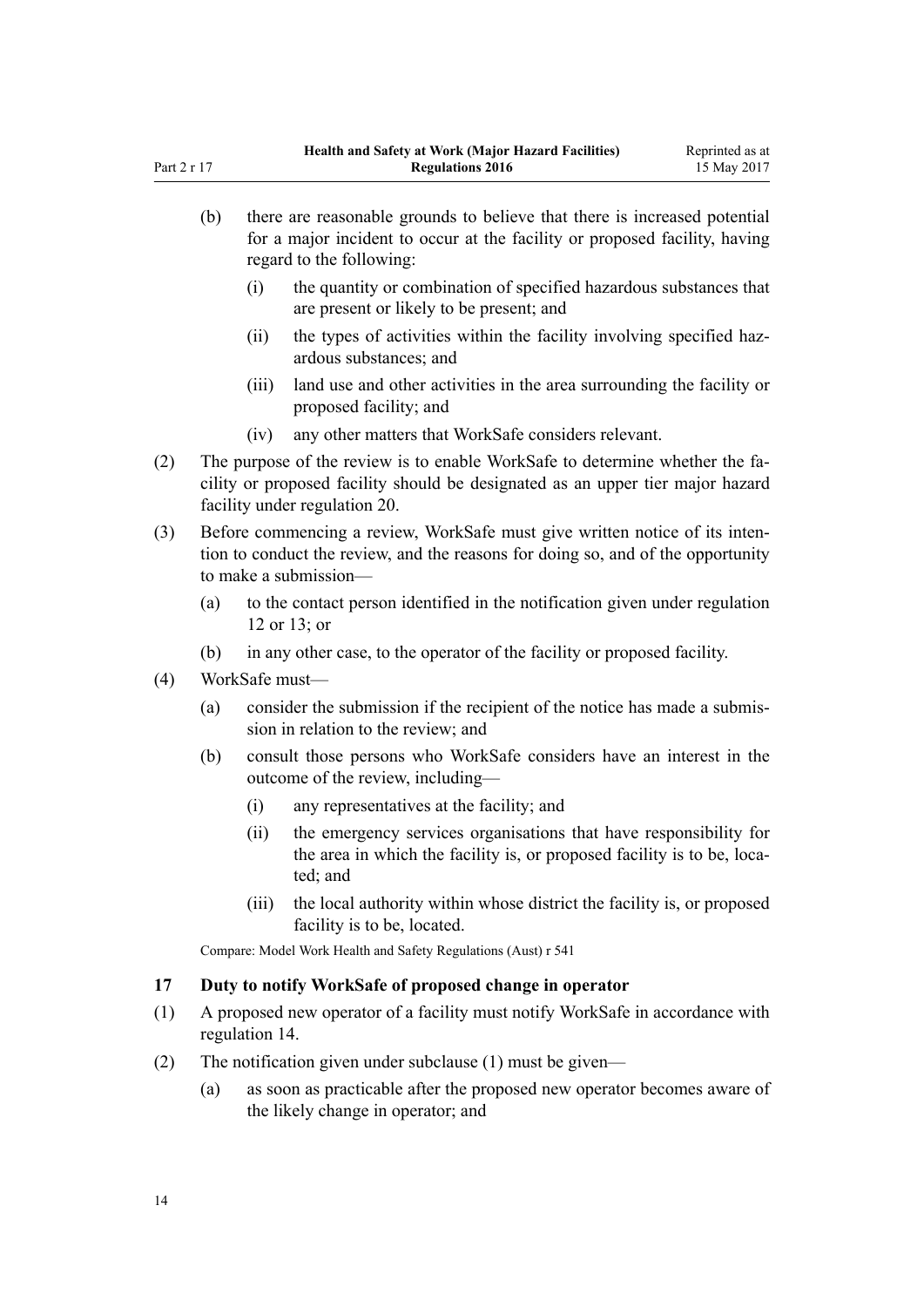- <span id="page-14-0"></span>(b) no later than 2 months before the date on which the proposed new operator intends to begin operating the facility.
- (3) For the purposes of these regulations, a notification given under this regulation—
	- (a) should include only information that relates to the change in operator and that has changed since the earlier notification given in accordance with [regulation 12](#page-10-0) or [13](#page-10-0); and
	- (b) is to be treated as a notification given under [regulation 12](#page-10-0) for an existing facility; and
	- (c) is subject to any review of the suitability of the new operator conducted under regulation 18; and
	- (d) must be assessed by WorkSafe to enable it to determine whether Work-Safe should request a revised safety case to be given under [regulation](#page-34-0) [53.](#page-34-0)
- (4) An operator who contravenes subclause (1) or (2) commits an offence and is liable on conviction,—
	- (a) for an individual, to a fine not exceeding  $$6,000$ :
	- (b) for any other person, to a fine not exceeding \$30,000.

Compare: Model Work Health and Safety Regulations (Aust) r 548

#### **18 Suitability of operator**

- (1) This regulation applies if WorkSafe decides to conduct a review into the suitability of the operator of a facility or proposed facility.
- (2) WorkSafe must decide whether to conduct a review within a period of 1 month after the date of receiving a notification given under [regulation 12](#page-10-0) or [13](#page-10-0).
- (3) Before commencing a review, WorkSafe must give written notice of its intention to conduct the review, and the reasons for doing so, and of the opportunity to make a submission by a specified date, which must not be earlier than 30 days from the date of the notice,—
	- (a) to the contact person identified in the notification given under [regulation](#page-10-0) [12](#page-10-0) or [13;](#page-10-0) or
	- (b) in any other case, to the operator of the facility.
- (4) WorkSafe must—
	- (a) consider the submission if the recipient of the notice has made a submission in relation to the review; and
	- (b) consult interested parties, including (where relevant) government agencies in other jurisdictions that have a regulatory role in relation to major hazard facilities.
- (5) WorkSafe must complete the review—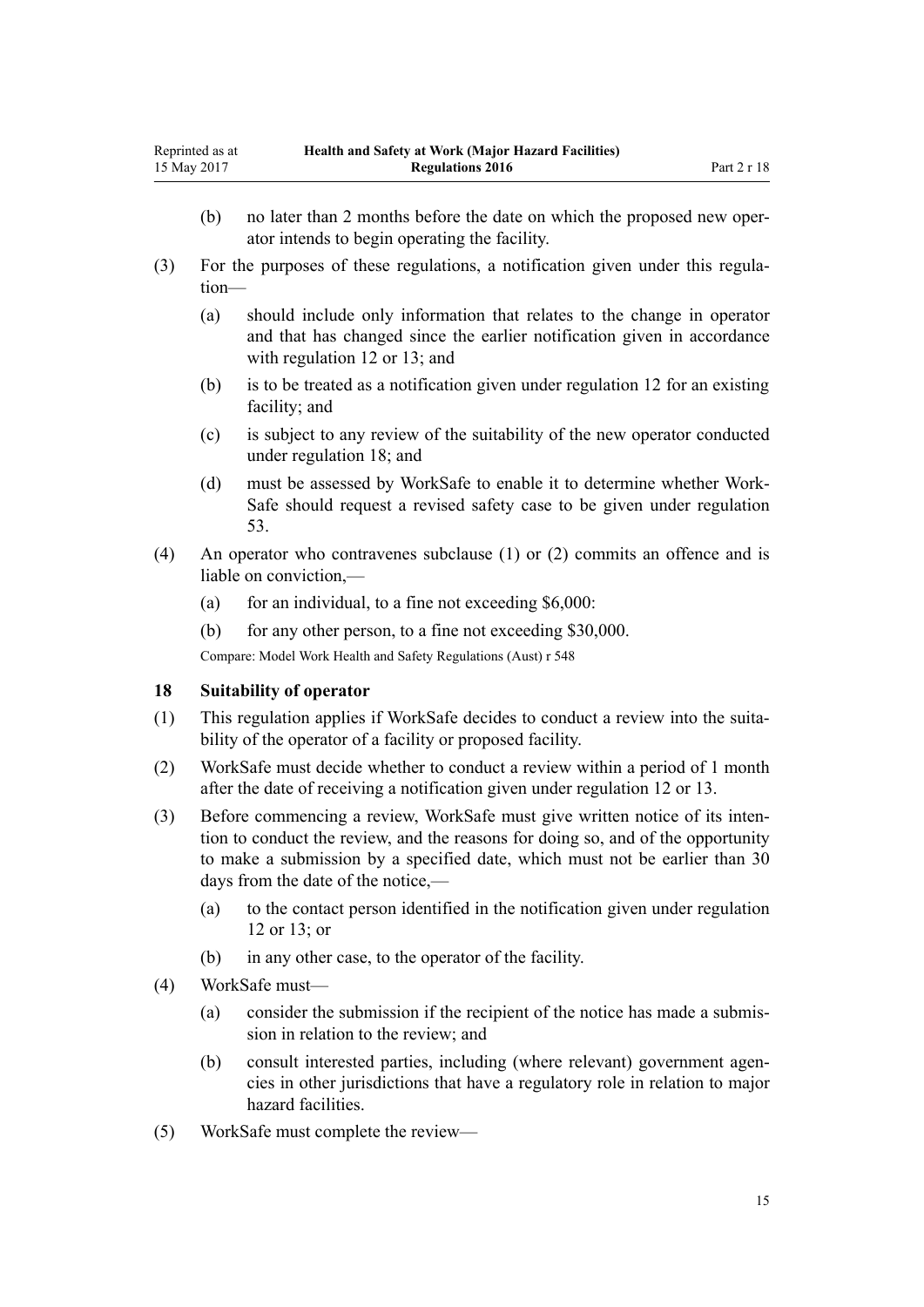(a) within 3 months after receiving the submission; or

<span id="page-15-0"></span>Part 2 r 19

- (b) if it does not receive a submission by the date specified in subclause (3), within 3 months after that date.
- (6) If WorkSafe decides on reasonable grounds that the operator of a facility or proposed facility is unlikely to meet the operator's obligations under these regulations, WorkSafe must, by notice in writing, prohibit the person from acting as the operator of the facility or proposed facility.

Compare: Model Work Health and Safety Regulations (Aust) r 543

#### *Designation process*

# **19 Mandatory designation as major hazard facility**

- (1) If WorkSafe decides under [regulation 15](#page-12-0) that a facility or proposed facility is a lower tier major hazard facility, WorkSafe must designate that facility as a lower tier major hazard facility.
- (2) If WorkSafe decides under [regulation 15](#page-12-0) that a facility or proposed facility is an upper tier major hazard facility, WorkSafe must designate that facility as an upper tier major hazard facility.

Compare: Model Work Health and Safety Regulations (Aust) r 542

#### **20 Discretionary designation of lower tier major hazard facility as upper tier major hazard facility**

WorkSafe may designate a facility or a proposed facility as an upper tier major hazard facility if WorkSafe—

- (a) decides to conduct a review under [regulation 16;](#page-12-0) and
- (b) on completion of the review (conducted having regard to the matters specified in regulation  $16(1)(b)$ , considers that there is increased potential for a major incident to occur at that facility.

Compare: Model Work Health and Safety Regulations (Aust) r 541

#### **21 Certificate and effect of designations and decisions**

- (1) If WorkSafe makes a designation under regulation 19 or 20, or a decision under [regulation 18](#page-14-0), WorkSafe must give the relevant operator a certificate of the designation or decision that states—
	- (a) the reasons for the designation or decision; and
	- (b) the date on which the designation or decision takes effect, which,—
		- (i) in the case of a designation, must be at least 28 days after the date of the certificate:
		- (ii) in the case of a decision, must be the date of the decision; and
	- (c) any conditions imposed on the designation under [regulation 22.](#page-16-0)
- (2) WorkSafe must give the certificate—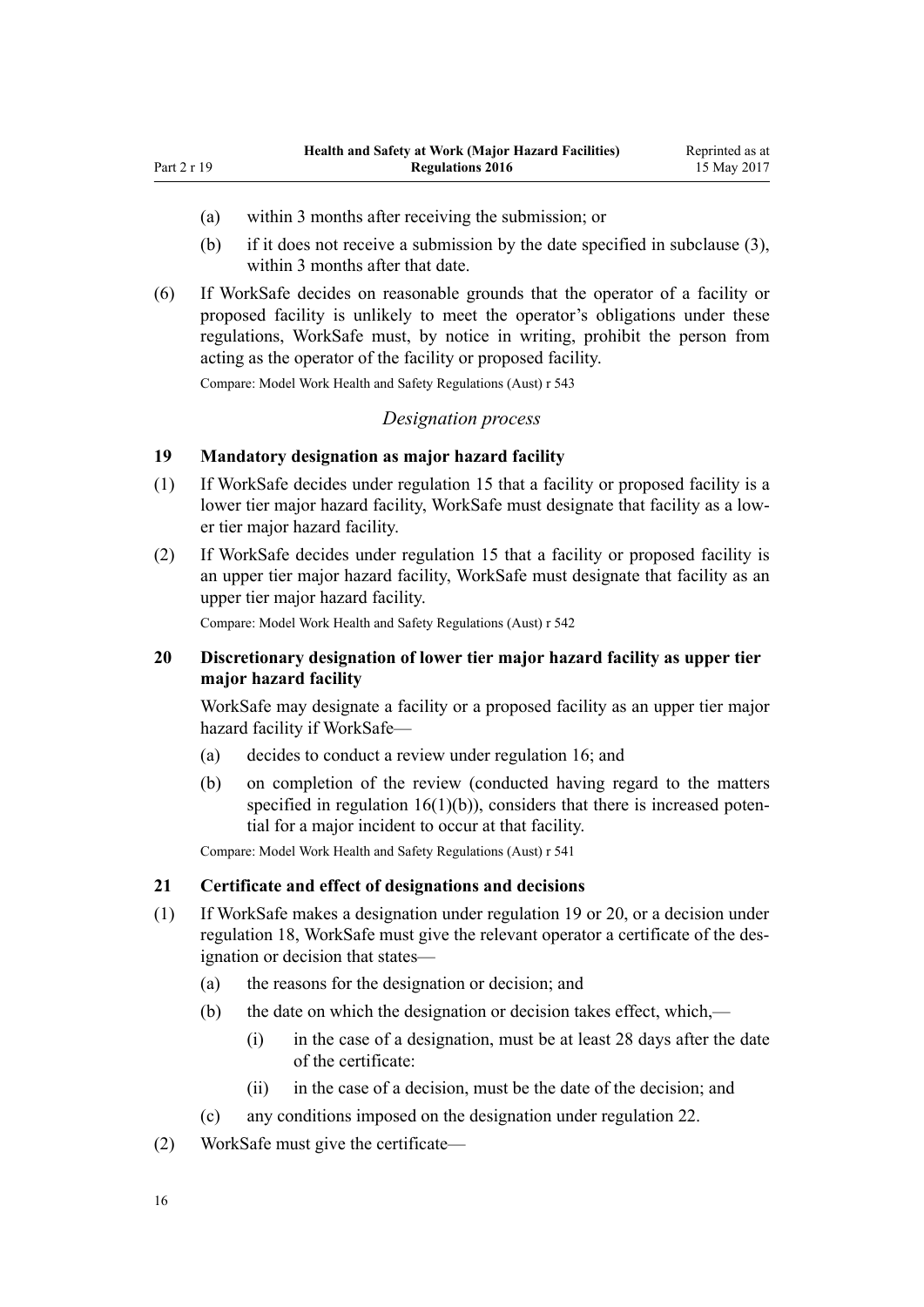- <span id="page-16-0"></span>(a) as soon as practicable after making the decision under [regulation 18:](#page-14-0)
- (b) within 14 days of making the designation under [regulation 19](#page-15-0) or [20](#page-15-0).
- (3) The effect of a decision under [regulation 18](#page-14-0) is that any exemption under [sec](http://prd-lgnz-nlb.prd.pco.net.nz/pdflink.aspx?id=DLM6544175)[tion 220](http://prd-lgnz-nlb.prd.pco.net.nz/pdflink.aspx?id=DLM6544175) of the Act does not apply to the facility.
- (4) A designation or decision remains in effect until revoked. Compare: Model Work Health and Safety Regulations (Aust) r 545

#### **22 Conditions on designations of major hazard facilities**

- (1) For the purpose of [section 208](http://prd-lgnz-nlb.prd.pco.net.nz/pdflink.aspx?id=DLM6544172) of the Act, WorkSafe may impose any conditions it considers reasonably appropriate on a designation made under—
	- (a) [regulation 19](#page-15-0) (mandatory designation as major hazard facility); or
	- (b) [regulation 20](#page-15-0) (discretionary designation of lower tier major hazard facility as upper tier major hazard facility).
- (2) Without limiting subclause (1), WorkSafe may impose conditions in relation to 1 or more of the following:
	- (a) additional control measures that must be implemented in relation to the carrying out of work or activities at the major hazard facility:
	- (b) the recording or keeping of additional information:
	- (c) the provision of additional information, training, and instruction to additional persons or classes of persons:
	- (d) the provision of additional information to WorkSafe:
	- (e) if the operator is any other person, the qualifications or duties, or both, of any officer of the operator.
- (2A) For the purpose of [section 208](http://prd-lgnz-nlb.prd.pco.net.nz/pdflink.aspx?id=DLM6544172) of the Act, it is a condition of the designation of a facility or proposed facility that the operator must provide any notification required by [regulation 74.](#page-46-0)
- (3) The operator of a major hazard facility in relation to which any conditions are imposed under this regulation must ensure that the conditions are complied with.

Compare: Model Work Health and Safety Regulations (Aust) r 544

Regulation 22(1): amended, on 1 September 2016, by [regulation 9\(1\)](http://prd-lgnz-nlb.prd.pco.net.nz/pdflink.aspx?id=DLM6907714) of the Health and Safety at Work (Major Hazard Facilities) Amendment Regulations 2016 (LI 2016/174).

Regulation 22(2A): inserted, on 1 September 2016, by [regulation 9\(2\)](http://prd-lgnz-nlb.prd.pco.net.nz/pdflink.aspx?id=DLM6907714) of the Health and Safety at Work (Major Hazard Facilities) Amendment Regulations 2016 (LI 2016/174).

#### **23 Revocation of designation as major hazard facility or decision as to suitability of operator**

(1) WorkSafe may revoke a designation made under [regulation 19](#page-15-0) or [20](#page-15-0), or a decision made under [regulation 18,](#page-14-0) if, after consultation with the operator, Work-Safe is satisfied that the reasons for the designation or decision no longer apply.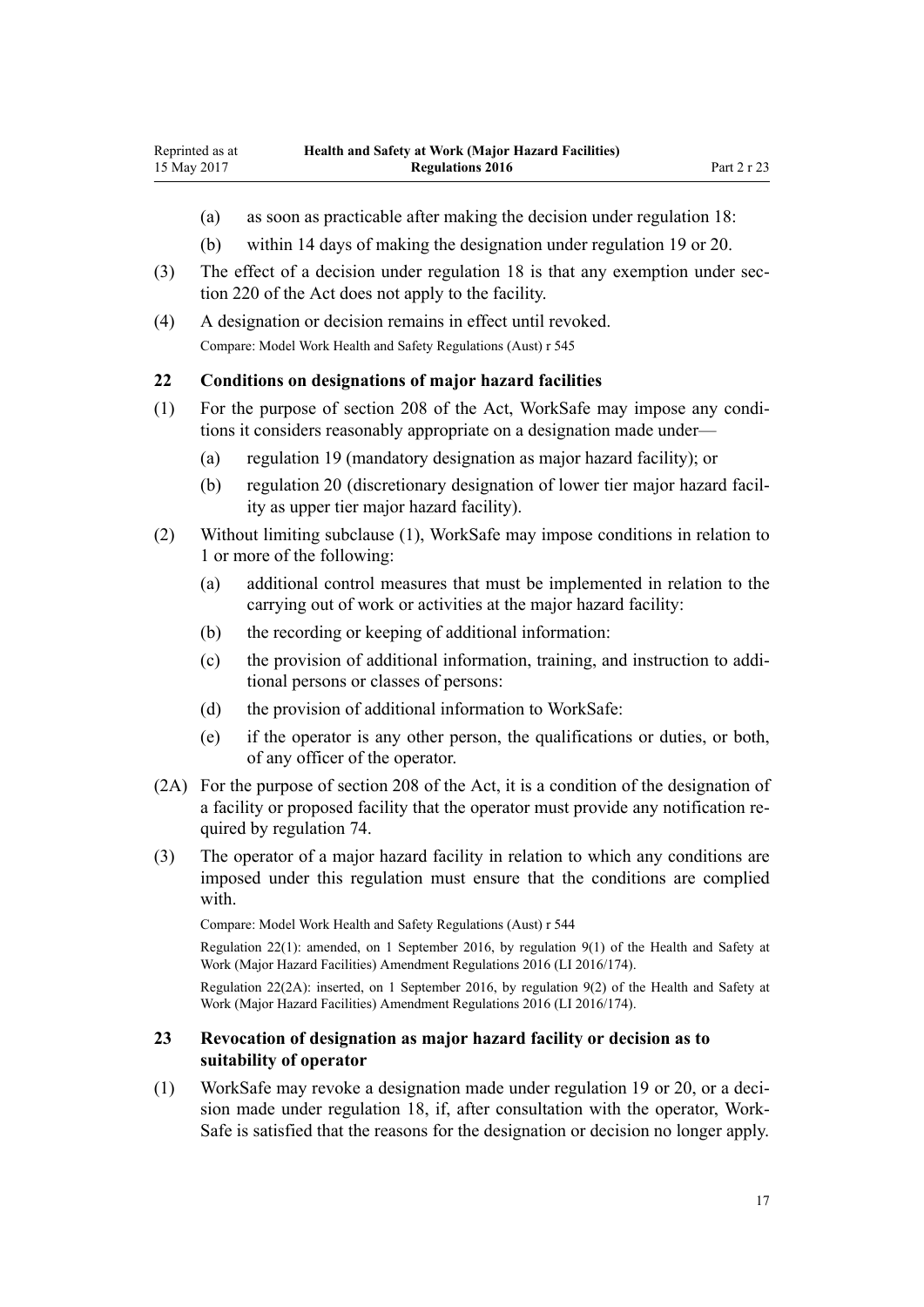| (2) | If subclause (1) applies, WorkSafe must give written notice of the revocation of<br>the designation or decision to the operator.<br>Compare: Model Work Health and Safety Regulations (Aust) r 546 |                                                                                                                                                                                                                                                                                          |  |  |
|-----|----------------------------------------------------------------------------------------------------------------------------------------------------------------------------------------------------|------------------------------------------------------------------------------------------------------------------------------------------------------------------------------------------------------------------------------------------------------------------------------------------|--|--|
| 24  | Renotification if quantity of specified hazardous substances increases                                                                                                                             |                                                                                                                                                                                                                                                                                          |  |  |
| (1) | This regulation applies to a facility or a proposed facility in relation to which—                                                                                                                 |                                                                                                                                                                                                                                                                                          |  |  |
|     | (a)                                                                                                                                                                                                | notification was given under regulation 12 or 13; and                                                                                                                                                                                                                                    |  |  |
|     | (b)                                                                                                                                                                                                | WorkSafe-                                                                                                                                                                                                                                                                                |  |  |
|     |                                                                                                                                                                                                    | has not conducted a review under regulation 16; or<br>(1)                                                                                                                                                                                                                                |  |  |
|     |                                                                                                                                                                                                    | $\mathbf{1}$ , and $\mathbf{1}$ , and $\mathbf{1}$ , and $\mathbf{1}$ , and $\mathbf{1}$ , and $\mathbf{1}$ , and $\mathbf{1}$ , and $\mathbf{1}$ , and $\mathbf{1}$ , and $\mathbf{1}$ , and $\mathbf{1}$ , and $\mathbf{1}$ , and $\mathbf{1}$ , and $\mathbf{1}$ , and $\mathbf{1}$ , |  |  |

- (ii) on conducting a review, has not designated the facility as an upper tier major hazard facility under [regulation 20](#page-15-0).
- (2) The operator of a facility or proposed facility must renotify WorkSafe in accordance with [regulation 12](#page-10-0) or [13](#page-10-0) if the quantity of specified hazardous substances that are present or likely to be present at the facility or proposed facility increases, or is likely to increase, to a level that exceeds the level previously notified to WorkSafe.
- (3) A person who contravenes subclause (2) commits an offence and is liable on conviction,—
	- (a) for an individual, to a fine not exceeding  $$6,000$ :
	- (b) for any other person, to a fine not exceeding \$30,000.

Compare: Model Work Health and Safety Regulations (Aust) r 547

# *Prescribed requirements for exemptions*

# **25 Prescribed requirements for WorkSafe granting exemption**

- (1) WorkSafe must not grant an exemption under [section 220](http://prd-lgnz-nlb.prd.pco.net.nz/pdflink.aspx?id=DLM6544175) of the Act in respect of any provisions of these regulations unless it is satisfied that granting the exemption will result in a standard of safety (in relation to the operation of the facility or proposed facility) that is at least equivalent to the standard that would be achieved by compliance with the relevant provisions that the exemption relates to.
- (2) For the purposes of subclause (1), WorkSafe must have regard to all relevant matters, including whether the applicant—
	- (a) is complying with the Act and these regulations; and
	- (b) has implemented adequate control measures to minimise the risk of a major incident occurring.

<span id="page-17-0"></span>Part 2 r 24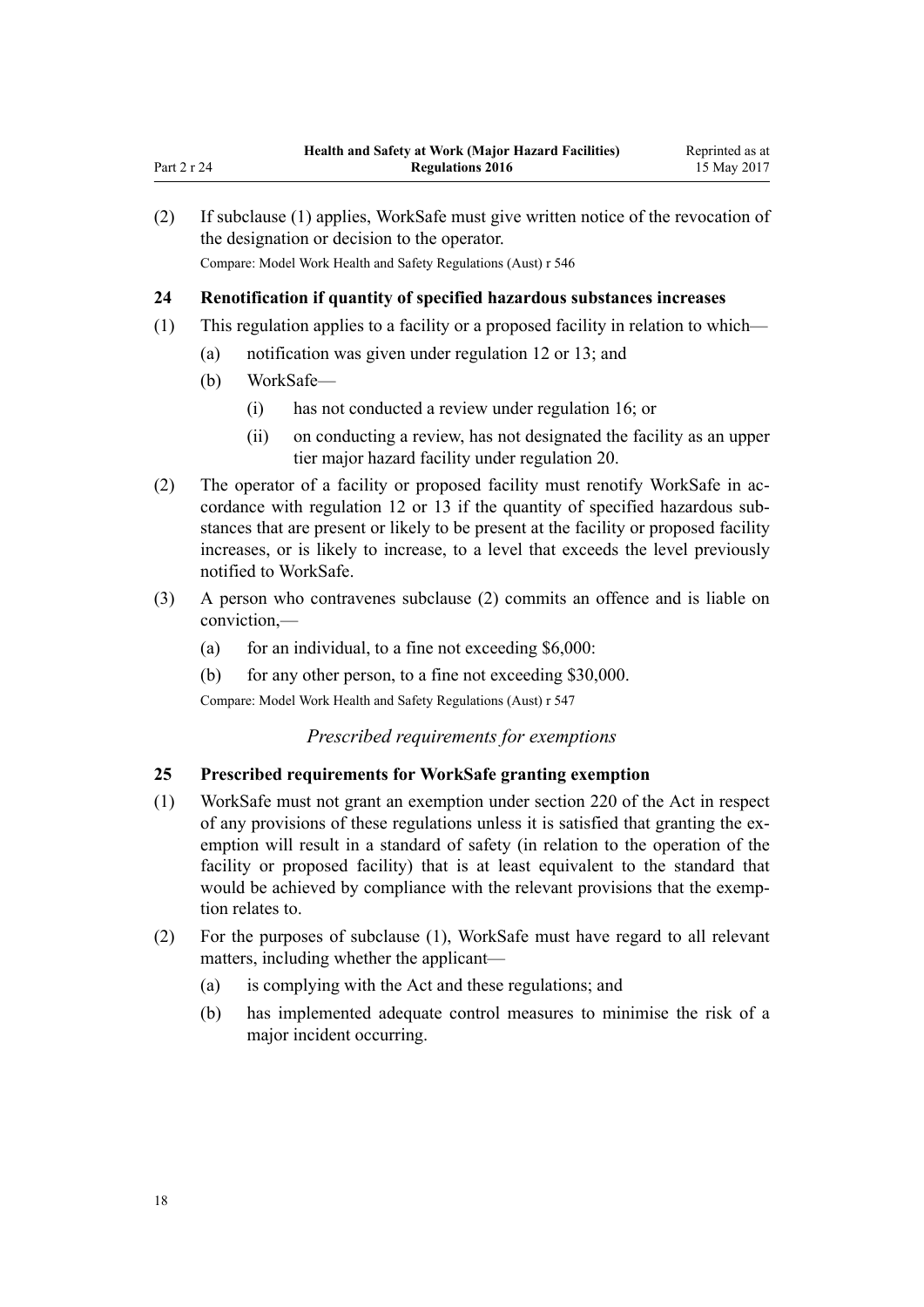# **Part 3**

# **Specified hazardous substances thresholds**

#### <span id="page-18-0"></span>**26 Specified hazardous substances**

- (1) The categories and names of specified hazardous substances are set out in [Schedule 2.](#page-49-0)
- (2) Hazardous substances that meet the following criteria must be assigned to the most analogous category or named specified hazardous substance falling within the scope of these regulations:
	- (a) substances that are not subject to the [Hazardous Substances \(Classifica](http://prd-lgnz-nlb.prd.pco.net.nz/pdflink.aspx?id=DLM33832)[tion\) Regulations 2001](http://prd-lgnz-nlb.prd.pco.net.nz/pdflink.aspx?id=DLM33832) (including waste); and
	- (b) substances that are present, or are likely to be present, in a facility; and
	- (c) substances that possess, or are likely to possess, under the conditions found at the facility, equivalent properties in relation to their potential to cause a major incident.
- (3) Hazardous substances that the EPA has not approved under [Part 5](http://prd-lgnz-nlb.prd.pco.net.nz/pdflink.aspx?id=DLM383157) of the Hazardous Substances and New Organisms Act 1996 must be classified in accordance with any applicable group standard that the EPA has issued under that Act.
- (4) If there is no applicable group standard for the hazardous substance, the operator must apply to the EPA so that the EPA may determine the classification of the substance for the purposes of these regulations.

Compare: Model Work Health and Safety Regulations (Aust) Schedule 15 cl 2

### **27 Threshold quantity of 1 specified hazardous substance**

- (1) If a specified hazardous substance is referred to in table 2 of [Schedule 2](#page-49-0) and also falls within a category referred to in table 1 of Schedule 2, the threshold quantities in table 2 must be used.
- (2) If a specified hazardous substance is not referred to in table 2 of [Schedule 2](#page-49-0) and the substance falls within a category referred to in table 1 of Schedule 2, the threshold quantities in table 1 must be used.
- (3) If a specified hazardous substance is not referred to in table 2 of [Schedule 2](#page-49-0) and the substance appears to fall within more than 1 category referred to in table 1 of Schedule 2, the threshold quantity of the category that has the lower or lowest threshold quantity must be used.

Compare: Model Work Health and Safety Regulations (Aust) Schedule 15 cl 3

#### **28 Threshold quantity of more than 1 specified hazardous substance**

(1) A facility with more than 1 specified hazardous substance is a lower tier major hazard facility if the following sum is greater than or equal to 1:

 $q_1/Q_{L1} + q_2/Q_{L2} + q_3/Q_{L3} + q_4/Q_{L4} + q_5/Q_{L5} + ...$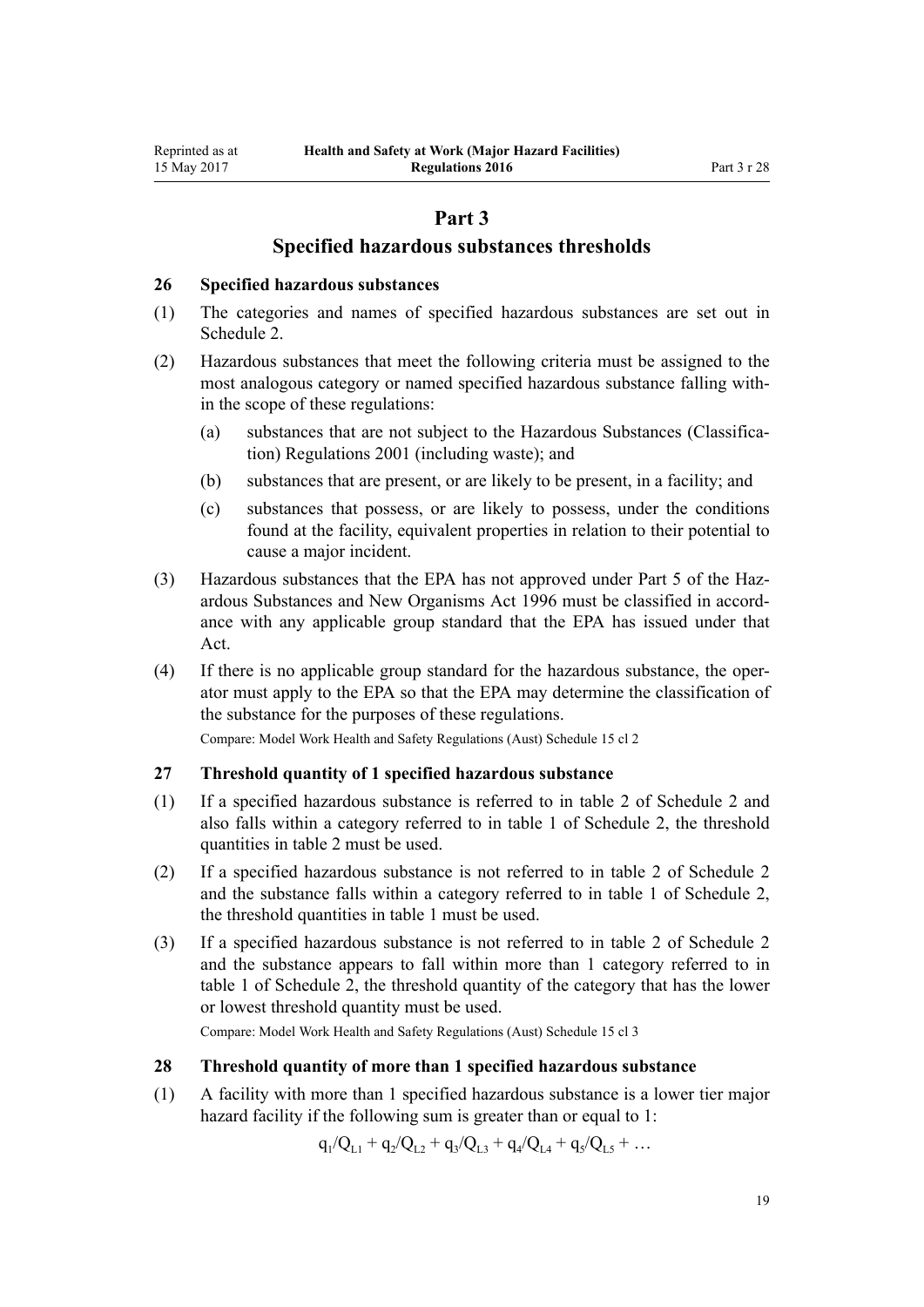where—

- $q_{x}$ is the quantity of specified hazardous substance x (or category of specified hazardous substances x) falling within table 1 or table 2 of [Schedule](#page-49-0) [2](#page-49-0)
- $Q_{\text{tx}}$  is the relevant quantity for specified hazardous substance x or category x from column 4 of table 1 or from column 3 of table 2 of [Schedule 2.](#page-49-0)
- (2) A facility with more than 1 specified hazardous substance is an upper tier major hazard facility if the following sum is greater than or equal to 1:

$$
q_1/Q_{U1} + q_2/Q_{U2} + q_3/Q_{U3} + q_4/Q_{U4} + q_5/Q_{U5} + \dots
$$

where—

- $q_{\rm v}$ is the quantity of specified hazardous substance x (or category of specified hazardous substances x) falling within table 1 or table 2 of [Schedule](#page-49-0)  $\mathfrak{D}$
- $Q_{\text{UV}}$  is the relevant quantity for specified hazardous substance x or category x from column 5 of table 1 or from column 4 of table 2 of [Schedule 2.](#page-49-0)
- (3) The calculation of threshold quantities of specified hazardous substances must be undertaken as follows:
	- (a) for health hazards (section H), quantities of specified hazardous substances listed in table 2 of [Schedule 2](#page-49-0) that fall within the HSNO classification of acutely toxic 6.1A, 6.1B, or 6.1C (inhalation route), or 6.9A (but only substances that produce specific, non-lethal target organ toxicity arising from a single exposure) must be added to quantities of specified hazardous substances falling within section H (items H1 to H3) of table 1 of Schedule 2:
	- (b) for physical hazards (section P), quantities of specified hazardous substances listed in table 2 of [Schedule 2](#page-49-0) that fall within the HSNO classification of explosives, flammable gases, flammable aerosols, oxidising gases, flammable liquids, self-reactive substances and mixtures, organic peroxides, pyrophoric liquids and solids, or oxidising liquids and solids must be added to quantities of specified hazardous substances falling within section P (items P1 to P8) of table 1 of Schedule 2:
	- (c) for other hazards (section O), quantities of specified hazardous substances listed in table 2 of [Schedule 2](#page-49-0) that fall within any of the HSNO classification of solids that emit flammable gas when in contact with water 4.3A (that also meet the criteria for the hazard statement EUH014, that also meet criteria (b), or that also meet the criteria for the hazard statement EUH029) must be added to quantities of specified hazardous substances falling within the same subcategory within section O (items O1 to O3) of table 1 of Schedule 2.
- (4) The relevant provisions of these regulations apply where any of the sums obtained under subclause (3) is greater than or equal to 1.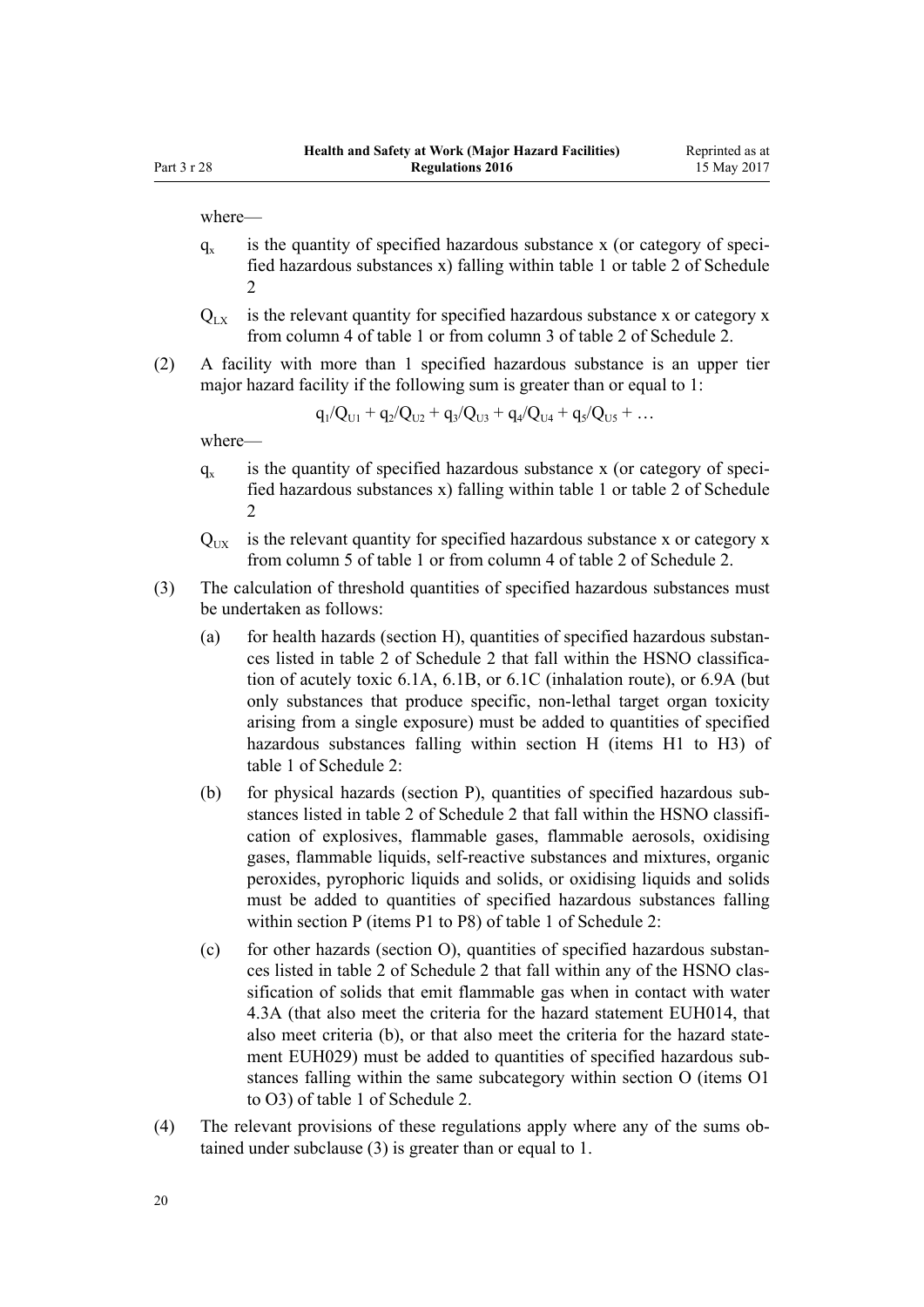<span id="page-20-0"></span>(5) For the purposes of calculating the threshold quantities of specified hazardous substances under this regulation, the lowest threshold quantity for each subcategory referred to in subclause (3)(a) and (b) corresponding to the relevant classification must be used.

Compare: Model Work Health and Safety Regulations (Aust) Schedule 15 cl 4

#### **29 Exclusions in calculating quantity of specified hazardous substances**

- (1) For the purpose of calculating the quantity of specified hazardous substances that are present or likely to be present at a facility under [regulation 27](#page-18-0) or [28](#page-18-0), specified hazardous substances that are present or likely to be present in an isolated quantity that is less than 2% of the relevant upper threshold quantity are excluded.
- (2) For the purposes of subclause (1), a specified hazardous substance is present or likely to be present in an **isolated quantity** if its location at a facility is such that it cannot, on its own, act as an initiator of a major incident elsewhere at that facility.

# **Part 4 Duties of operators**

# Subpart 1—Duties of all major hazard facility operators

# *Control measures*

#### **30 Duty to implement control measures**

- (1) The operator of a major hazard facility must implement control measures that—
	- (a) eliminate, so far as is reasonably practicable, the risk of a major incident occurring; or
	- (b) if it is not reasonably practicable to eliminate the risk of a major incident occurring, must minimise that risk so far as is reasonably practicable.
- (2) In the event of a major incident occurring at the facility, the control measures to be implemented by the operator must minimise its magnitude and the severity of its health and safety consequences so far as is reasonably practicable.
- (3) An assessment of whether doing something is reasonably practicable must be carried out in accordance with [section 22](http://prd-lgnz-nlb.prd.pco.net.nz/pdflink.aspx?id=DLM5976866) of the Act.
- (4) The operator of a major hazard facility must implement control measures that are designed to minimise, in the event that a major incident occurs, its magnitude and the severity of its consequences to persons both on site and off site.
- (5) An operator who contravenes this regulation commits an offence and is liable on conviction,—
	- (a) for an individual, to a fine not exceeding  $$10,000$ :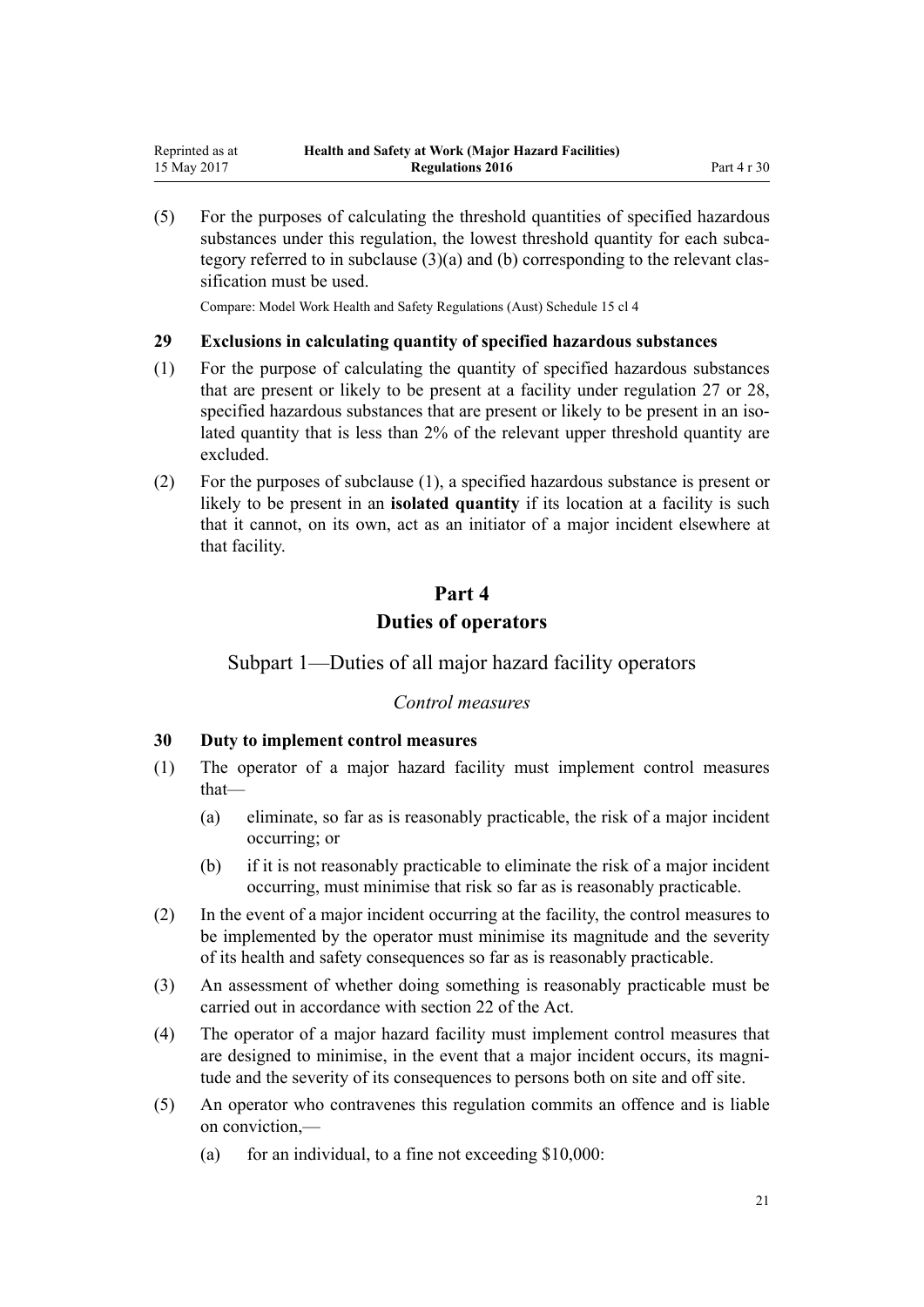<span id="page-21-0"></span>Part 4 r 31

(b) for any other person, to a fine not exceeding \$50,000.

Compare: Model Work Health and Safety Regulations (Aust) r 556

# *Requirements for emergency plans*

### **31 Duty to prepare emergency plan**

- (1) The operator of a major hazard facility must prepare an emergency plan for the facility that—
	- (a) effectively addresses all potential health and safety consequences of a major incident; and
	- (b) is specific to the facility and the major incident hazards identified in the safety assessment; and
	- (c) is integrated into the facility's safety management system; and
	- (d) is understandable by workers, visitors, and other people who are likely to be affected (to the extent necessary for them to fulfil their roles); and
	- (e) provides for the testing, review, and updating of emergency procedures, including the frequency of any testing, review, and updating; and
	- (f) in the case of an upper tier major hazard facility, includes all matters specified in [Schedule 3](#page-60-0).
- (2) An emergency plan for a lower tier major hazard facility may form part of any other management documentation for an emergency, including, without limitation, documentation required under—
	- (a) the [Health and Safety at Work \(General Risk and Workplace Manage](http://prd-lgnz-nlb.prd.pco.net.nz/pdflink.aspx?id=DLM6727529)[ment\) Regulations 2016;](http://prd-lgnz-nlb.prd.pco.net.nz/pdflink.aspx?id=DLM6727529) or
	- (b) the [Hazardous Substances \(Emergency Management\) Regulations 2001.](http://prd-lgnz-nlb.prd.pco.net.nz/pdflink.aspx?id=DLM43172)
- (3) The operator must, when developing and revising the emergency plan,—
	- (a) engage with workers at the major hazard facility, in accordance with [regulation 65](#page-40-0); and
	- (b) consult—
		- (i) the emergency services organisations that have responsibility for the area in which the facility is located; and
		- (ii) the local authority within whose district the facility is located, in relation to the potential off-site health and safety consequences of a major incident; and
		- (iii) the operators of any other nearby major hazard facilities.
- (4) The operator must ensure that the emergency plan addresses, to the extent that is reasonably practicable, the recommendations of the emergency services organisations consulted under subclause (3)(b), if the recommendations relate to—
	- (a) the content and effectiveness of the emergency plan; or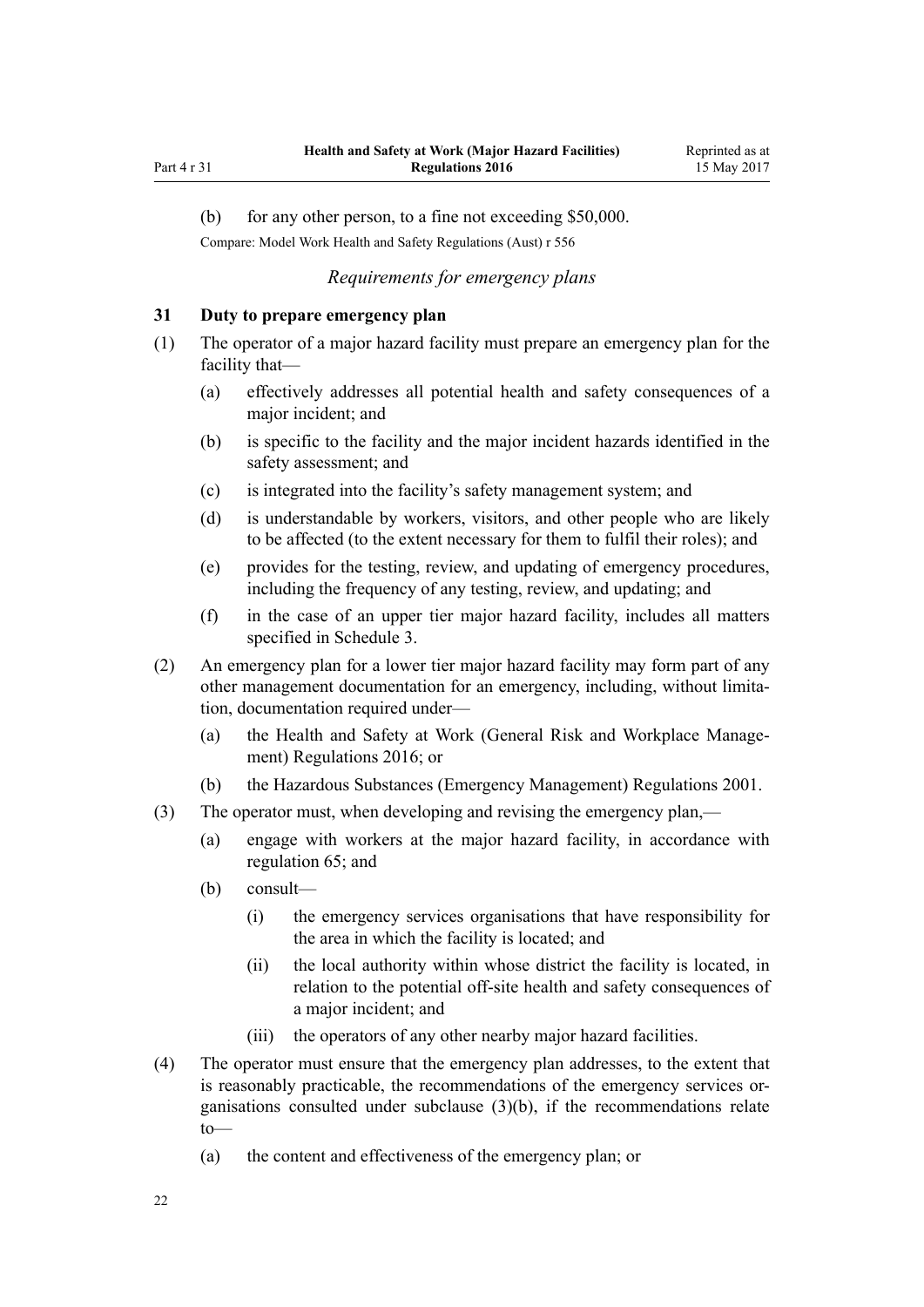- (b) the testing proposed in the emergency plan.
- <span id="page-22-0"></span>(5) The operator must have regard to any recommendations made by the local authority and any other person engaged with, or consulted, under subclause (3) in developing and revising the emergency plan.
- (6) The operator must—
	- (a) keep a copy of the emergency plan at the facility and ensure that the plan is readily accessible to persons who are required to use it; and
	- (b) ensure that the emergency services organisations consulted under subclause (3)(b) have access to the emergency plan.
- (7) The operator must immediately implement the emergency plan if—
	- (a) a major incident occurs; or
	- (b) there is an event at the facility that could reasonably be expected to lead to a major incident.
- (8) An operator who contravenes this regulation commits an offence and is liable on conviction,—
	- (a) for an individual, to a fine not exceeding  $$10,000$ :
	- (b) for any other person, to a fine not exceeding \$50,000.

Compare: Model Work Health and Safety Regulations (Aust) r 557, Schedule 16

#### **32 Duty to test emergency plan**

- (1) An operator of a major hazard facility must test an emergency plan in accordance with the testing and review provisions of the emergency plan.
- (2) The operator must—
	- (a) document the carrying out and the results of every test; and
	- (b) retain the documentation for at least 2 years.
- (3) An operator who contravenes this regulation commits an offence and is liable on conviction,—
	- (a) for an individual, to a fine not exceeding  $$10,000$ :
	- (b) for any other person, to a fine not exceeding \$50,000.

Compare: SR 2001/123 [r 33;](http://prd-lgnz-nlb.prd.pco.net.nz/pdflink.aspx?id=DLM43880) Model Work Health and Safety Regulations (Aust) r 557(3)(a), (6)

# *Declaration of notifiable incidents*

#### **33 Declaration of notifiable incidents**

The following incidents arising out of, or in connection with, a major hazard facility are declared to be notifiable incidents under [section 24\(1\)\(m\)](http://prd-lgnz-nlb.prd.pco.net.nz/pdflink.aspx?id=DLM5976877) of the Act:

(a) an unplanned event (other than a false alarm) that requires the emergency plan to be implemented: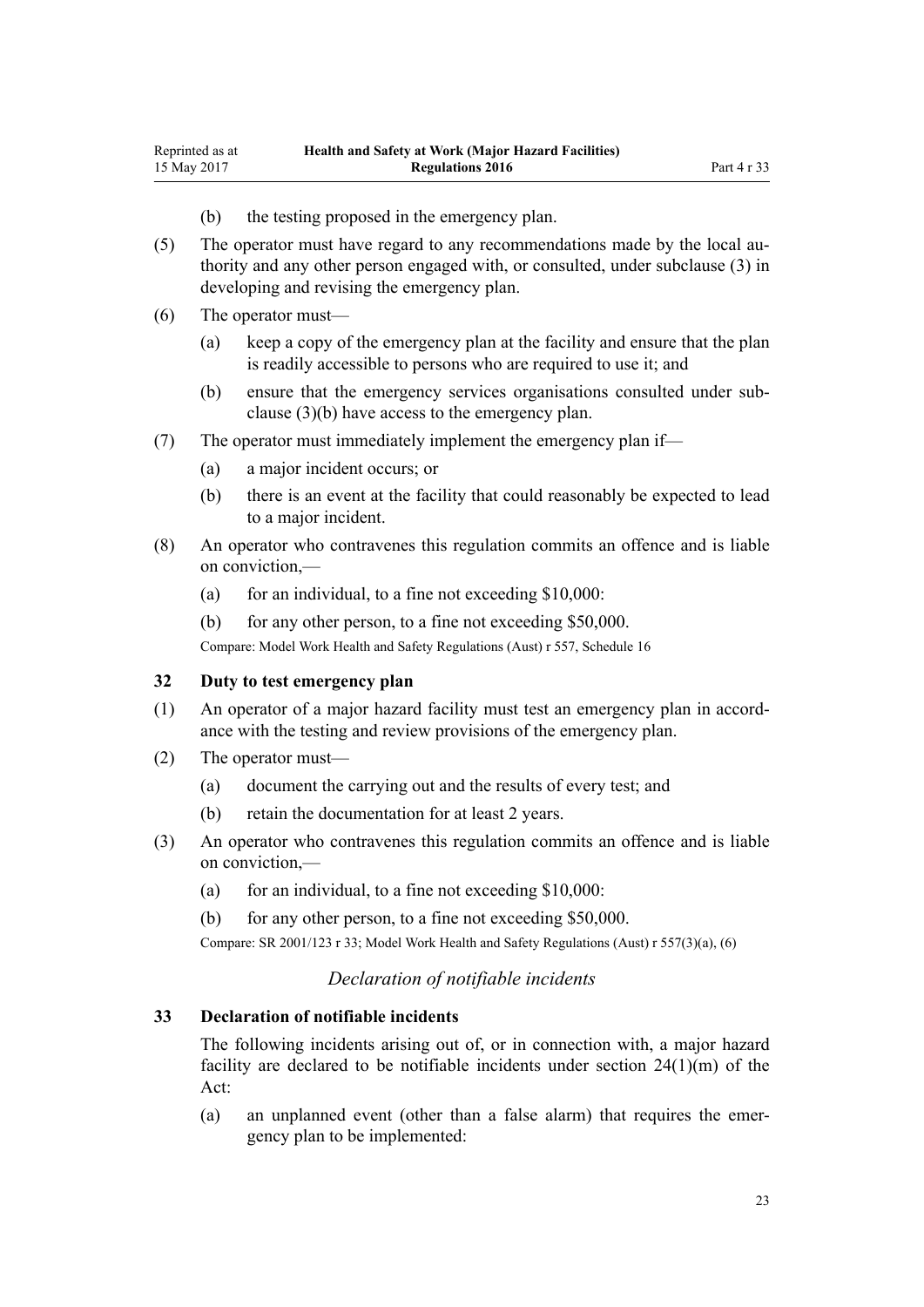<span id="page-23-0"></span>(c) damage to, or failure of, a safety-critical element that requires intervention to ensure it will operate as designed.

# *Duty to notify notifiable incidents*

# **34 Duty to notify notifiable incidents**

- (1) An operator of a major hazard facility must notify WorkSafe of any notifiable incident declared under [regulation 33](#page-22-0) as soon as possible after the occurrence of the notifiable incident becomes known to the operator.
- (2) The notification required under subclause (1)—
	- (a) is in addition to the notification requirements set out in [section 56](http://prd-lgnz-nlb.prd.pco.net.nz/pdflink.aspx?id=DLM6544144) of the Act: and
	- (b) must include the information required under [Schedule 4](#page-62-0) to the extent that it is reasonably available to the operator at the time of notification.
- (3) [Section 56\(2\) to \(5\)](http://prd-lgnz-nlb.prd.pco.net.nz/pdflink.aspx?id=DLM6544144) of the Act applies to notification given under subclause (1).
- (4) The operator must provide WorkSafe with an initial written report of the circumstances of any notifiable incident, including the information required under [Part 1](#page-62-0) of Schedule 4, by the later of—
	- (a) 7 days after the operator becomes aware of the notifiable incident; and
	- (b) any other date that WorkSafe specifies in writing.
- (5) The operator must provide WorkSafe with a detailed written report on any notifiable incident, including the information required under [Parts 1](#page-62-0) and [2](#page-63-0) of Schedule 4, by the later of—
	- (a) 30 days after the operator becomes aware of the notifiable incident; and
	- (b) any other date that WorkSafe specifies in writing.
- (6) An operator who contravenes any of subclauses  $(1)$ ,  $(2)$ ,  $(4)$ , and  $(5)$  commits an offence and is liable on conviction,—
	- (a) for an individual, to a fine not exceeding  $$10,000$ :
	- (b) for any other person, to a fine not exceeding \$50,000.

Compare: SR 2013/208 [r 78](http://prd-lgnz-nlb.prd.pco.net.nz/pdflink.aspx?id=DLM5203500)

# *Ongoing review*

# **35 Duty to undertake ongoing review**

- (1) The operator of a major hazard facility must review and, as necessary, revise the following (as relevant), in accordance with this regulation:
	- (a) the emergency plan; and
	- (b) the safety assessment; and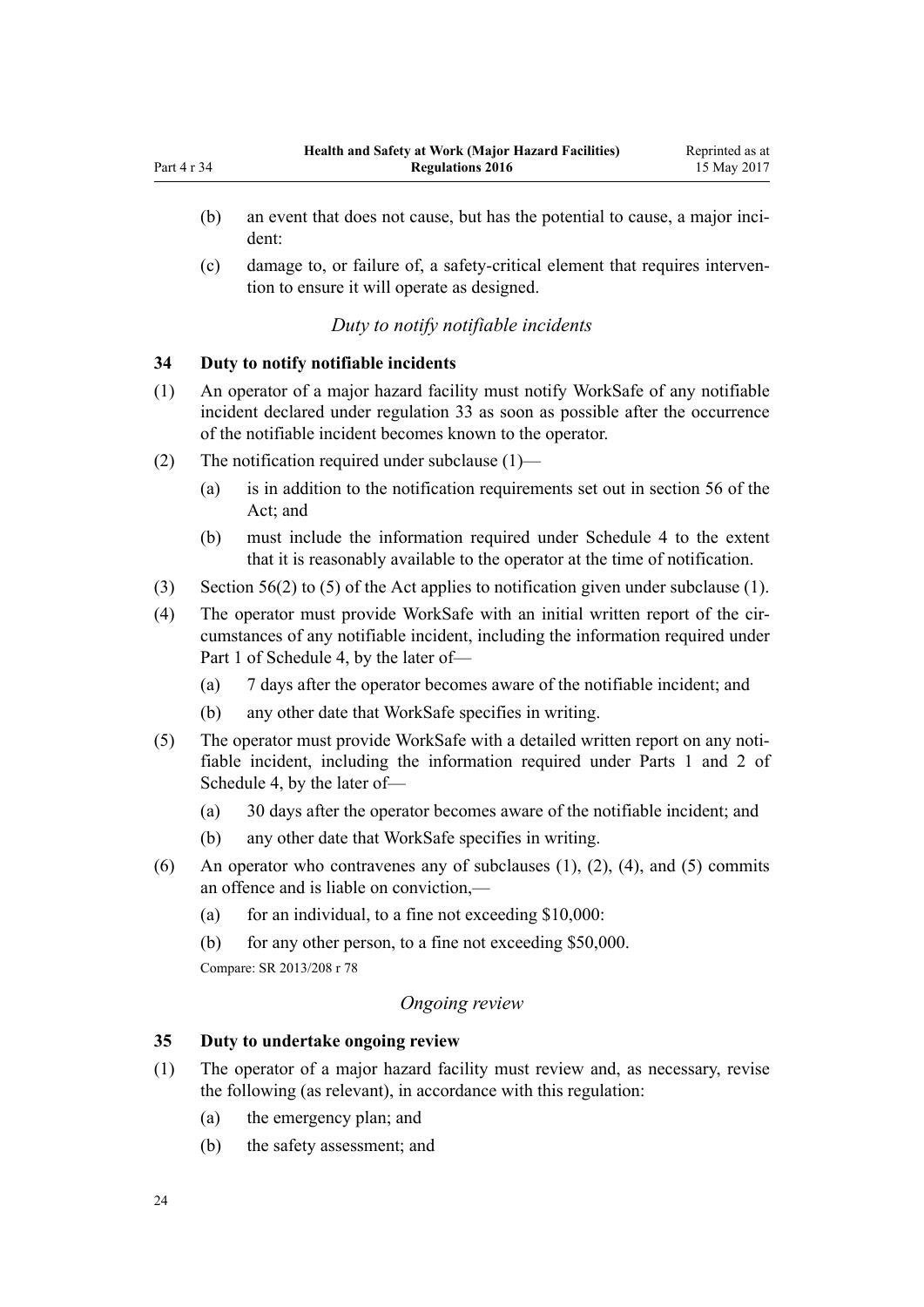- (c) the major accident prevention policy; and
- (d) the safety management system; and
- (e) the safety case.
- (2) Without limiting subclause (1), the operator must conduct a review and revision in any of the following circumstances:
	- (a) a change or proposed change at the major hazard facility has or would have the effect of—
		- (i) creating a hazard that has the potential to cause a major incident; or
		- (ii) increasing the likelihood of a major incident occurring; or
		- (iii) in relation to a major incident that may occur, increasing its magnitude or the severity of its health and safety consequences:
	- (b) a control measure no longer minimises the risk to the extent that is reasonably practicable:
	- (c) a new major incident hazard, or risk associated with that hazard, is identified:
	- (d) the results of engagement with workers indicate that a review is necessary:
	- (e) a health and safety representative requests a review because he or she reasonably believes that any of the circumstances specified in this subclause may affect the health and safety of a worker, and the operator has not adequately conducted a review in response to the circumstance:
	- (f) there is a change of operator.
- (3) In this regulation, **change or proposed change at the major hazard facility** means a change or proposed change of any kind, including any of the following:
	- (a) a change to any plant, structure, process, specified hazardous substance, or other substance used in a process (including the introduction of a new plant, new structure, new process, or new hazardous substance):
	- (b) a change in the quantity of specified hazardous substances that are present or likely to be present at the facility:
	- (c) a change to the operation, or the nature of the operation, of the facility:
	- (d) a change to the facility's safety management system:
	- (e) an organisational change at the facility (including a change in its senior management).
- (4) An operator who contravenes this regulation commits an offence and is liable on conviction,—
	- (a) for an individual, to a fine not exceeding  $$10,000$ :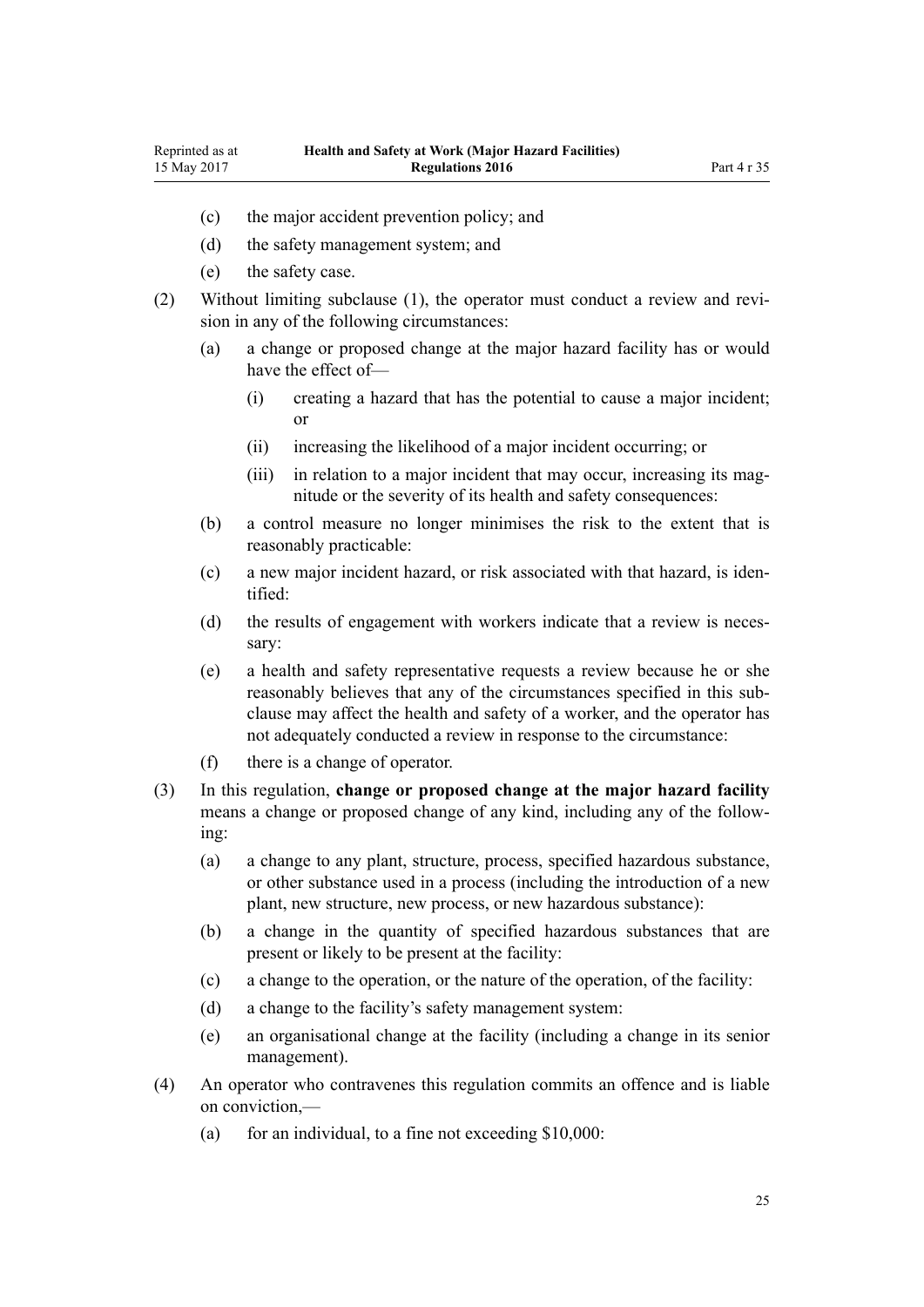<span id="page-25-0"></span>Part 4 r 36

(b) for any other person, to a fine not exceeding \$50,000.

Compare: Model Work Health and Safety Regulations (Aust) r 559

Subpart 2—Duty of lower tier major hazard facility operators

# **36 Duty to prepare, retain, and implement major accident prevention policy by establishing safety management system**

- (1) The operator of a lower tier major hazard facility must—
	- (a) prepare and retain a major accident prevention policy for the facility; and
	- (b) implement the policy before the facility commences operations.
- (2) The purpose of the policy is to prevent the occurrence of major incidents and limit their consequences to persons at or near the facility by appropriate means, structures, and management systems.
- (3) The major accident prevention policy must—
	- (a) include measures that are proportionate to any major incident hazards presented by the facility; and
	- (b) describe the operator's overall goals and principles of action in relation to the control of major incident hazards; and
	- (c) be in writing.
- (4) The operator must implement the major accident prevention policy by establishing a safety management system that satisfies the requirements specified in [Schedule 5.](#page-64-0)
- (5) The operator must, when preparing or revising a major accident prevention policy and when establishing and implementing the safety management system, engage with workers at the facility, in accordance with [regulation 65](#page-40-0).
- (6) An operator who contravenes this regulation commits an offence and is liable on conviction,—
	- (a) for an individual, to a fine not exceeding  $$10,000$ :
	- (b) for any other person, to a fine not exceeding \$50,000.

Compare: SR 2013/208 [r 17;](http://prd-lgnz-nlb.prd.pco.net.nz/pdflink.aspx?id=DLM5202517) Control of Major Accident Hazards Regulations 2015 r 7 (UK)

#### **37 Duty to retain records of major accident prevention policy**

- (1) The operator of a lower tier major hazard facility must make a record of—
	- (a) the major accident prevention policy for the facility:
	- (b) any revision of the policy:
	- (c) the findings and recommendations of any audit of the policy and safety management system:
	- (d) any actions that will be, or have been, taken to implement those recommendations.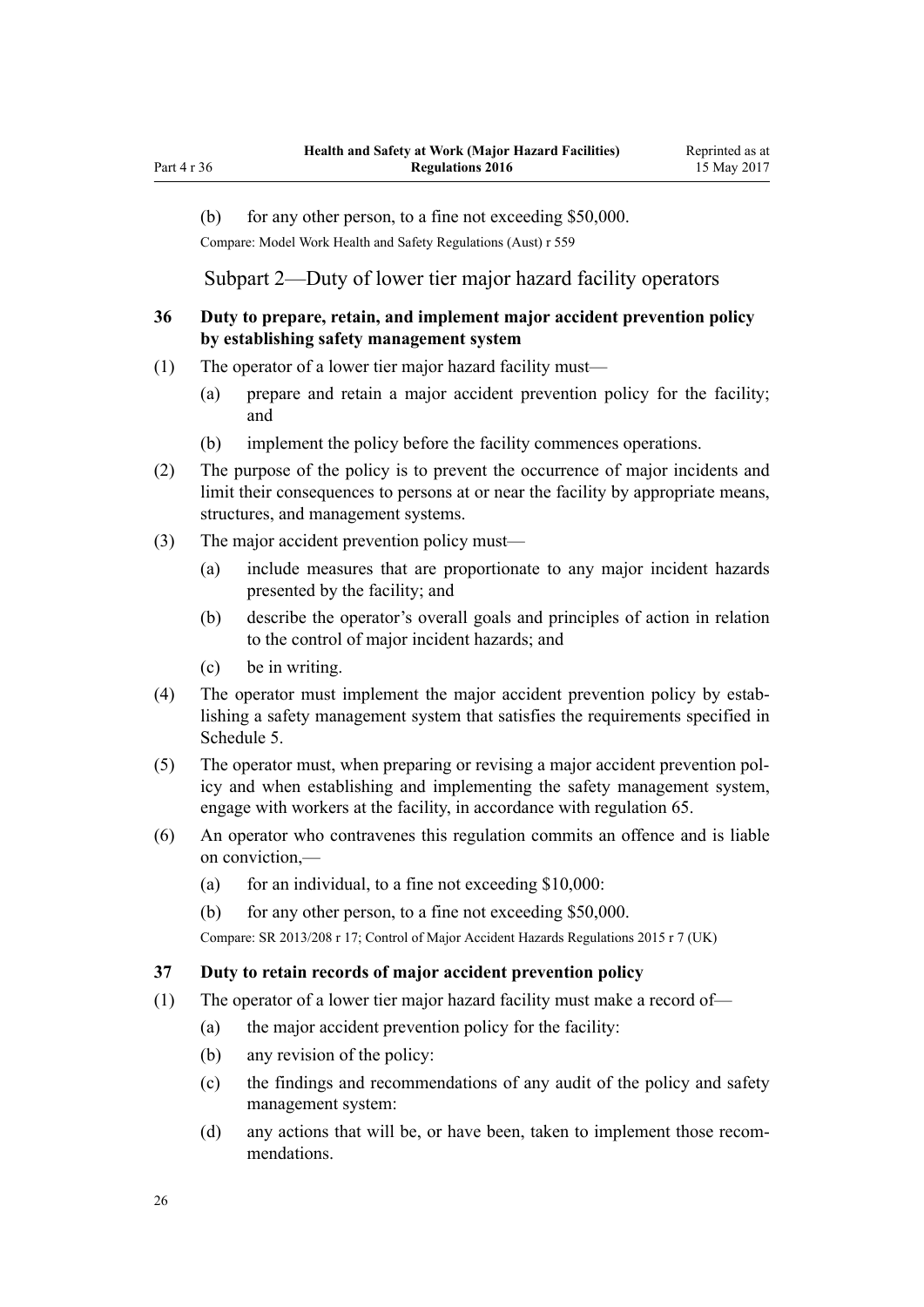- <span id="page-26-0"></span>(2) The operator must retain a record (which may be in hard copy or electronic format) referred to in subclause (1) for at least 5 years after it was made and store copies—
	- (a) in a secure place at the lower tier major hazard facility; and
	- (b) at a separate address, nominated by the operator, for the lower tier major hazard facility.
- (3) An operator who contravenes this regulation commits an offence and is liable on conviction,—
	- (a) for an individual, to a fine not exceeding  $$6,000$ :
	- (b) for any other person, to a fine not exceeding \$30,000.

Subpart 3—Duties of upper tier major hazard facility operators

#### **38 Duty to conduct safety assessment**

- (1) The operator of an upper tier major hazard facility must conduct a safety assessment in relation to the operation of the facility.
- (2) A safety assessment must involve a comprehensive and systematic investigation and analysis of all aspects of risks to health and safety associated with all major incidents that could occur in the course of the operation of the facility, including the following:
	- (a) the identification of hazards and conditions that could lead to a major incident; and
	- (b) the nature of each hazard and potential major incident; and
	- (c) the risk associated with each of those hazards, including the likelihood and consequences (including the potential magnitude and the severity of the potential health and safety consequences) of each potential major incident; and
	- (d) the range of control measures considered; and
	- (e) the control measures that the operator decides to implement (*see* [regula](#page-20-0)[tion 30](#page-20-0)).
- (3) In conducting a safety assessment, the operator must—
	- (a) consider major incident hazards and potential major incidents cumulatively as well as individually; and
	- (b) use assessment methods (including quantitative or qualitative methods, or both) that are suitable for assessing the major incident hazards and potential major incidents being considered; and
	- (c) engage with, and have regard to any advice and recommendations given by, workers at the facility, in accordance with [regulation 65](#page-40-0); and
	- (d) consult with, and have regard to any advice and recommendations given  $by$ —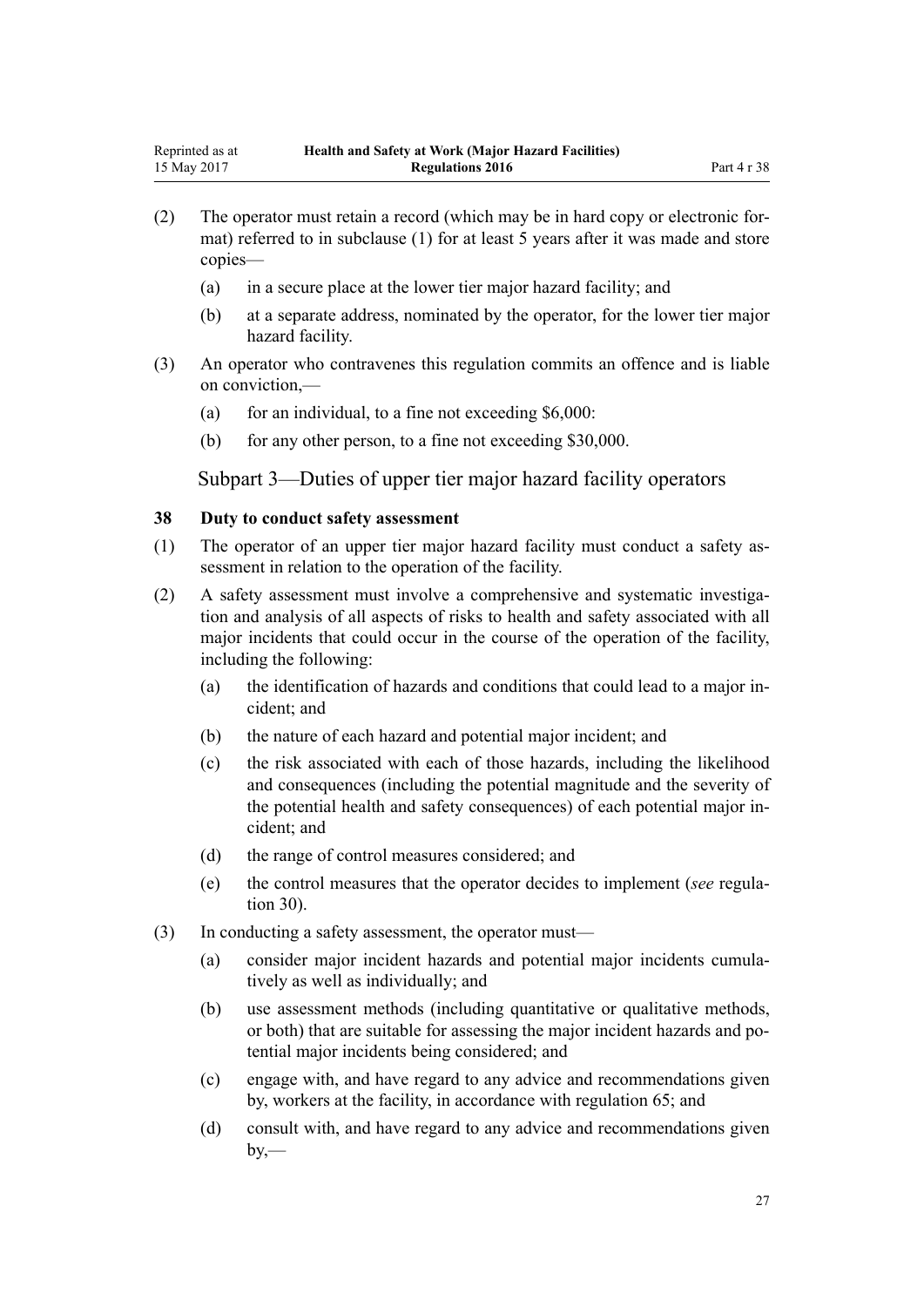|                                      |                                                                             | (i)                                                                                                | the emergency services organisations that have responsibility for<br>the area in which the facility is located; and                                                                                                                                   |  |  |
|--------------------------------------|-----------------------------------------------------------------------------|----------------------------------------------------------------------------------------------------|-------------------------------------------------------------------------------------------------------------------------------------------------------------------------------------------------------------------------------------------------------|--|--|
|                                      |                                                                             | (ii)                                                                                               | WorkSafe or any government department or agency with a regula-<br>tory role under these regulations.                                                                                                                                                  |  |  |
| (4)                                  | The operator must document all aspects of the safety assessment, including— |                                                                                                    |                                                                                                                                                                                                                                                       |  |  |
|                                      | (a)                                                                         |                                                                                                    | the methods used in the investigation and analysis; and                                                                                                                                                                                               |  |  |
|                                      | (b)                                                                         |                                                                                                    | all identified major incident hazards and potential major incidents; and                                                                                                                                                                              |  |  |
|                                      | (c)                                                                         |                                                                                                    | the criteria and methods used in identifying the major incident hazards<br>and potential major incidents; and                                                                                                                                         |  |  |
|                                      | (d)                                                                         |                                                                                                    | any conditions, including conditions external to the facility (for example,<br>natural events occurring anywhere, or other events occurring in an area<br>outside the facility), under which the hazards might give rise to major in-<br>cidents; and |  |  |
|                                      | (e)                                                                         |                                                                                                    | the reasons for deciding which control measures to implement; and                                                                                                                                                                                     |  |  |
|                                      | (f)                                                                         | and                                                                                                | the other control measures that were considered but not implemented;                                                                                                                                                                                  |  |  |
|                                      | (g)                                                                         |                                                                                                    | the reasons for not implementing the other control measures that were<br>considered.                                                                                                                                                                  |  |  |
| (5)                                  |                                                                             | The operator must keep a copy of the safety assessment at the upper tier major<br>hazard facility. |                                                                                                                                                                                                                                                       |  |  |
| (6)<br>and is liable on conviction,— |                                                                             |                                                                                                    | An operator who contravenes any of subclauses (1) to (4) commits an offence                                                                                                                                                                           |  |  |
|                                      | (a)                                                                         |                                                                                                    | for an individual, to a fine not exceeding \$10,000:                                                                                                                                                                                                  |  |  |

- (b) for any other person, to a fine not exceeding \$50,000.
- (7) An operator who contravenes subclause (5) commits an offence and is liable on conviction,—
	- (a) for an individual, to a fine not exceeding  $$6,000$ :

(b) for any other person, to a fine not exceeding \$30,000.

Compare: Model Work Health and Safety Regulations (Aust) rr 554, 555

# **39 Duty to establish and implement safety management system**

- (1) The operator of an upper tier major hazard facility must establish and implement a safety management system for the operation of the facility in accordance with these regulations.
- (2) The safety management system must—
	- (a) provide a comprehensive and integrated system for the safe operation of the facility; and

<span id="page-27-0"></span>Part 4 r 39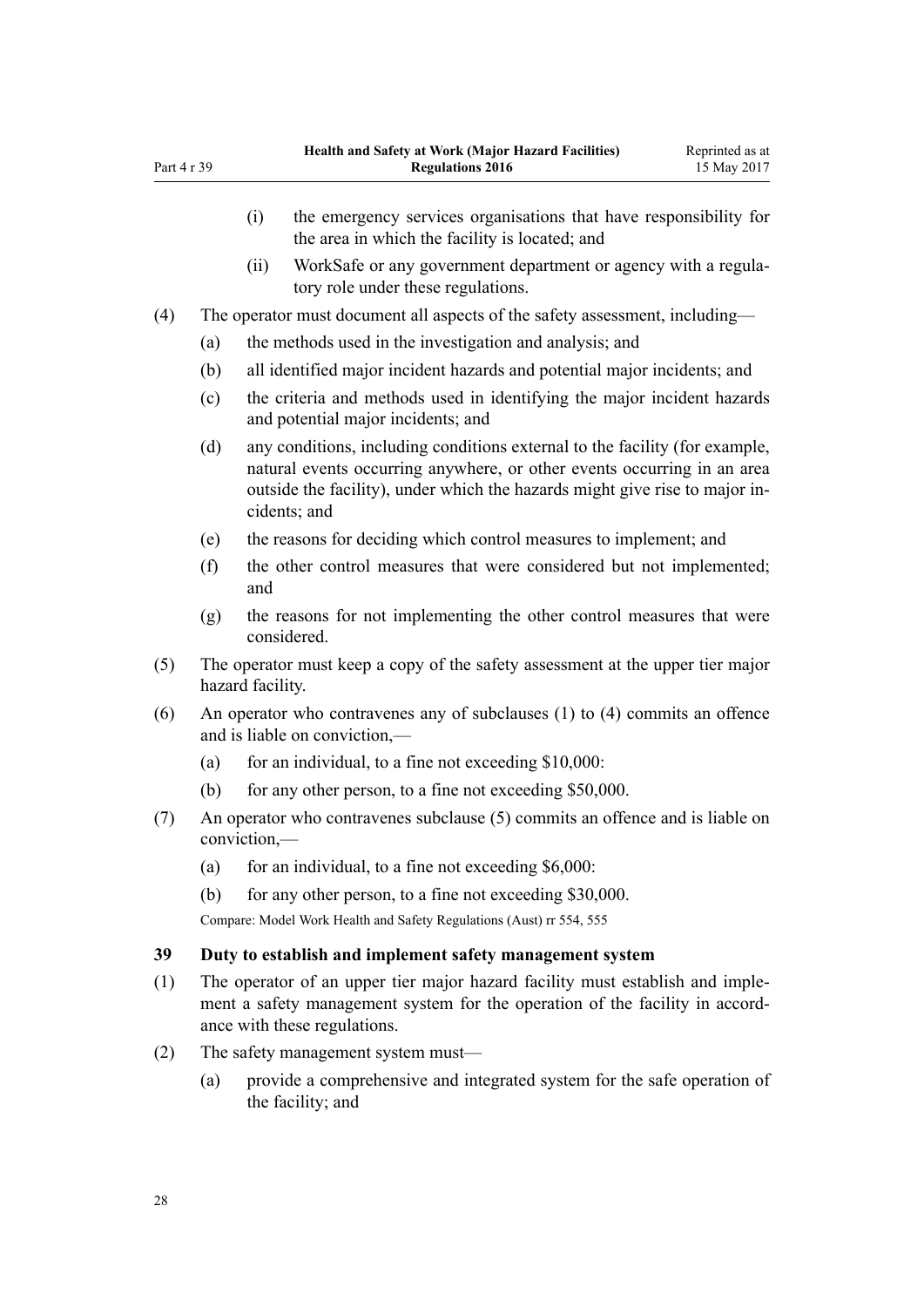- <span id="page-28-0"></span>(b) provide a comprehensive and integrated system for the management of all aspects of risk control in relation to the occurrence and potential occurrence of major incidents at the facility; and
- (c) be used by the operator as the primary means of ensuring the safe operation of the facility; and
- (d) state the operator's specific safety objectives and describe the systems and procedures that will be used to achieve those objectives; and
- (e) satisfy the requirements specified in [Schedule 5;](#page-64-0) and
- (f) be documented; and
- (g) be readily accessible to persons who use it.
- (3) The operator must engage with workers at the facility during the design and implementation of the safety management system, in accordance with [regula](#page-40-0)[tion 65](#page-40-0).
- (4) An operator who contravenes this regulation commits an offence and is liable on conviction,—
	- (a) for an individual, to a fine not exceeding  $$10,000$ :
	- (b) for any other person, to a fine not exceeding \$50,000.

Compare: Model Work Health and Safety Regulations (Aust) r 558, Schedule 17

# **Part 5**

# **Design notices and safety cases for upper tier major hazard facilities**

Subpart 1—Requirements for design notice

#### **40 Duty to give design notice**

- (1) Before the design of a proposed facility where upper threshold quantities may be present is completed, the operator must—
	- (a) prepare a design notice in accordance with subclause (2); and
	- (b) give the design notice to WorkSafe as soon as practicable after a design concept has been selected and before making a final investment decision or commencing development of a detailed design.
- (2) The design notice must contain the information required under [Schedule 6](#page-67-0), but only to the extent that the operator can be reasonably expected to provide the information at the time the design notice is given to WorkSafe.
- (3) The operator must notify WorkSafe of any material change to any matter described in the design notice, if that change occurs between—
	- (a) the time of submission of the design notice under this regulation; and
	- (b) the time of submission of the safety case under [regulation 45.](#page-30-0)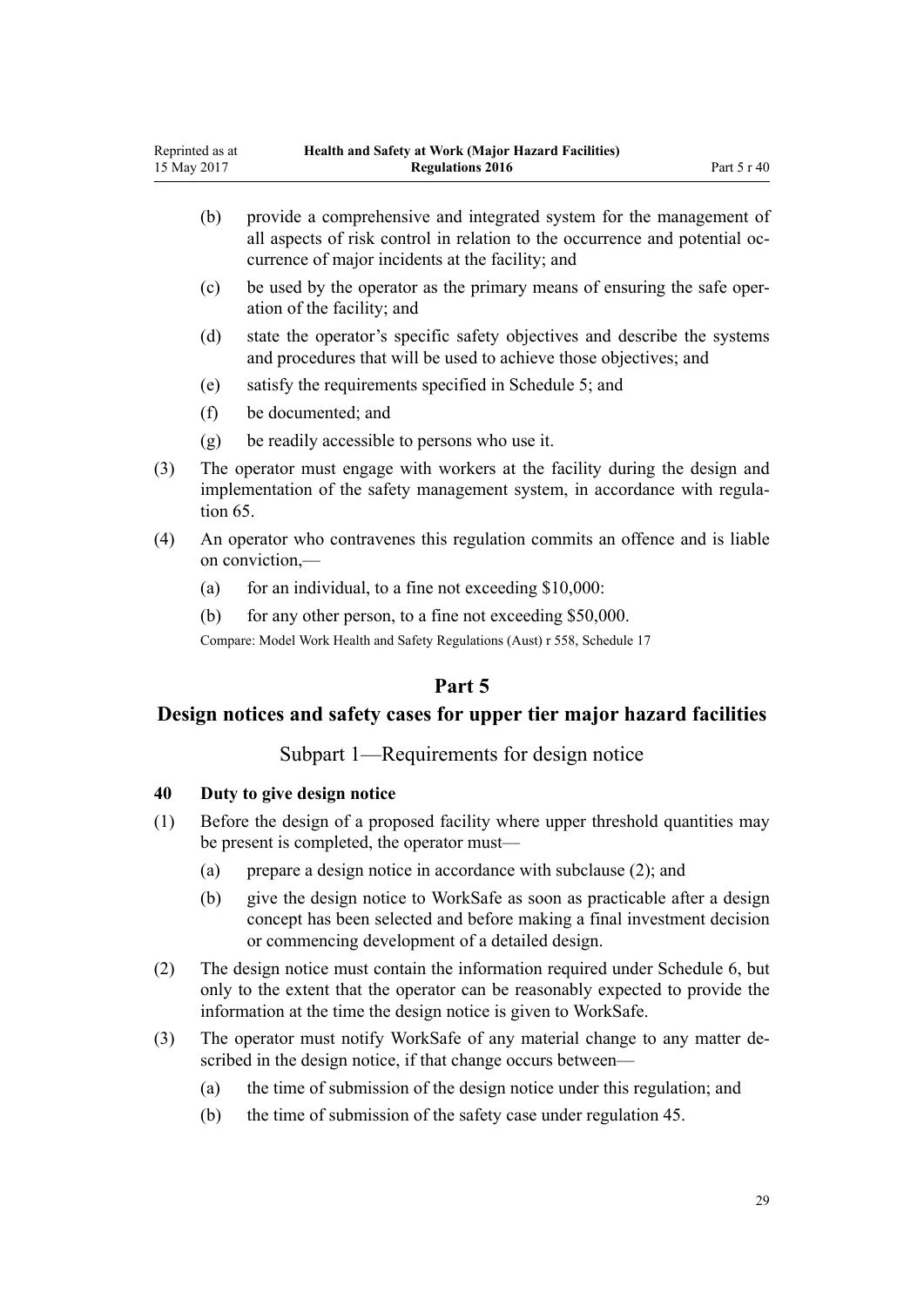(4) This regulation is subject to regulation 41. Compare: SR 2013/208 [r 22](http://prd-lgnz-nlb.prd.pco.net.nz/pdflink.aspx?id=DLM5202577)

<span id="page-29-0"></span>Part 5 r 41

#### **41 Duty to review documents instead of giving design notice**

- (1) Subject to subclause (2), an operator is not required to give a design notice to WorkSafe if the operator proposes to modify an existing upper tier major hazard facility.
- (2) An operator must review and, if necessary, revise the documents noted in subclause (3) (the **relevant documents)** if—
	- (a) the operator proposes to modify an existing upper tier major hazard facility; and
	- (b) the elements of proposed modification are not adequately addressed in the relevant documents.
- (3) The relevant documents are—
	- (a) the safety assessment:
	- (b) the emergency plan:
	- (c) the safety management system:
	- (d) the safety case.
- (4) An operator who contravenes subclause (2) commits an offence and is liable on conviction,—
	- (a) for an individual, to a fine not exceeding  $$10,000$ :
	- (b) for any other person, to a fine not exceeding \$50,000.

# **42 Obligations of WorkSafe on receipt of design notice**

On receipt of a design notice, WorkSafe must respond—

- (a) in writing; and
- (b) by indicating any matters that may create difficulties with accepting the safety case required under [regulation 45,](#page-30-0) if those matters are not taken into account in the detailed design or the construction or commissioning stages; and
- (c) as soon as is reasonably practicable but no later than 3 months after the receipt of the notice.

Subpart 2—Requirements of safety case

# *General requirements*

#### **43 Prohibition on operating upper tier major hazard facility without accepted safety case**

(1) The operator of an upper tier major hazard facility must ensure that the facility is not operated unless there is an accepted safety case for the facility.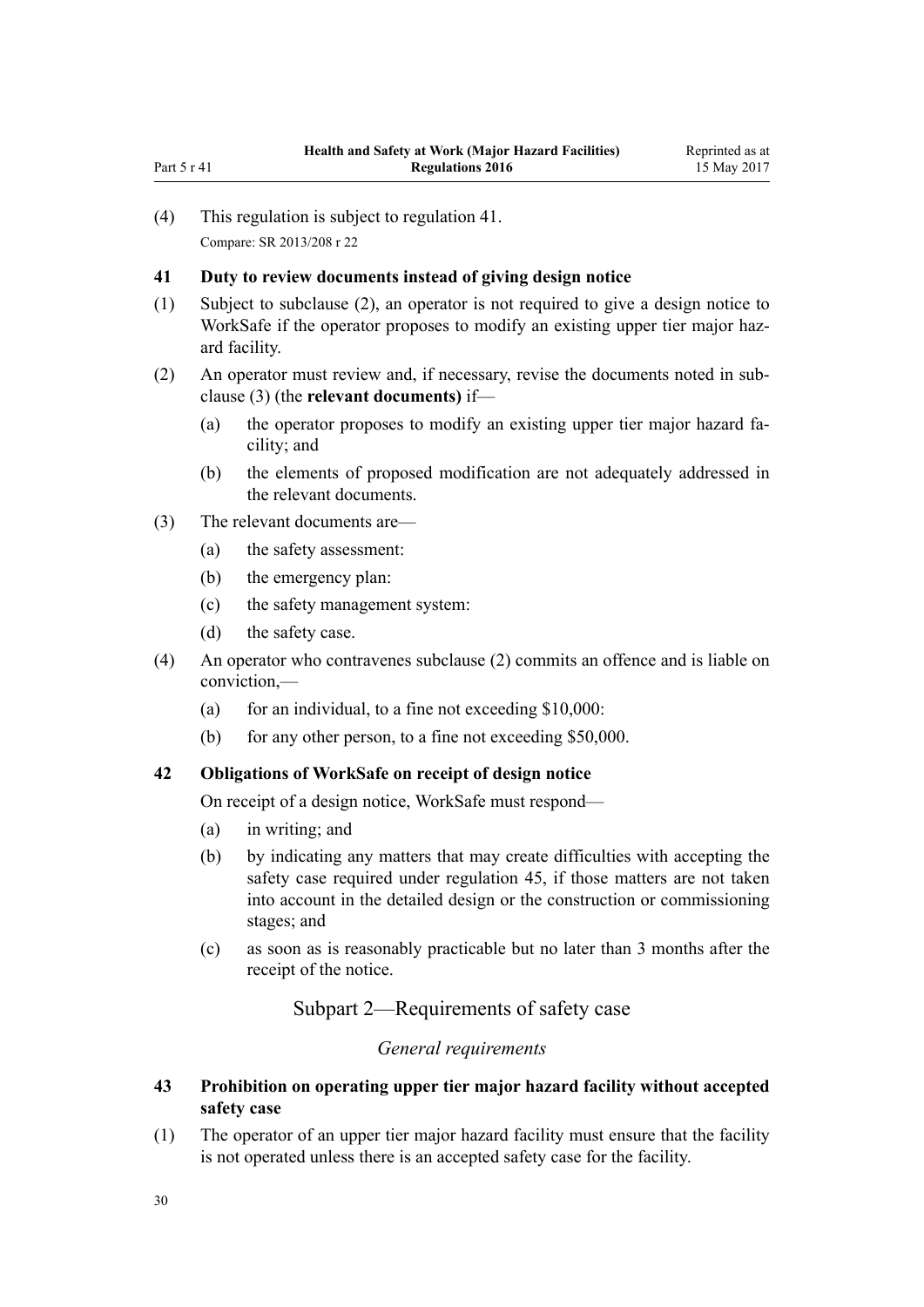<span id="page-30-0"></span>(2) Subclause (1) does not apply to any upper tier major hazard facility that is subject to the transitional provision under [clause 2](#page-47-0) of Schedule 1. Compare: SR 2013/208 [r 25;](http://prd-lgnz-nlb.prd.pco.net.nz/pdflink.aspx?id=DLM5202580) Model Work Health and Safety Regulations (Aust) r 560

#### **44 WorkSafe may extend time for lodging safety case**

WorkSafe may extend the time within which an operator of an upper tier major hazard facility must give WorkSafe a completed safety case if—

- (a) the operator applies in writing to WorkSafe for an extension of time; and
- (b) WorkSafe is satisfied that there has been insufficient time to comply with regulations 45 and 46.

Compare: Model Work Health and Safety Regulations (Aust) r 549(2)

#### **45 Duty to prepare safety case**

- (1) An operator must prepare a safety case for an upper tier major hazard facility that contains the information required under [Schedule 7.](#page-68-0)
- (2) An operator must, when preparing or revising a safety case, engage with the workers at the upper tier major hazard facility, in accordance with [regulation](#page-40-0) [65.](#page-40-0)
- (3) A safety case must be given to WorkSafe,—
	- (a) for a proposed facility, at least 6 months before the date on which the operator intends to commence operating the facility or by any later date that WorkSafe specifies in writing; or
	- (b) for an existing upper tier major hazard facility, in accordance with [clause](#page-47-0) [2](#page-47-0) of Schedule 1 or by any later date that WorkSafe specifies in writing.
- (3A) The safety case given to WorkSafe must be accompanied by the relevant fee for assessing the safety case under [regulation 70.](#page-44-0)
- (4) An operator who contravenes subclause (1) or (3) commits an offence and is liable on conviction,—
	- (a) for an individual, to a fine not exceeding  $$6,000$ :
	- (b) for any other person, to a fine not exceeding \$30,000.

Compare: SR 2013/208 [rr 26,](http://prd-lgnz-nlb.prd.pco.net.nz/pdflink.aspx?id=DLM5202531) [27](http://prd-lgnz-nlb.prd.pco.net.nz/pdflink.aspx?id=DLM5202540); Model Work Health and Safety Regulations (Aust) r 561

Regulation 45(3A): inserted, on 1 September 2016, by [regulation 10](http://prd-lgnz-nlb.prd.pco.net.nz/pdflink.aspx?id=DLM6907715) of the Health and Safety at Work (Major Hazard Facilities) Amendment Regulations 2016 (LI 2016/174).

#### **46 Co-ordination of safety cases for multiple facilities**

- (1) The operators of 2 or more upper tier major hazard facilities must co-ordinate the preparation of safety cases for their upper tier major hazard facilities if WorkSafe requires those operators to co-ordinate the preparation of safety cases.
- (2) WorkSafe must be satisfied on reasonable grounds that the co-ordinated preparation of safety cases is necessary in the interests of the safe operation and ef-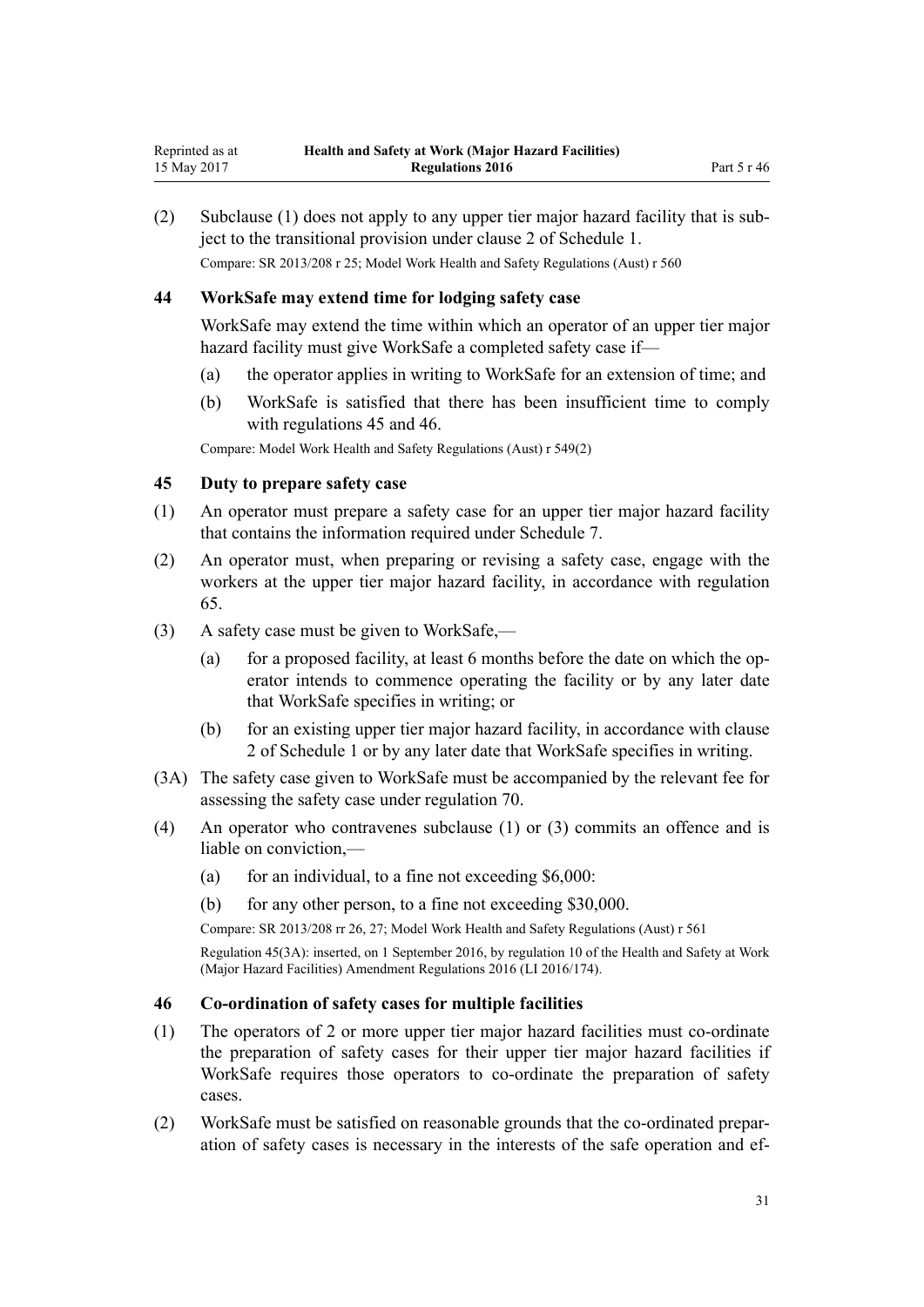<span id="page-31-0"></span>fective safety management of any or all of those upper tier major hazard facilities.

- (3) Subclause (1) is subject to subclause (2).
- (4) If WorkSafe requires the co-ordinated preparation of safety cases, each operator must provide the other operators with information concerning any circumstances at the operator's facility that could cause or contribute to a major incident hazard in relation to any of the other upper tier major hazard facilities.
- (5) An operator who contravenes subclause (1) or (4) commits an offence and is liable on conviction,—
	- (a) for an individual, to a fine not exceeding  $$10,000$ :
	- (b) for any other person, to a fine not exceeding \$50,000.

Compare: Model Work Health and Safety Regulations (Aust) r 562

*Consideration of and decisions on safety cases*

#### **47 WorkSafe may request further information**

- (1) After receiving a safety case or an amended safety case, WorkSafe may request an operator to give any further information about a matter set out in [Schedule](#page-68-0) [7.](#page-68-0)
- (2) The request must—
	- (a) be in writing; and
	- (b) describe by reference to [Schedule 7](#page-68-0) the matter for which the further information is requested; and
	- (c) specify the date by which further information must be given, which must not be earlier than 30 days after the date on which the request is sent.
- (3) Any information given in response to a request must be treated as if it were part of the original safety case. Compare: SR 2013/208 [r 29](http://prd-lgnz-nlb.prd.pco.net.nz/pdflink.aspx?id=DLM5202545)

#### **48 WorkSafe must notify operator of decision**

- (1AA) WorkSafe must assess a safety case that is given to WorkSafe, along with the relevant fee, in accordance with [regulation 45.](#page-30-0)
- (1) As soon as practicable and within 4 months of receiving a safety case or an amended safety case and the relevant fee, WorkSafe must—
	- (a) accept the safety case; or
	- (b) accept the safety case subject to conditions or limitations; or
	- (c) initially reject the safety case; or
	- (d) in the case of an amended safety case, finally reject the safety case.
- (2) If WorkSafe requests further information under regulation 47, the 4-month period starts on the date WorkSafe receives the further information.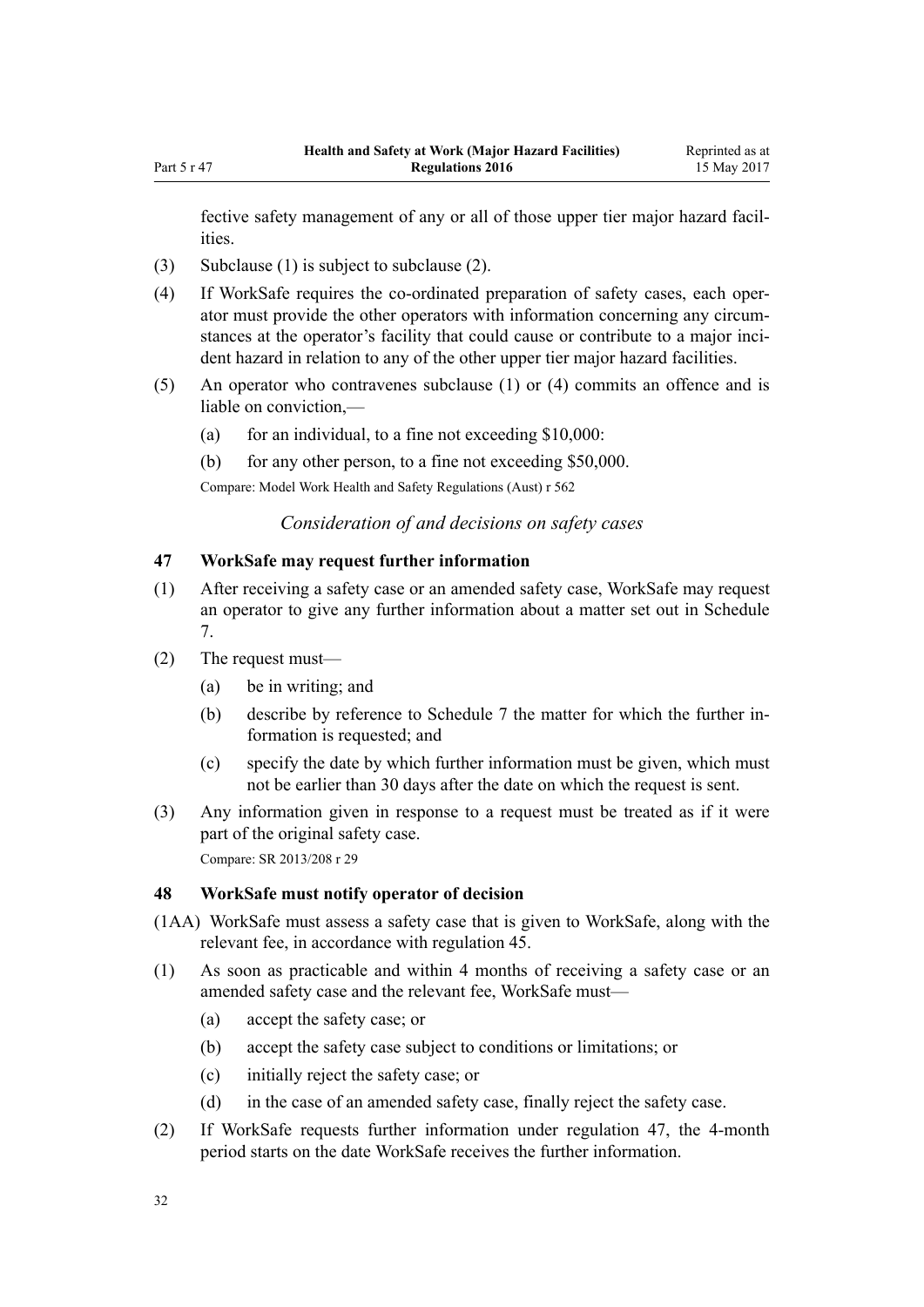- <span id="page-32-0"></span>(3) WorkSafe must as soon as practicable after making a decision about a safety case or an amended safety case notify the operator in writing of that decision.
- (4) If WorkSafe is unable to make a decision about a safety case or an amended safety case within 4 months of receiving it, WorkSafe must—
	- (a) notify the operator in writing of that fact as soon as practicable; and
	- (b) give the operator a proposed timetable for WorkSafe's consideration of, and decision on, the safety case or amended safety case.

Compare: SR 2013/208 [r 30](http://prd-lgnz-nlb.prd.pco.net.nz/pdflink.aspx?id=DLM5202569)

Regulation 48(1AA): inserted, on 1 September 2016, by [regulation 11\(1\)](http://prd-lgnz-nlb.prd.pco.net.nz/pdflink.aspx?id=DLM6907716) of the Health and Safety at Work (Major Hazard Facilities) Amendment Regulations 2016 (LI 2016/174).

Regulation 48(1): amended, on 1 September 2016, by [regulation 11\(2\)](http://prd-lgnz-nlb.prd.pco.net.nz/pdflink.aspx?id=DLM6907716) of the Health and Safety at Work (Major Hazard Facilities) Amendment Regulations 2016 (LI 2016/174).

# **49 Criteria for acceptance of safety case**

WorkSafe must accept a safety case for the operation of an upper tier major hazard facility if satisfied that—

- (a) the safety case contains all the information required under [Schedule 7;](#page-68-0) and
- (b) when preparing the safety case, the operator has engaged with workers of the upper tier major hazard facility, in accordance with [regulation 65;](#page-40-0) and
- (c) based on the information included in the safety case, compliance with the safety case is likely to constitute compliance with the requirements of these regulations; and
- (d) there is no reason to believe that the operator will not comply with the safety case; and
- (e) the safety case is appropriate for the upper tier major hazard facility and for the activities to be conducted at that facility.

Compare: SR 2013/208 [r 31](http://prd-lgnz-nlb.prd.pco.net.nz/pdflink.aspx?id=DLM5202549)

#### **50 WorkSafe may impose limitations or conditions on safety case**

WorkSafe may, when accepting a safety case, impose limitations or conditions on the safety case that relate to the upper tier major hazard facility or the activities carried out at that facility.

Compare: SR 2013/208 [r 32](http://prd-lgnz-nlb.prd.pco.net.nz/pdflink.aspx?id=DLM5202552)

#### **51 WorkSafe may reject safety case**

- (1) WorkSafe may initially reject a safety case if the safety case does not meet the criteria set out in regulation 49.
- (2) If WorkSafe initially rejects a safety case, WorkSafe must—
	- (a) notify the operator of the reasons for the decision; and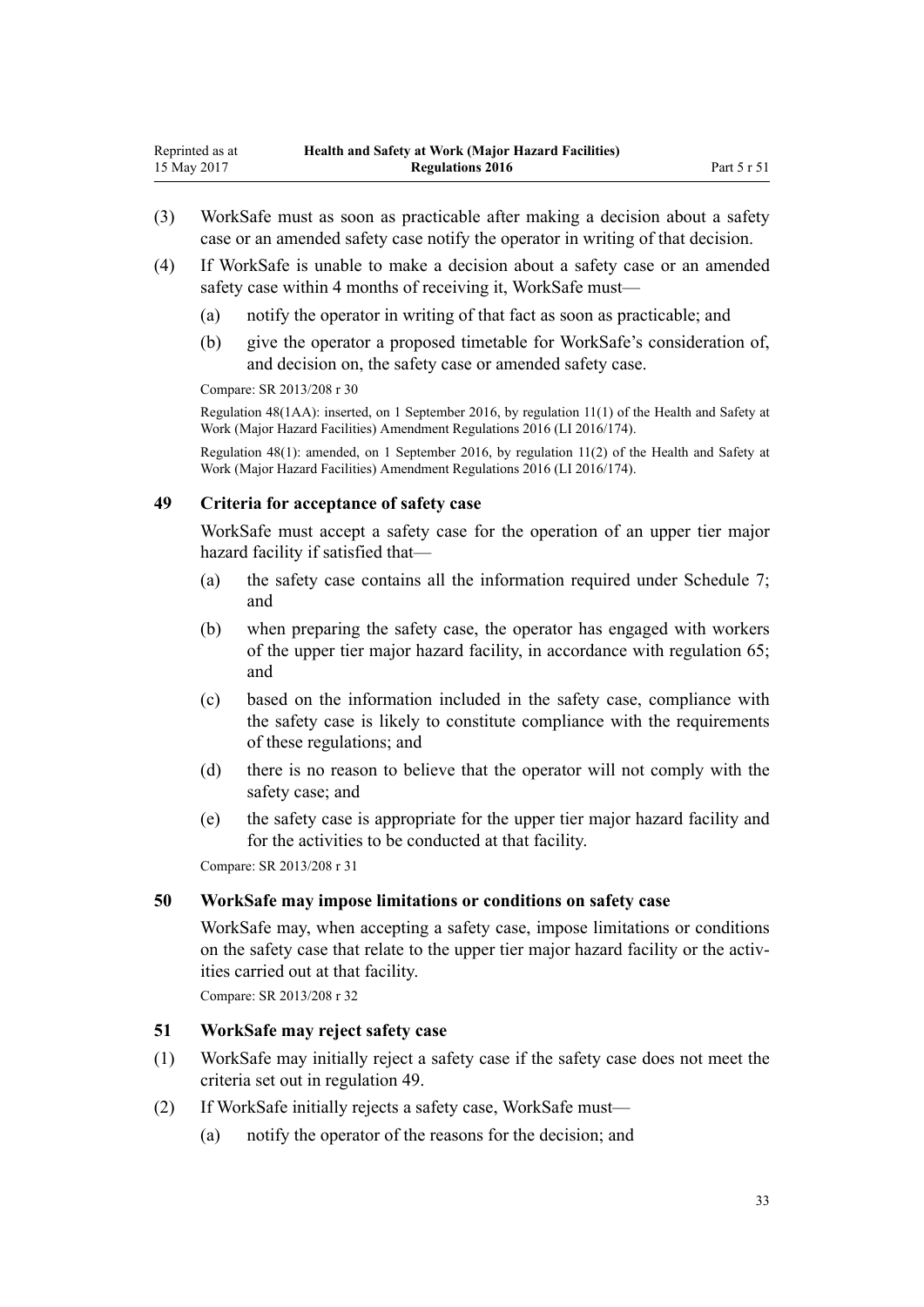- (b) give the operator a reasonable opportunity to amend the safety case and resubmit it for acceptance.
- (3) If the operator gives WorkSafe an amended safety case, WorkSafe must—
	- (a) accept the safety case, if WorkSafe is satisfied that it meets all the criteria set out in [regulation 49;](#page-32-0) or
	- (b) if it does not meet those criteria, finally reject the safety case.
- (4) If WorkSafe accepts the amended safety case, WorkSafe may impose limitations or conditions in accordance with [regulation 50](#page-32-0).
- (5) WorkSafe may finally reject a safety case, without complying with subclause (2), if the operator is prohibited from acting as an operator of a facility or proposed facility under [regulation 18\(6\).](#page-14-0)
- (6) To avoid doubt, the fact that WorkSafe has finally rejected a safety case for an upper tier major hazard facility does not prevent the operator from giving WorkSafe a new safety case for that facility in accordance with [regulation 45](#page-30-0).

Compare: SR 2013/208 [r 33](http://prd-lgnz-nlb.prd.pco.net.nz/pdflink.aspx?id=DLM5202563)

Regulation 51(5): amended, on 15 May 2017, by [regulation 4](http://prd-lgnz-nlb.prd.pco.net.nz/pdflink.aspx?id=DLM7187508) of the Health and Safety at Work (Major Hazard Facilities) Amendment Regulations 2017 (LI 2017/60).

#### *Revision of safety cases*

#### **52 Duty to revise safety case in certain situations**

- (1) An operator of an upper tier major hazard facility in respect of which there is an accepted safety case must prepare a revised safety case and give it to Work-Safe if—
	- (a) the technical knowledge relied upon to formulate the safety case, including the knowledge of systems for identifying hazards and evaluating risks of major incidents, is outdated so that the safety case no longer adequately provides the information required under [Schedule 7;](#page-68-0) or
	- (b) the operator proposes to modify, recommission, or decommission the upper tier major hazard facility or part of that facility, and the proposed modification, recommissioning, or decommissioning is not adequately addressed in the safety case; or
	- (c) a series of proposed modifications to the upper tier major hazard facility could result in a significant cumulative change in the overall level of risk of major incidents; or
	- (d) the operator proposes to change the safety management system significantly; or
	- (e) the activities to be carried out at the upper tier major hazard facility are different from the activities anticipated in the safety case; or
	- (f) there has been a significant increase in the level of risk associated with any major incident hazard.

<span id="page-33-0"></span>Part 5 r 52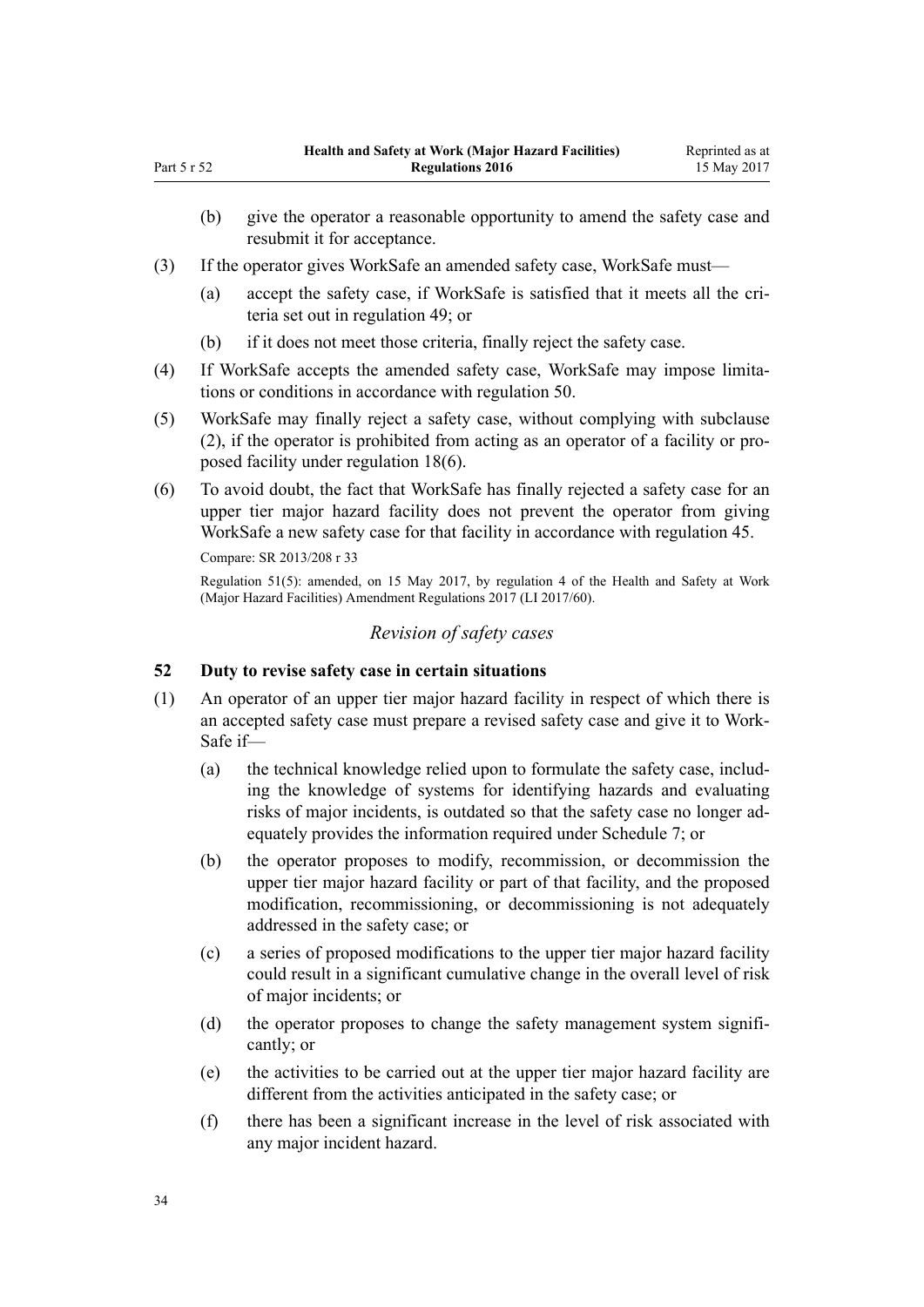- <span id="page-34-0"></span>(2) If any of subclause (1)(a) to (f) applies, a revised safety case must be given to WorkSafe as soon as practicable.
- (2A) The revised safety case given to WorkSafe must be accompanied by the relevant fee for assessing the revised safety case under [regulation 70.](#page-44-0)
- (3) WorkSafe may agree, in writing, that the revised safety case may take the form of revisions to a part or specified parts of the accepted safety case.
- (4) An operator who contravenes subclause (1) or (2) commits an offence and is liable on conviction,—
	- (a) for an individual, to a fine not exceeding  $$10,000$ :
	- (b) for any other person, to a fine not exceeding \$50,000.
	- Compare: SR 2013/208 [r 34](http://prd-lgnz-nlb.prd.pco.net.nz/pdflink.aspx?id=DLM5202558)

Regulation 52(2A): inserted, on 1 September 2016, by [regulation 12](http://prd-lgnz-nlb.prd.pco.net.nz/pdflink.aspx?id=DLM6907717) of the Health and Safety at Work (Major Hazard Facilities) Amendment Regulations 2016 (LI 2016/174).

#### **53 WorkSafe may request revised safety case**

- (1) The operator of an upper tier major hazard facility in respect of which there is an accepted safety case must prepare a revised safety case and give it to Work-Safe if WorkSafe so requests in writing.
- (1A) The revised safety case given to WorkSafe must be accompanied by the relevant fee for assessing the revised safety case under [regulation 70.](#page-44-0)
- (2) Without limiting subclause (1), WorkSafe may request a revised safety case if—
	- (a) WorkSafe becomes aware of any material change in circumstances relating to any information included in the safety case; and
	- (b) in WorkSafe's opinion, the change in circumstances may have resulted in WorkSafe rejecting the safety case under [regulation 51\(1\)](#page-32-0).
- (3) WorkSafe may agree in writing that the revised safety case may take the form of revisions to a part or specified parts of the accepted safety case.
- (4) A request under subclause (1) must include—
	- (a) the matters to be addressed by the revised safety case; and
	- (b) instructions on whether the safety case must be revised in whole or in part; and
	- (c) the date by which the revised safety case must be given, which must not be earlier than 30 days after the date on which the request is sent; and
	- (d) the grounds for the request.
- (5) The operator may make a submission to WorkSafe requesting WorkSafe to—
	- (a) withdraw the request for the revised safety case; or
	- (b) vary the matters to be addressed by the revised safety case; or
	- (c) allow the revised safety case to be given after the date proposed.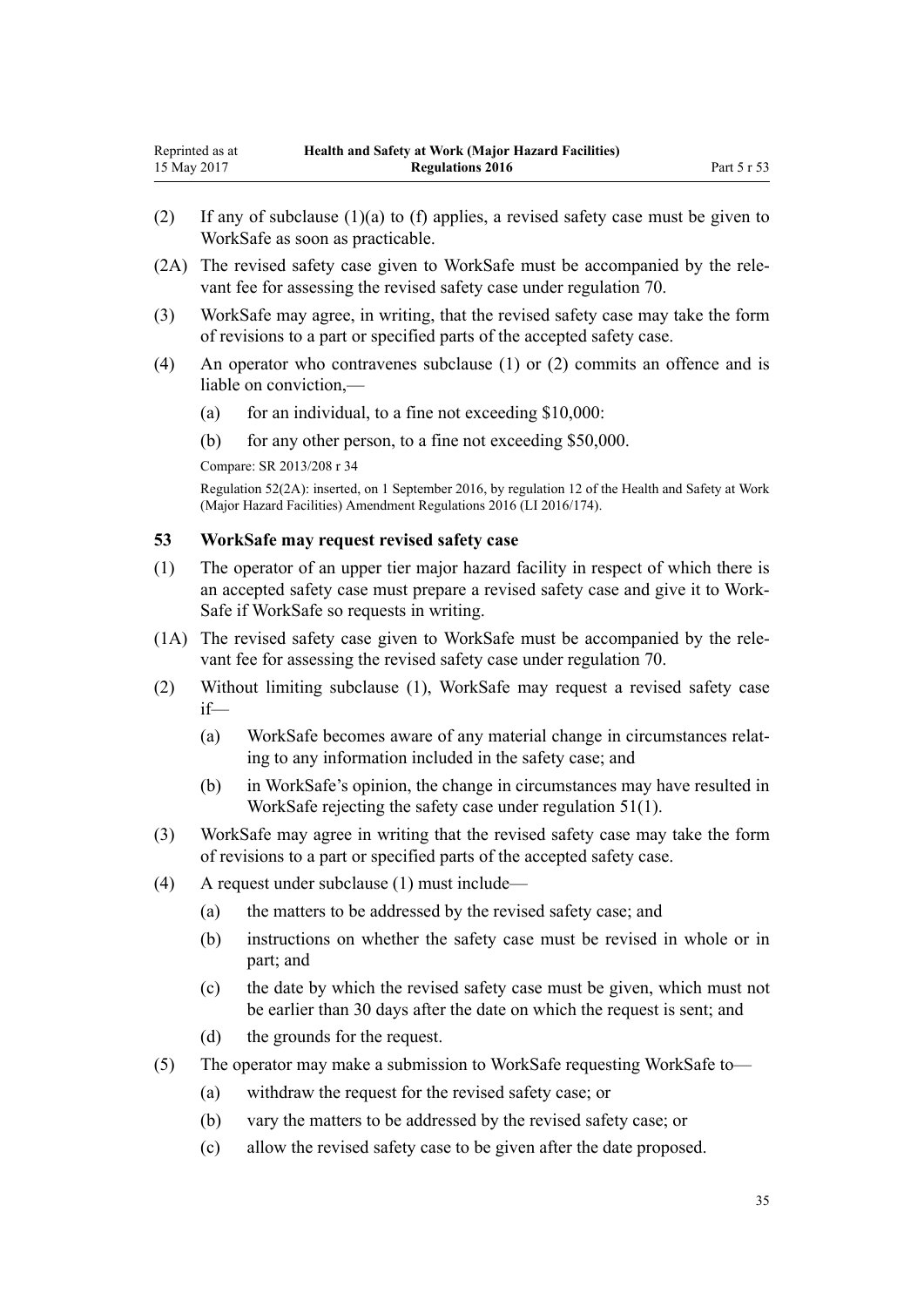- (6) A submission under subclause (5) must be in writing, set out the reasons for the request, and be made—
	- (a) no later than 21 days after the operator receives the request from Work-Safe; or
	- (b) by a later date specified by WorkSafe in writing.
- (7) If WorkSafe receives a submission from the operator under subclause (5), WorkSafe must—
	- (a) withdraw the request for a revised safety case; or
	- (b) vary the request, whether in accordance with the submission made by the operator or otherwise; or
	- (c) require the revised safety case to be given to WorkSafe by a later date that WorkSafe specifies in writing; or
	- (d) reject the submission and confirm the request for a revised safety case.
- (8) WorkSafe must give the operator written notice of WorkSafe's decision, including the grounds for the decision if the operator's submission is rejected in whole or in part.
- (9) An operator who contravenes subclause (1) commits an offence and is liable on conviction,—
	- (a) for an individual, to a fine not exceeding  $$10,000$ :
	- (b) for any other person, to a fine not exceeding \$50,000.

Compare: SR 2013/208 [r 35](http://prd-lgnz-nlb.prd.pco.net.nz/pdflink.aspx?id=DLM5202556)

<span id="page-35-0"></span>Part 5 r 54

Regulation 53(1A): inserted, on 1 September 2016, by [regulation 13](http://prd-lgnz-nlb.prd.pco.net.nz/pdflink.aspx?id=DLM6907718) of the Health and Safety at Work (Major Hazard Facilities) Amendment Regulations 2016 (LI 2016/174).

# **54 Duty to give revised safety case within 5 years**

- (1) The operator of an upper tier major hazard facility in respect of which there is an accepted safety case must prepare a revised safety case and give it to Work-Safe no later than 5 years after the date on which a safety case for the upper tier major hazard facility was accepted.
- (1A) The revised safety case given to WorkSafe must be accompanied by the relevant fee for assessing the revised safety case under [regulation 70.](#page-44-0)
- (2) WorkSafe may extend the period within which an operator must give a revised safety case if a revised safety case has been accepted within the 5-year period.
- (3) The operator must comply with [regulations 46](#page-30-0) (if applicable) and [65](#page-40-0) when preparing the revised safety case.
- (4) An operator who contravenes subclause (1) commits an offence and is liable on conviction,—
	- (a) for an individual, to a fine not exceeding  $$10,000$ :
	- (b) for any other person, to a fine not exceeding \$50,000.

Compare: SR 2013/208 [r 36](http://prd-lgnz-nlb.prd.pco.net.nz/pdflink.aspx?id=DLM5202560)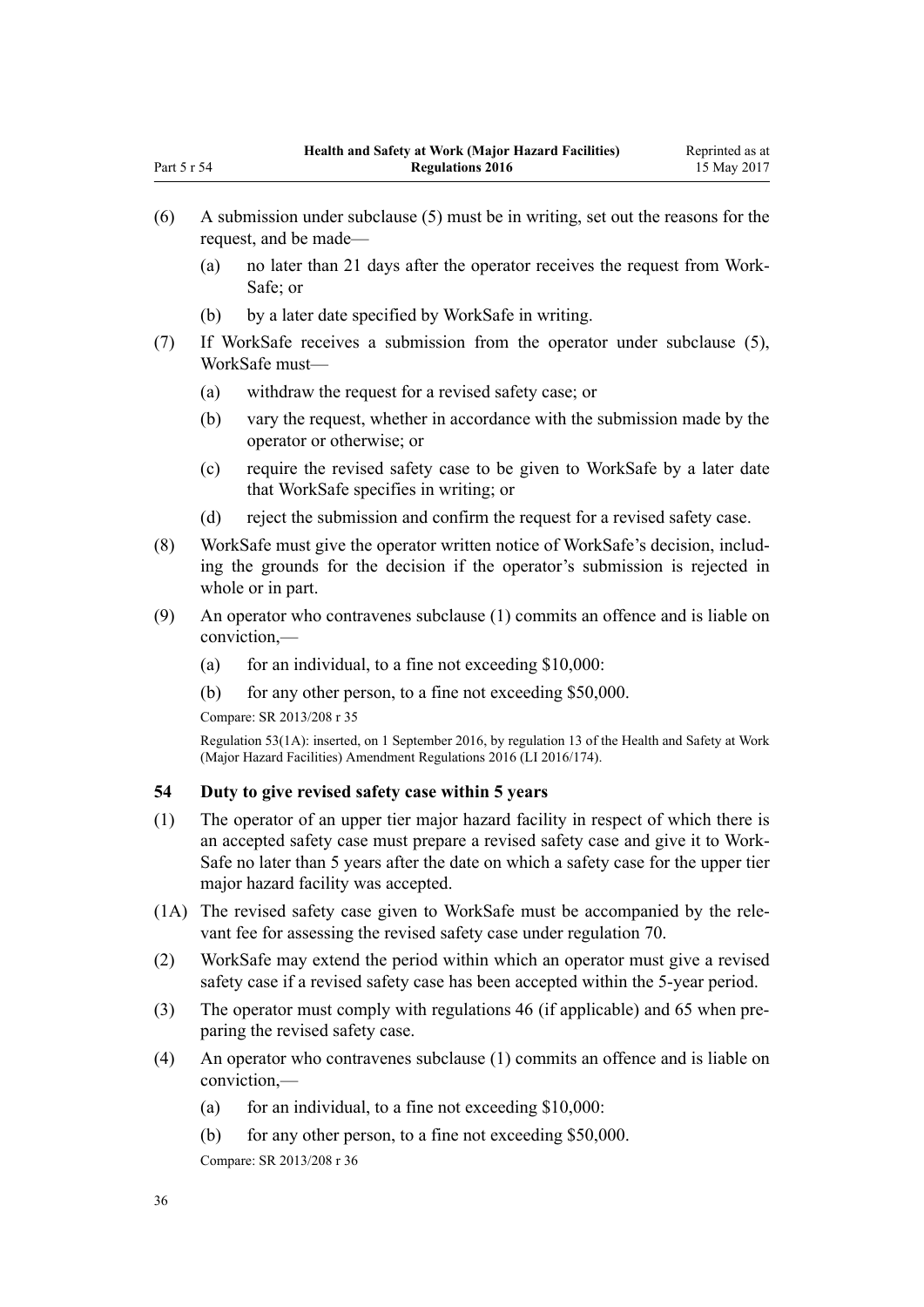<span id="page-36-0"></span>Regulation 54(1A): inserted, on 1 September 2016, by [regulation 14](http://prd-lgnz-nlb.prd.pco.net.nz/pdflink.aspx?id=DLM6907719) of the Health and Safety at Work (Major Hazard Facilities) Amendment Regulations 2016 (LI 2016/174).

#### **55 Decision on revised safety case**

- (1) If an operator provides a revised safety case to WorkSafe under any of [regula](#page-33-0)[tions 52 to 54](#page-33-0), [regulations 47 to 51](#page-31-0) apply, except as provided in subclause (2).
- (2) WorkSafe must make a decision, and notify the duty holder of the decision, in accordance with [regulation 48](#page-31-0) within 50 days of receiving the revised safety case (unless WorkSafe acts in accordance with regulation 48(4)).
- (3) To avoid doubt, the accepted safety case for the upper tier major hazard facility continues to have effect if WorkSafe finally rejects the revised safety case. Compare: SR 2013/208 [r 37](http://prd-lgnz-nlb.prd.pco.net.nz/pdflink.aspx?id=DLM5203762)

#### *Withdrawal of acceptance of safety cases*

#### **56 WorkSafe may withdraw acceptance of safety case**

- (1) WorkSafe may withdraw acceptance of a safety case if—
	- (a) an operator fails—
		- (i) to comply with [regulation 57;](#page-37-0) or
		- (ii) to comply with a prohibition notice, a provisional improvement notice, or an improvement notice issued under the Act; or
		- (iii) to provide a revised safety case where required under [regulation](#page-33-0) [52,](#page-33-0) [53,](#page-34-0) or [54;](#page-35-0) or
	- (b) WorkSafe has finally rejected a revised safety case; or
	- (c) the operator fails to pay the annual levy, if any, within the required time; or
	- (d) in WorkSafe's opinion, the operator has failed to ensure that the facility is operated competently and safely.
- (2) Before withdrawing acceptance of a safety case, WorkSafe must give the operator 30 days' notice, in writing, of the proposal to do so, together with—
	- (a) the grounds for WorkSafe's proposal to withdraw acceptance of the safety case; and
	- (b) notice that the operator may make written submissions on the proposal to withdraw acceptance of the safety case; and
	- (c) a date by which the operator must make those submissions; and
	- (d) a date by which the withdrawal will become effective.
- (3) WorkSafe may provide a copy of the notice to any other person.
- (4) The operator may, by the date specified by WorkSafe, make written submissions to WorkSafe in relation to the proposed withdrawal.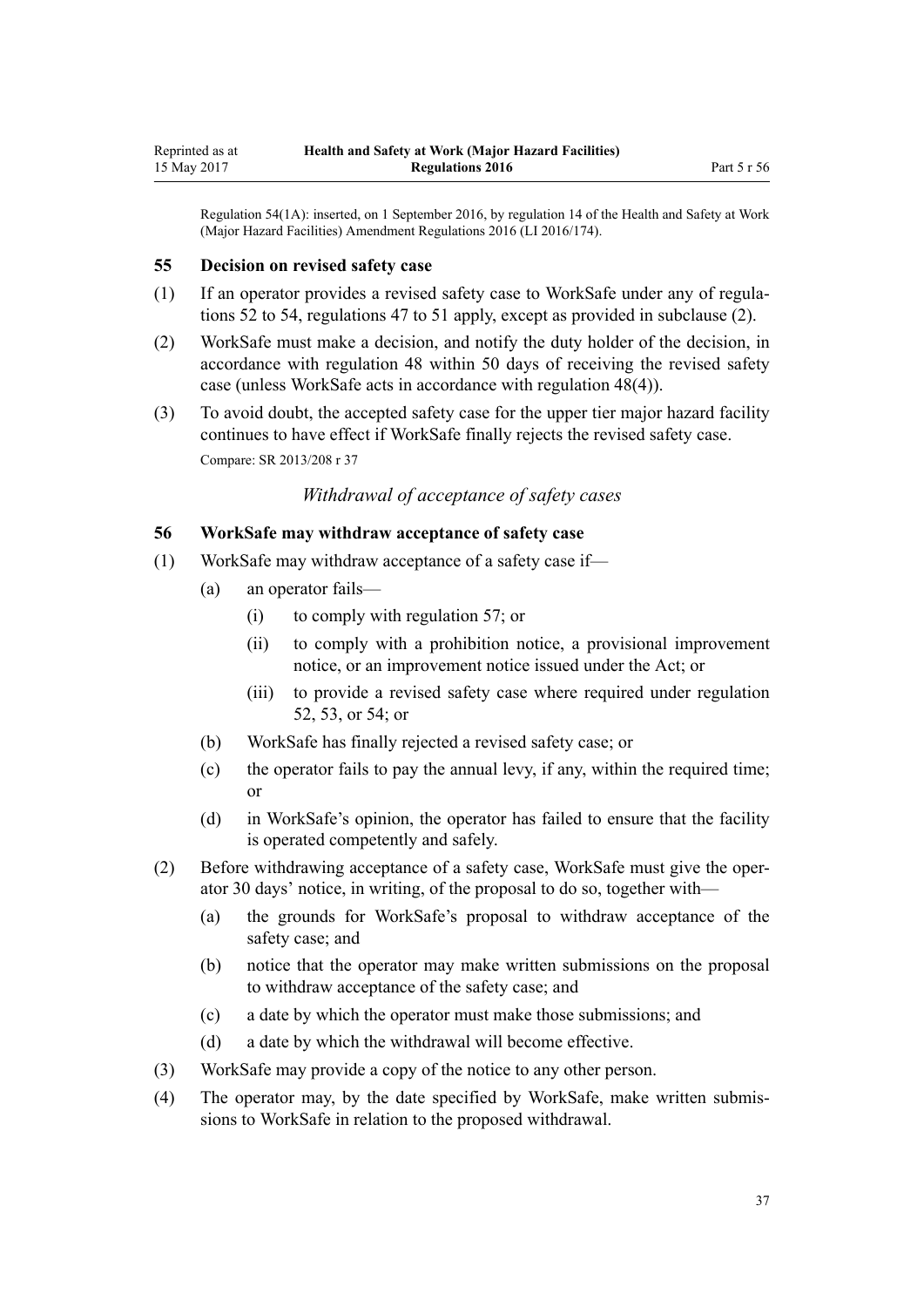- (5) Before making a final decision to withdraw acceptance of a safety case, Work-Safe must have regard to (as applicable)—
	- (a) any written submissions made by the operator by the date specified by WorkSafe:
	- (b) any action taken by the operator to address a matter that was a ground for WorkSafe's proposal to withdraw acceptance of the safety case:
	- (c) any action taken by the operator to prevent recurrence of a matter that was a ground for WorkSafe's proposal to withdraw acceptance of the safety case.
- (6) If WorkSafe withdraws acceptance of a safety case under subclause (1)(d), the operator must immediately cease those activities at the upper tier major hazard facility that require a safety case under these regulations.

Compare: SR 2013/208 [r 38](http://prd-lgnz-nlb.prd.pco.net.nz/pdflink.aspx?id=DLM5203764)

<span id="page-37-0"></span>Part 5 r 57

#### *Compliance with safety case requirements*

#### **57 Duty to ensure compliance with safety case requirements**

- (1) The operator must (as applicable) operate, modify, maintain, recommission, or decommission an upper tier major hazard facility in a manner that is consistent with the accepted safety case and any conditions or limitations imposed by WorkSafe.
- (2) In subclause (1), **upper tier major hazard facility** includes any part of that facility.
- (3) An operator who contravenes subclause (1) commits an offence and is liable on conviction,—
	- (a) for an individual, to a fine not exceeding  $$10,000$ :
	- (b) for any other person, to a fine not exceeding \$50,000.

Compare: SR 2013/208 [r 39](http://prd-lgnz-nlb.prd.pco.net.nz/pdflink.aspx?id=DLM5202571)

#### **58 WorkSafe may consent to operator conducting activity otherwise than in accordance with safety case**

- (1) Despite regulation 57, WorkSafe may consent in writing to an operator conducting an activity in a manner different from that set out in the accepted safety case for the upper tier major hazard facility.
- (2) Without limiting subclause (1), WorkSafe may give consent where—
	- (a) there has been an incident or emergency at the upper tier major hazard facility, or other unforeseen circumstances have arisen; and
	- (b) it is in the interests of the health and safety of persons at or near the upper tier major hazard facility to do so.
- (3) WorkSafe may not give consent under subclause (1) unless it is satisfied, on the basis of information that has been provided to or is readily accessible to Work-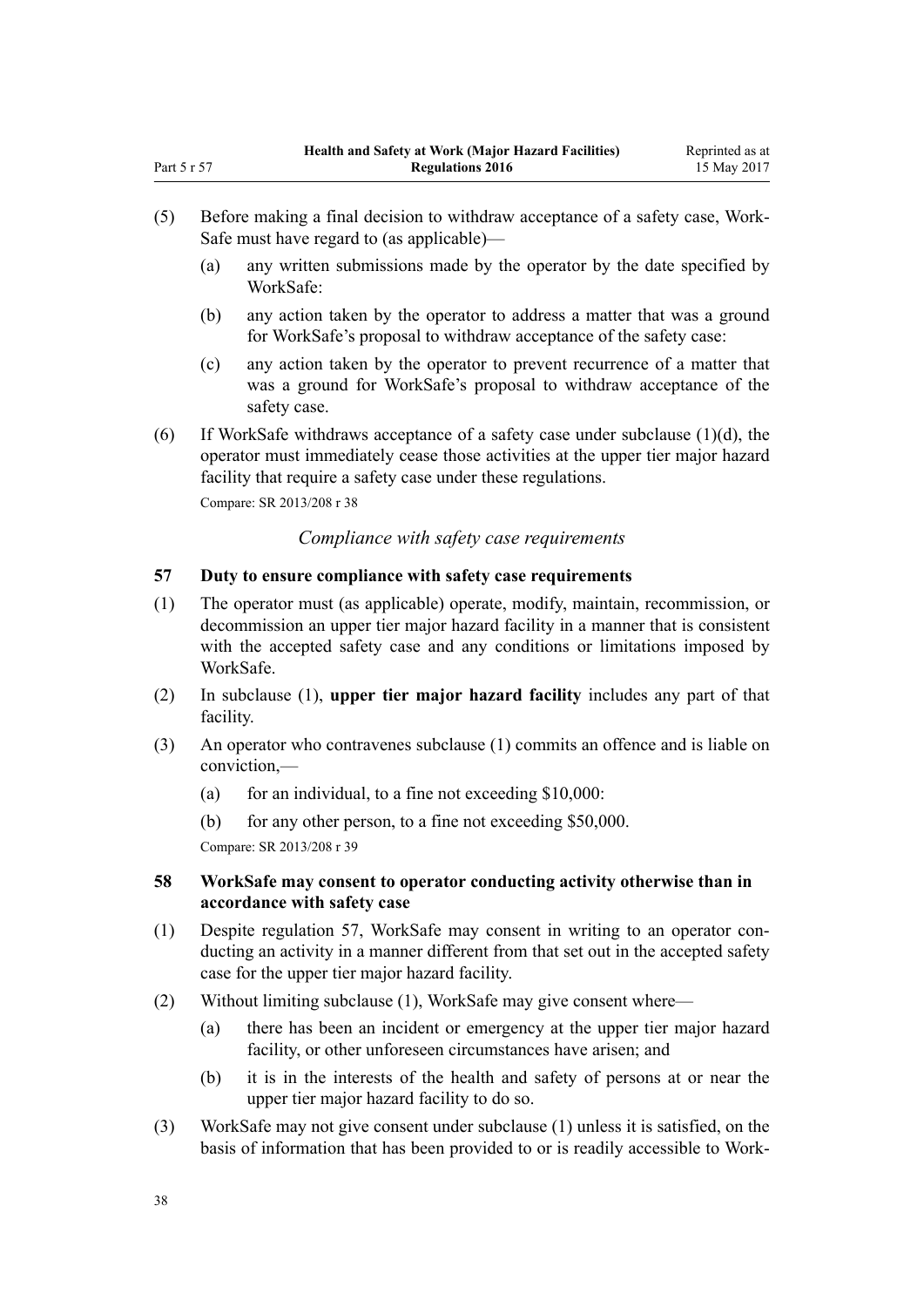Safe, that the activity will not significantly increase existing risks, or create significant new risks, to the health and safety of persons at or near the upper tier major hazard facility.

Compare: SR 2013/208 [r 40](http://prd-lgnz-nlb.prd.pco.net.nz/pdflink.aspx?id=DLM5203766)

#### *Record-keeping requirements*

#### **59 Duty to retain records of safety case**

- (1) The operator must make a record of—
	- (a) the safety case for the upper tier major hazard facility:
	- (b) any revision to the safety case:
	- (c) the findings and recommendations of any audit of the safety case and safety management system:
	- (d) any actions that will be, or have been, taken to implement those recommendations.
- (2) The operator must retain a record (which may be in hard copy or electronic format) referred to in subclause (1) for at least 7 years after it was made and store copies—
	- (a) in a secure place at the upper tier major hazard facility; and
	- (b) at a separate address, nominated by the operator, for the upper tier major hazard facility.
- (3) An operator who contravenes this regulation commits an offence and is liable on conviction,—
	- (a) for an individual, to a fine not exceeding  $$6,000$ :

(b) for any other person, to a fine not exceeding \$30,000. Compare: SR 2013/208 [r 41](http://prd-lgnz-nlb.prd.pco.net.nz/pdflink.aspx?id=DLM5203369)

## **Part 6 Reviews and appeals**

#### **60 Decisions subject to review under these regulations**

An operator may apply to WorkSafe in accordance with [regulation 61](#page-39-0) for a review of any decision made under the following regulations:

- (a) [regulation 18\(6\)](#page-14-0) (suitability of operator):
- (b) [regulation 19](#page-15-0) (mandatory designation as major hazard facility):
- (c) [regulation 20](#page-15-0) (discretionary designation of lower tier major hazard facility as upper tier major hazard facility):
- (d) [regulation 22\(1\)](#page-16-0) (conditions on designation of major hazard facilities):
- (e) [regulation 23\(1\)](#page-16-0) (revocation of designation as major hazard facility or decision as to suitability of operator):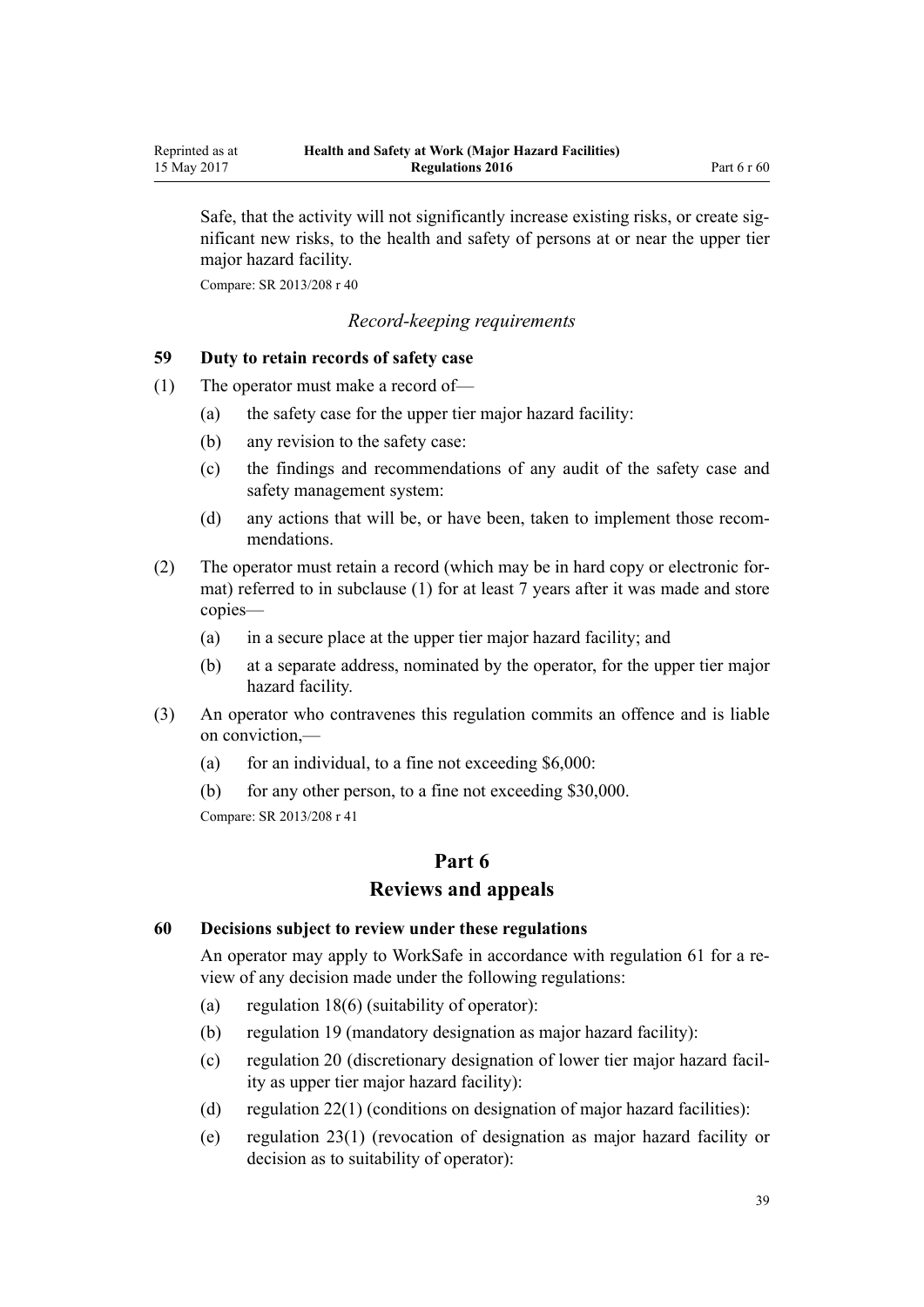- <span id="page-39-0"></span>(f) [regulation 50](#page-32-0) (WorkSafe may impose limitations or conditions on safety case):
- (g) [regulation 51](#page-32-0) (WorkSafe may reject safety case):
- (h) [regulation 56](#page-36-0) (WorkSafe may withdraw acceptance of safety case).

#### **61 Process for applying for review**

- (1) A review application must be given to WorkSafe in accordance with subclause (2).
- (2) The application must—
	- (a) be in writing:
	- (b) wherever practicable, be made on the form (if any) provided by Work-Safe for the purpose:
	- (c) identify the decision or decisions in respect of which it is made:
	- (d) state the operator's submissions in relation to the decision or decisions:
	- (e) be made within 1 month after the date on which WorkSafe gave written notice of the decision in respect of which the application is made.

#### **62 WorkSafe to acknowledge receipt of review application**

When WorkSafe receives a review application, it must send the applicant an acknowledgement that states when the review application was received.

#### **63 Review decision**

- (1) WorkSafe must make a review decision as soon as is reasonably practicable after receiving the application for review.
- (2) In making a decision on the review, WorkSafe must have regard to (as applicable)—
	- (a) any written submissions made by the operator under regulation  $61(2)(d)$ :
	- (b) any action taken by the operator to address a matter that was a ground for WorkSafe's original decision:
	- (c) any action taken by the operator to prevent recurrence of an event that was a ground for WorkSafe's original decision.
- (3) In its review decision, WorkSafe must—
	- (a) withdraw its original decision; or
	- (b) modify its original decision; or
	- (c) confirm its original decision.
- (4) A review decision must—
	- (a) be in writing; and
	- (b) contain the reasons for the decision.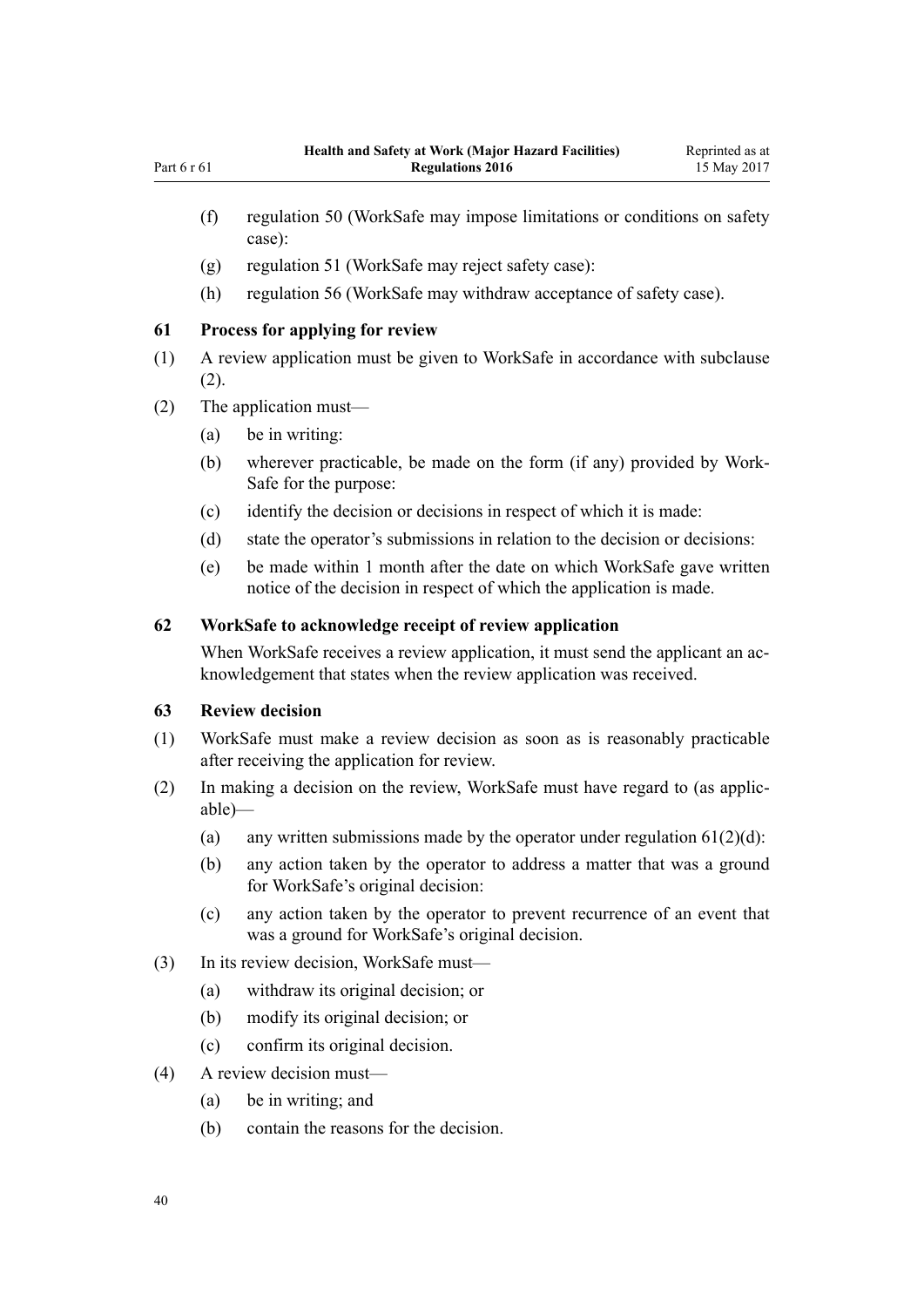#### **64 Appeal to District Court**

- (1) An operator may appeal to a District Court against a review decision made under [regulation 63](#page-39-0).
- (2) An appeal under this regulation must be brought within 28 days after the date on which the operator was notified in writing by WorkSafe of the decision appealed against, or within any further period that the court may allow.
- (3) The appeal—
	- (a) must be made by way of originating application in accordance with the [District Courts Rules 2014](http://prd-lgnz-nlb.prd.pco.net.nz/pdflink.aspx?id=DLM6129566); and
	- (b) must be filed in the office of the District Court nearest to the registered office of the operator (if the operator is not an individual) or the principal place of business of the operator (if the operator is an individual), or to the place of employment or work of the operator, as the case may require.
- (4) On hearing the appeal, the court may—
	- (a) confirm, vary, or reverse the decision appealed against; or
	- (b) refer the matter back to WorkSafe with directions to WorkSafe to reconsider the whole or any specified part of the review decision.
- (5) Subject to any order of the court, every review decision of WorkSafe against which an appeal is made continues in force and has effect according to its terms pending the determination of the appeal to the court.

## **Part 7 Miscellaneous provisions**

# *General requirements*

#### **65 Duty to engage with workers**

- (1) An operator must, when acting under a requirement to engage with workers under the provisions specified in subclause (2), ensure that there is engagement with, and participation of, workers and their representatives who are—
	- (a) identifiable at the time the requirement to engage arises; and
	- (b) in the case of workers, working, or likely to be working, at the major hazard facility.
- (2) The provisions are as follows:
	- (a) regulation  $31(3)(a)$  (duty to prepare emergency plan):
	- (b) [regulation 36\(5\)](#page-25-0) (duty to prepare and implement major accident prevention policy by establishing safety management system):
	- (c) regulation  $38(3)(c)$  (duty to conduct safety assessment):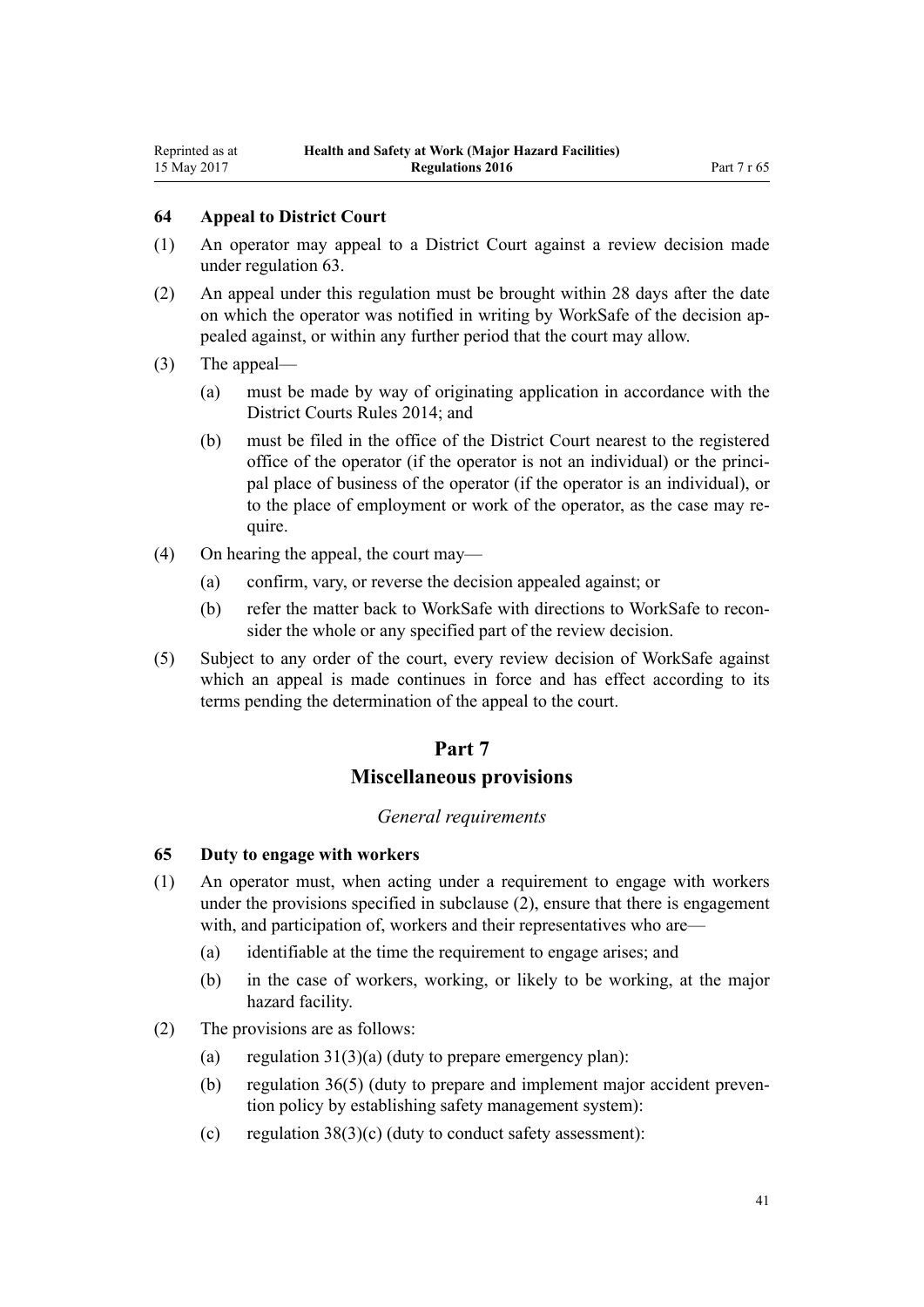- (d) [regulation 39\(3\)](#page-27-0) (duty to establish and implement safety management system):
- (e) [regulation 45\(2\)](#page-30-0) (duty to prepare safety case).
- (3) An operator who contravenes subclause (1) commits an offence and is liable on conviction,—
	- (a) for an individual, to a fine not exceeding  $$10,000$ :
	- (b) for any other person, to a fine not exceeding \$50,000.

Compare: SR 2013/208 [r 27;](http://prd-lgnz-nlb.prd.pco.net.nz/pdflink.aspx?id=DLM5202540) Model Work Health and Safety Regulations (Aust) r 575

#### **66 Duty to provide general information for local community**

- (1) The operator of an upper tier major hazard facility must take reasonable steps to provide the following information to the local community and the relevant local authority:
	- (a) the name of the operator and location of that facility; and
	- (b) the name, position, and contact details of a person from whom information about that facility may be requested; and
	- (c) a general description of that facility's operation; and
	- (d) the means by which the local community will be informed of any major incident at that facility; and
	- (e) the actions, as specified in that facility's emergency plan, that members of the local community should take if a major incident occurs; and
	- (f) a summary of the safety case for that facility.
- (2) The operator must ensure that the information provided under subclause (1) is—
	- (a) set out and expressed in a way that is understandable to persons who are not familiar with the upper tier major hazard facility and its operations; and
	- (b) reviewed and as necessary revised if a modification is made to the upper tier major hazard facility; and
	- (c) provided in a format that is readily accessible to the local community to enable the local community to be aware of the information; and
	- (d) provided within 3 months of WorkSafe accepting a safety case.
- (3) In complying with subclause (1), the operator is not required to disclose information that may lead to a threat to the security of the upper tier major hazard facility.
- (4) An operator of an upper tier major hazard facility who receives a written request from a person who reasonably believes that the occurrence of a major incident at that facility may adversely affect his or her health and safety must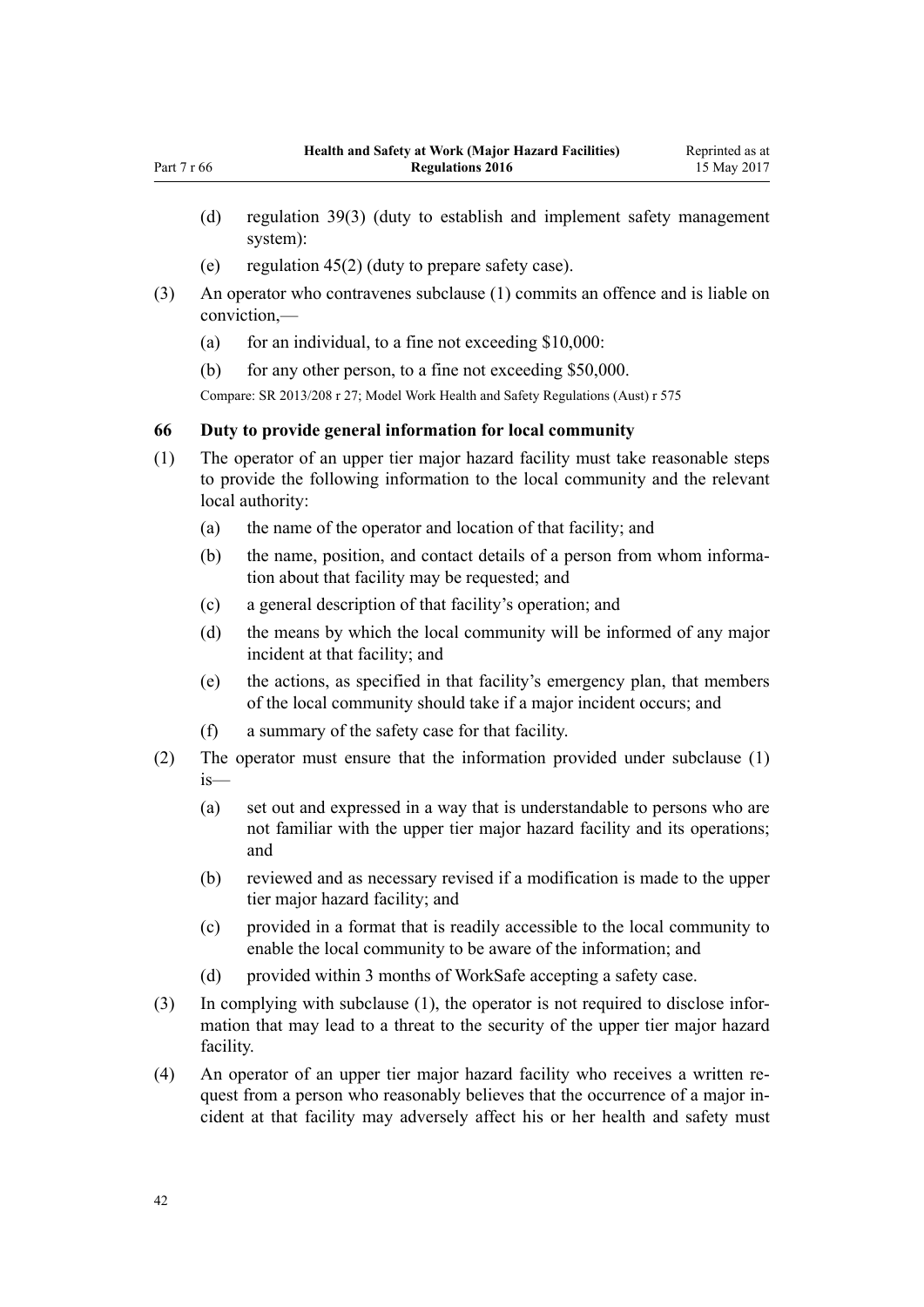give that person a copy of all the information provided to the local community under this regulation.

- (5) An operator who contravenes any of subclauses (1), (2), and (4) commits an offence and is liable on conviction,—
	- (a) for an individual, to a fine not exceeding  $$10,000$ :
	- (b) for any other person, to a fine not exceeding \$50,000.

Compare: Model Work Health and Safety Regulations (Aust) r 572

*Notification requirement following major incident*

#### **67 Duty to notify local community and local authority in event of major incident**

- (1) If a major incident occurs at a major hazard facility, the operator must take reasonable steps to provide the local community and the relevant local authority with information about the major incident, including—
	- (a) a general description of the major incident that includes—
		- (i) the nature of the major incident (for example, fire, explosion, or spillage); and
		- (ii) details of the hazardous substances involved; and
		- (iii) the likely consequences of the major incident and its likely effects on health and safety; and
	- (b) the recommended actions that the members of the local community and the local authority should take to eliminate or minimise risks to health and safety; and
	- (c) a description of the actions the operator has taken or proposes to take to prevent the occurrence of a similar major incident.
- (2) The operator must notify—
	- (a) the local community in a manner and using a format that is readily accessible to the local community to enable the local community to be aware of the information; and
	- (b) the local authority by means of a notice to the local authority's electronic address and postal address.
- (3) An operator who contravenes this regulation commits an offence and is liable on conviction,—
	- (a) for an individual, to a fine not exceeding  $$10,000$ :
	- (b) for any other person, to a fine not exceeding \$50,000.

Compare: Model Work Health and Safety Regulations (Aust) r 573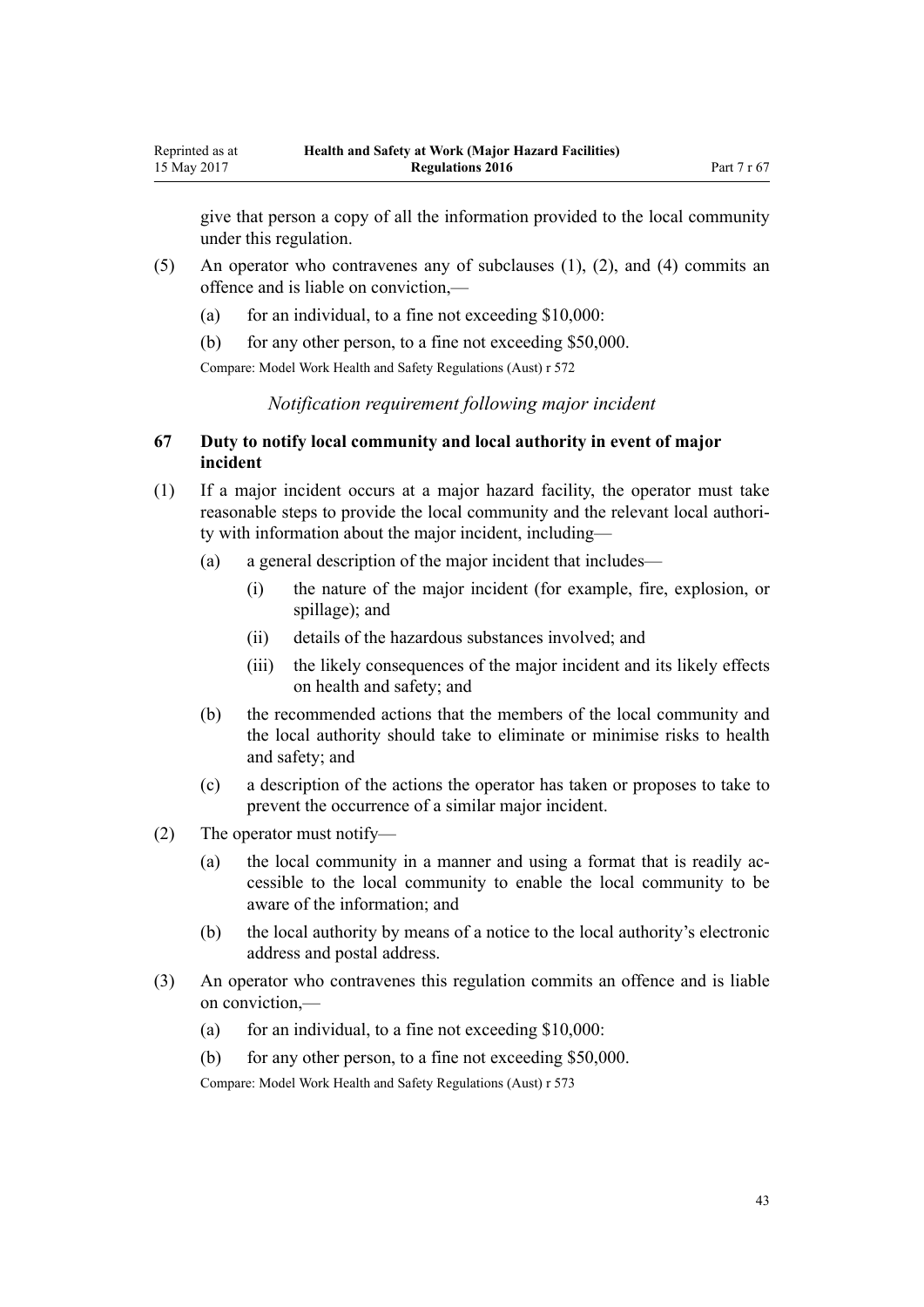*Duty of WorkSafe to provide information to public*

#### **68 Duty of WorkSafe to provide information to public**

- (1) WorkSafe must maintain a record on an Internet site (maintained by, or on behalf of, WorkSafe) in respect of each major hazard facility to which these regulations apply that includes—
	- (a) the name of the operator and the address of that facility:
	- (b) confirmation that the facility is subject to these regulations and a statement about which parts of these regulations apply to that facility:
	- (c) information about the type of the facility, as determined by WorkSafe (for example, lower tier major hazard facility or upper tier major hazard facility):
	- (d) a simple explanation of the activity or activities undertaken at that facility:
	- (e) the relevant hazard classifications of those specified hazardous substances at that facility that could cause or contribute to a major incident:
	- (f) an explanation, in general terms, of the characteristics of those substances that make them dangerous:
	- (g) general information about how the public will be warned in the event of a major incident at that facility:
	- (h) general information about how the public should act and any precautionary steps that people should take if a major incident occurs at that facility.
- (2) WorkSafe must ensure that the information referred to in subclause (1) is updated as soon as practicable after any relevant change.
- (3) In complying with subclause (1), WorkSafe is not required to disclose information that may lead to a threat to the security of a major hazard facility.

#### **69 WorkSafe may require operator to provide further information**

- (1) For the purpose of ensuring that WorkSafe is able to comply with regulation 68, WorkSafe may request an operator to provide information on any matter referred to in regulation 68(1) or (2).
- (2) The operator must comply with a request under subclause (1) as soon as practicable after receiving the request.
- (3) An operator who contravenes subclause (2) commits an offence and is liable on conviction,—
	- (a) for an individual, to a fine not exceeding  $$6,000$ :
	- (b) for any other person, to a fine not exceeding \$30,000.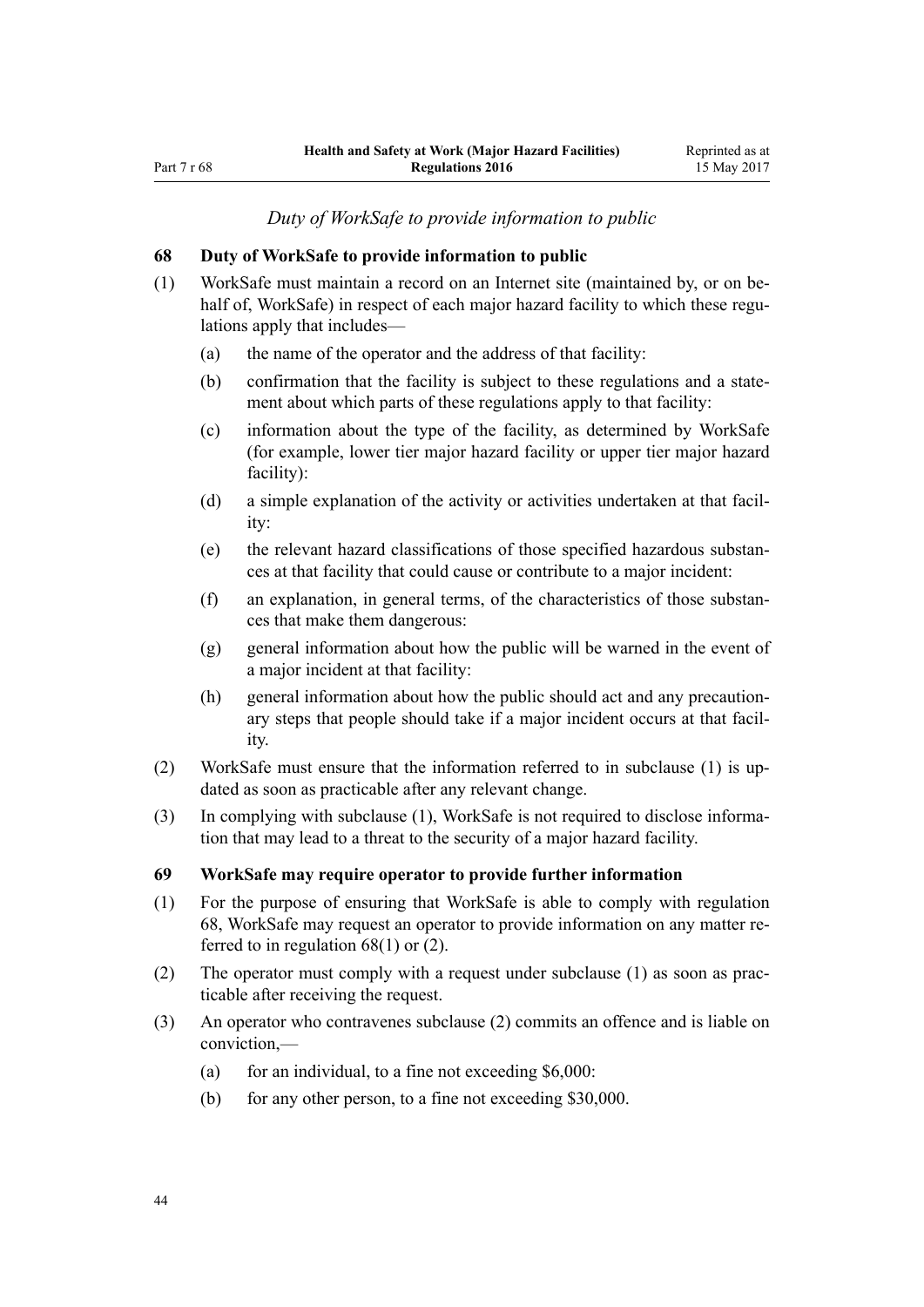#### *Fees and levies*

<span id="page-44-0"></span>Heading: inserted, on 1 September 2016, by [regulation 15](http://prd-lgnz-nlb.prd.pco.net.nz/pdflink.aspx?id=DLM6907720) of the Health and Safety at Work (Major Hazard Facilities) Amendment Regulations 2016 (LI 2016/174).

#### **70 Fees for safety case assessment**

- (1) The fee for assessing the safety case for a facility for the purpose of WorkSafe making a decision under [regulation 48\(1\)](#page-31-0) is the relevant fee specified in the second column of [Part 1](#page-71-0) of Schedule 8, unless subclause (3) applies.
- (2) The fee for assessing a revised safety case for the facility for the purpose of WorkSafe making a decision under [regulation 55](#page-36-0) is the relevant fee specified in the second column of [Part 2](#page-72-0) of Schedule 8, unless subclause (3) applies.
- (3) If an operator operates more than 1 upper tier facility under safety management systems that are substantially the same,—
	- (a) the full fee specified in [Part 1](#page-71-0) or [2](#page-72-0) of Schedule 8 applies to one of those major hazard facilities; and
	- (b) the discounted fee specified in [Part 1](#page-71-0) or [2](#page-72-0) of Schedule 8 applies to each of the other major hazard facilities.
- (4) In subclause  $(3)(a)$ , the major hazard facility to which the full fee applies is that facility, or one of those facilities, operated by the operator to which the highest fee under [Part 1](#page-71-0) or [Part 2](#page-72-0) of Schedule 8 applies.

#### **Example 1**

If the operator operates 1 or more Type 3 upper tier major hazard facilities under safety management systems that are substantially the same, that Type 3 upper tier major hazard facility (or one of those Type 3 major hazard facilities) is the facility to which the full fee applies.

#### **Example 2**

If the operator operates two Type 2 and two Type 1 upper tier major hazard facilities under safety management systems that are substantially the same, one of the Type 2 upper tier major hazard facilities is the facility to which the full fee applies.

- (5) The amounts of fees in [Parts 1](#page-71-0) and [2](#page-72-0) of Schedule 8 are exclusive of any goods and services tax payable.
- (6) The amount of any unpaid fee is recoverable in any court of competent jurisdiction as a debt due to WorkSafe.

Regulation 70: inserted, on 1 September 2016, by [regulation 15](http://prd-lgnz-nlb.prd.pco.net.nz/pdflink.aspx?id=DLM6907720) of the Health and Safety at Work (Major Hazard Facilities) Amendment Regulations 2016 (LI 2016/174).

#### **71 WorkSafe may refund safety case assessment fee**

WorkSafe may refund a fee paid under regulation 70 if the operator of the major hazard facility withdraws the safety case or revised safety case before WorkSafe begins assessing it.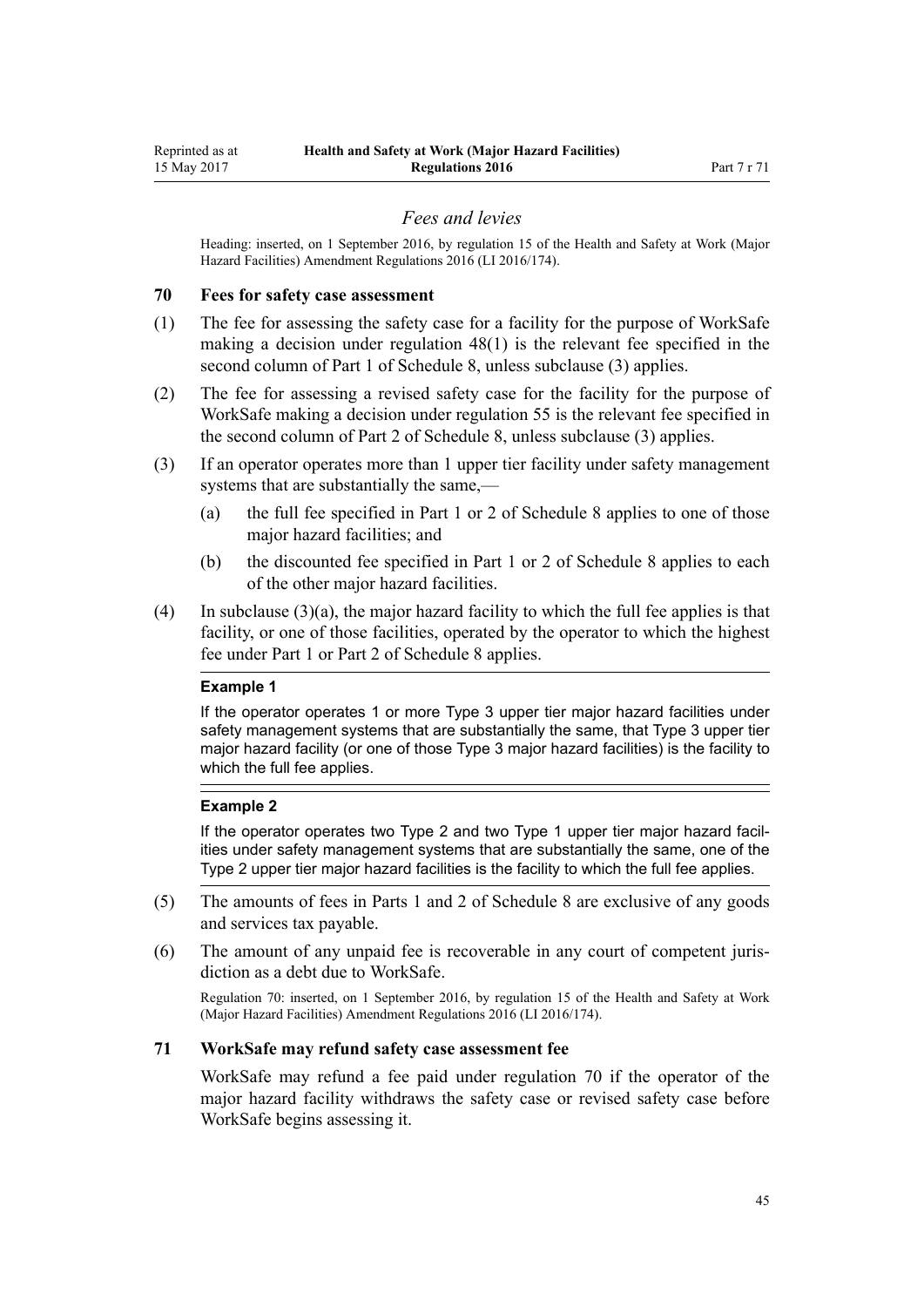<span id="page-45-0"></span>Regulation 71: inserted, on 1 September 2016, by [regulation 15](http://prd-lgnz-nlb.prd.pco.net.nz/pdflink.aspx?id=DLM6907720) of the Health and Safety at Work (Major Hazard Facilities) Amendment Regulations 2016 (LI 2016/174).

#### **72 Payment of annual levy**

- (1) The operator of a major hazard facility or of a proposed facility who has been given a certificate of the designation of the facility under [Part 2](#page-10-0) must pay to WorkSafe the relevant annual levy prescribed by this regulation.
- (2) The operator of a proposed facility referred to in subclause (1) is not required to pay an annual levy under this regulation until specified hazardous substances are for the first time present at the facility in a quantity that is equal to or exceeds the lower threshold quantity.
- (3) The amount of annual levy payable is the relevant amount specified in [Part 3](#page-72-0) of Schedule 8.
- (4) The amounts of levies in [Part 3](#page-72-0) of Schedule 8 are exclusive of any goods and services tax payable.
- (5) The levy is due on 1 July of each year and must be paid by 1 August of each year, except in the first year of operation as a designated major hazard facility.
- (6) In the first year of operation of a designated major hazard facility, the levy to be paid—
	- (a) is the amount calculated by WorkSafe in accordance with the following formula:

$$
SL1 = SA \times (M \div 12)
$$

\$L1 is the amount of levy payable in the first year of operation

\$A is the relevant amount of annual levy specified in [Part 3](#page-72-0) of Schedule 8

M is the number of full months between the date on which designation of the facility takes effect (as stated in a certificate under [regulation 21](#page-15-0)) and the following 1 July; and

- (b) must be paid no later than 1 month after the date of WorkSafe's invoice for the levy.
- (7) WorkSafe may, on request by an operator, extend the time by which an annual levy must be paid.
- (8) WorkSafe must—
	- (a) account separately for each levy payment received; and
	- (b) pay each levy payment into a Crown Bank Account.
- (9) The amount of any unpaid levy is recoverable in any court of competent jurisdiction as a debt due to WorkSafe on behalf of the Crown.

Regulation 72: inserted, on 1 September 2016, by [regulation 15](http://prd-lgnz-nlb.prd.pco.net.nz/pdflink.aspx?id=DLM6907720) of the Health and Safety at Work (Major Hazard Facilities) Amendment Regulations 2016 (LI 2016/174).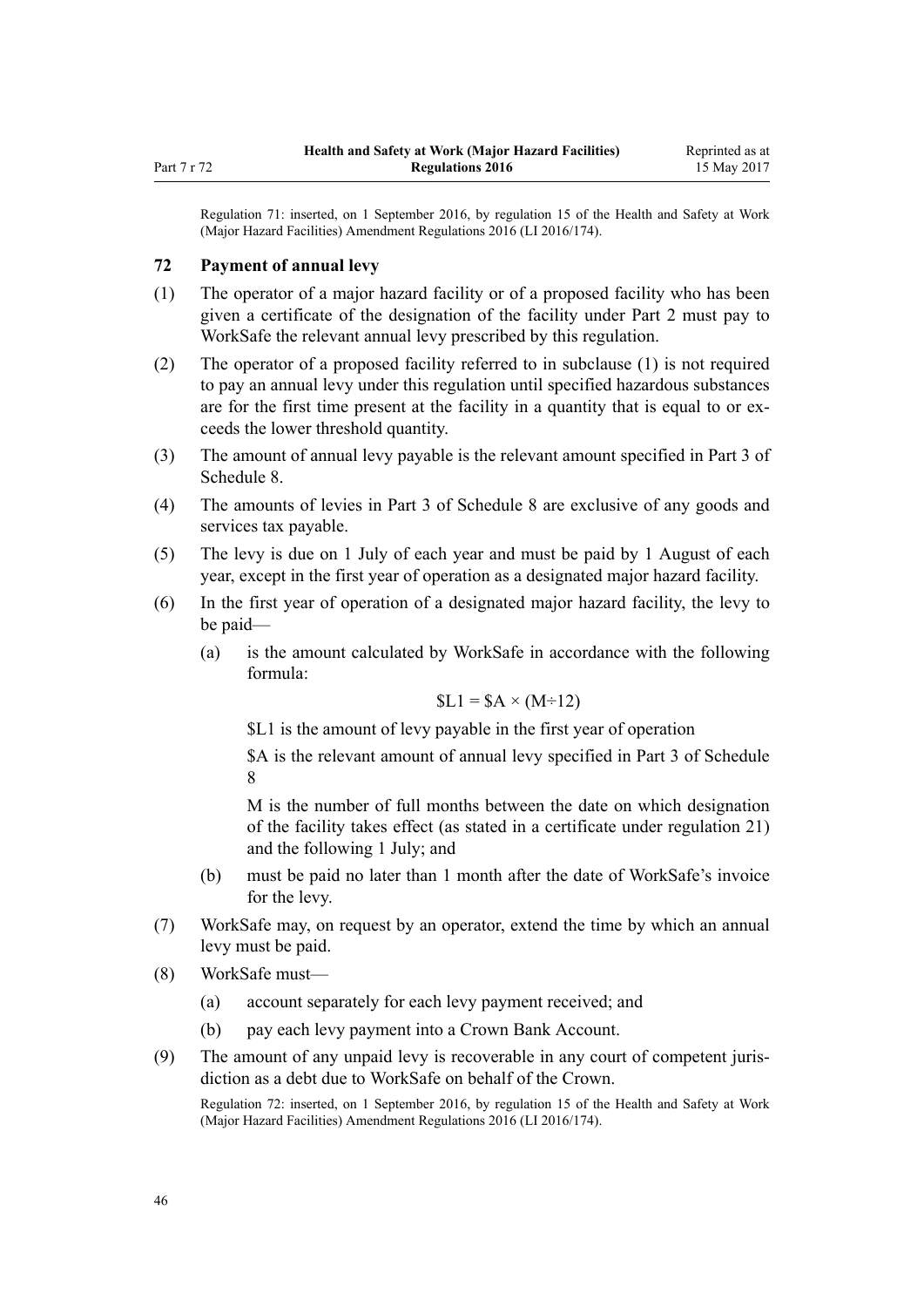#### **73 Review of fees and annual levies**

- (1) The Minister must commence a review of the amounts of fees under [regulation](#page-44-0) [70](#page-44-0) and levies under [regulation 72](#page-45-0) by 1 September 2021.
- (2) Nothing in subclause (1) prevents the Minister from reviewing the fees and levies at any other time.

Regulation 73: inserted, on 1 September 2016, by [regulation 15](http://prd-lgnz-nlb.prd.pco.net.nz/pdflink.aspx?id=DLM6907720) of the Health and Safety at Work (Major Hazard Facilities) Amendment Regulations 2016 (LI 2016/174).

#### **74 Duty to notify of certain changes to major hazard facility**

- (1) The operator of a major hazard facility must notify WorkSafe if a purpose or use of any specified hazardous substance at the facility changes in a way that has the effect of changing the facility from one type of major hazard facility referred to in [Schedule 8](#page-71-0) to another type of major hazard facility referred to in that schedule.
- (2) For the purpose of [regulation 72\(2\)](#page-45-0), an operator of a proposed facility who has notified WorkSafe under [regulation 13](#page-10-0) must notify WorkSafe when specified hazardous substances are for the first time present at the facility in a quantity that is equal to or exceeds the lower threshold quantity.
- (3) Notification under subclause (1) or (2) must be given—
	- (a) as soon as practicable after the operator becomes aware, or ought reasonably to have become aware, of the circumstances giving rise to the obligation to notify; and
	- (b) in the manner and form required by WorkSafe.
- (4) Notification under subclause (2) must specify the date on which the quantity of specified hazardous substances present at the facility is equal to or exceeds the lower threshold quantity.

Regulation 74: inserted, on 1 September 2016, by [regulation 15](http://prd-lgnz-nlb.prd.pco.net.nz/pdflink.aspx?id=DLM6907720) of the Health and Safety at Work (Major Hazard Facilities) Amendment Regulations 2016 (LI 2016/174).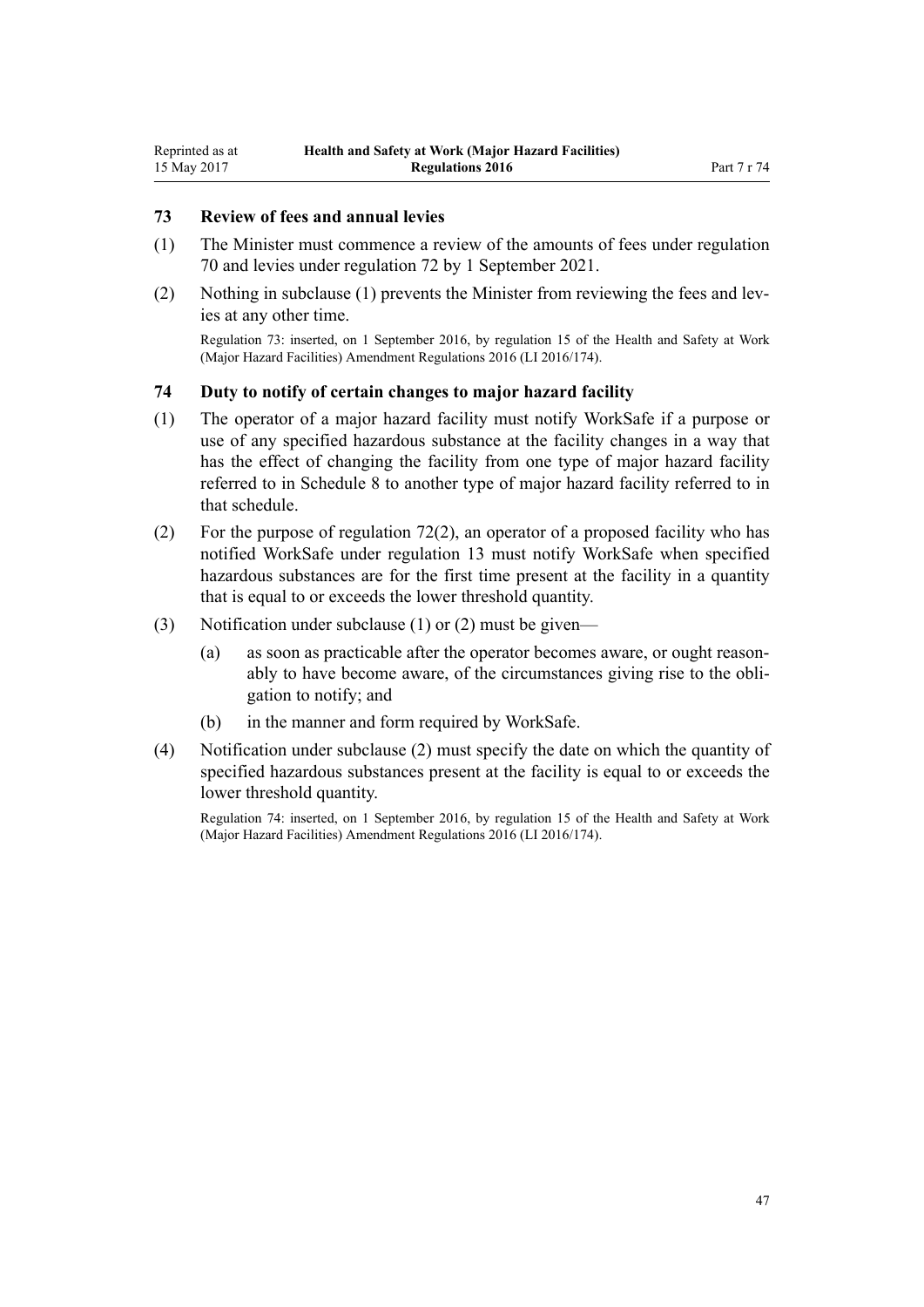#### **Transitional, savings, and related provisions**

rr [11,](#page-9-0) [43](#page-29-0)

#### **Part 1**

#### **Provisions relating to regulations as made**

#### **1 Transitional provision for Part 4**

- (1) An operator of an existing facility that contains hazardous substances that exceed the lower threshold quantities is not required to comply with the requirements of [Part 4](#page-20-0) until 4 April 2018.
- (2) Despite subclause (1), [regulation 34](#page-23-0) applies to the operator of a major hazard facility only from the date on which WorkSafe notifies the operator that the facility is a major hazard facility.

#### **2 Transitional provision for Part 5**

- (1) The operator of an existing upper tier major hazard facility must give Work-Safe a completed safety case—
	- (a) no earlier than 4 December 2016; but
	- (b) no later than 4 April 2018.
- (2) As soon as practicable after receiving a safety case or an amended safety case, WorkSafe must—
	- (a) accept the safety case; or
	- (b) accept the safety case subject to conditions or limitations; or
	- (c) initially reject the safety case; or
	- (d) in the case of an amended safety case, finally reject the safety case.
- (3) WorkSafe must as soon as practicable after making a decision about a safety case or an amended safety case notify the operator in writing of that decision.
- (4) If WorkSafe is unable to make a decision about a safety case or an amended safety case within a reasonable amount of time after receiving it, WorkSafe must—
	- (a) notify the operator in writing of that fact as soon as practicable; and
	- (b) give the operator a proposed timetable for WorkSafe's consideration of, and decision on, the safety case or amended safety case.
- (5) WorkSafe must accept or finally reject the safety case no later than 4 April 2021.
- (6) [Regulation 43](#page-29-0) applies to the operator subject to WorkSafe accepting or finally rejecting the safety case.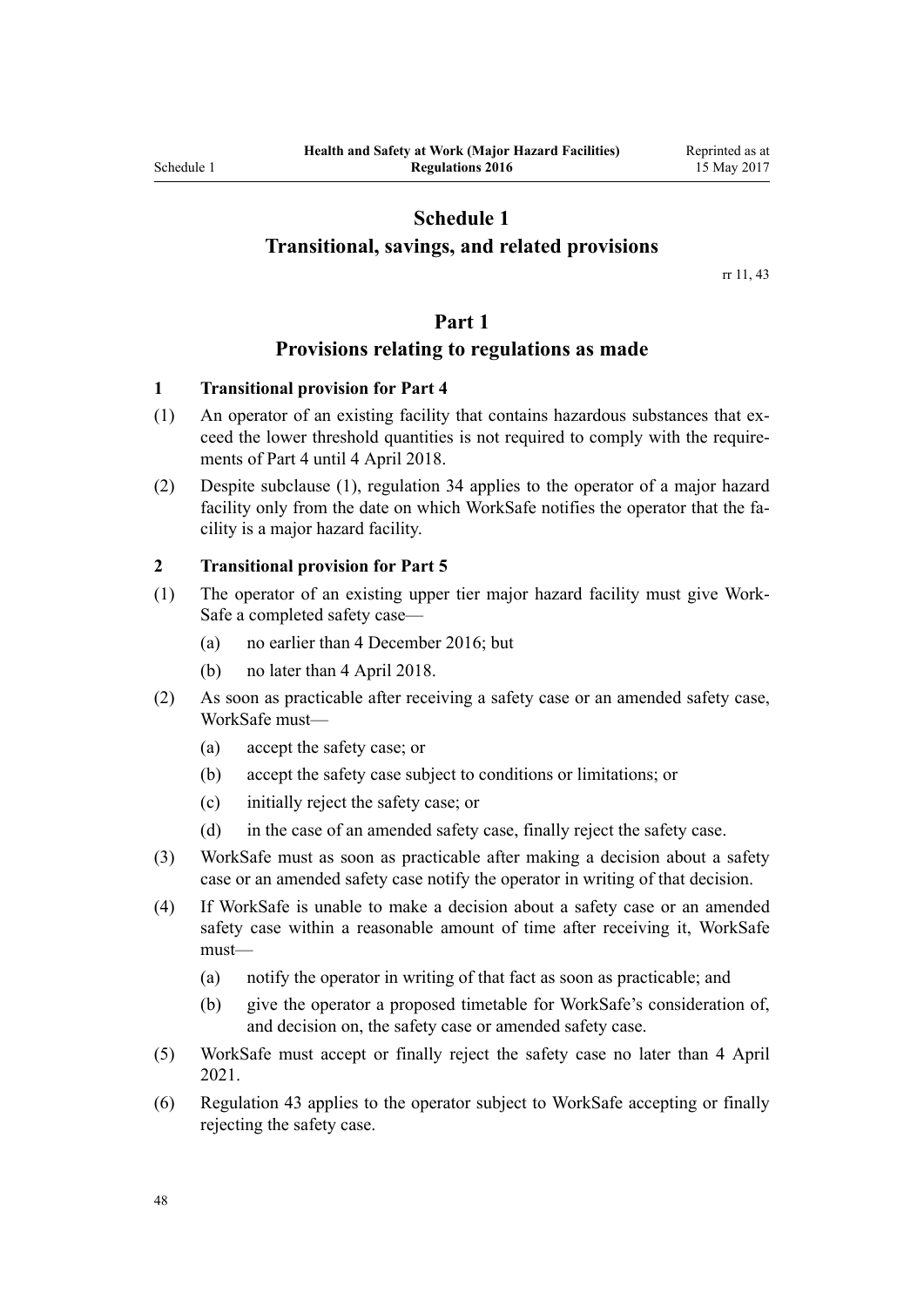(7) If this clause applies, [regulation 48](#page-31-0) does not apply. Compare: SR 2013/208 [r 43](http://prd-lgnz-nlb.prd.pco.net.nz/pdflink.aspx?id=DLM5203770)

### **Part 2**

## **Provisions relating to Health and Safety at Work (Major Hazard Facilities) Amendment Regulations 2016**

Schedule 1 Part 2: inserted, on 1 September 2016, by [regulation 16](http://prd-lgnz-nlb.prd.pco.net.nz/pdflink.aspx?id=DLM6907731) of the Health and Safety at Work (Major Hazard Facilities) Amendment Regulations 2016 (LI 2016/174).

#### **3 Interpretation**

In this Part, **commencement date** means 1 September 2016.

#### **4 Existing facilities not yet designated**

- (1) This clause applies to—
	- (a) a facility for which notification was given under [regulation 12\(1\)](#page-10-0) as in force immediately before the commencement date, but which has not yet been designated; and
	- (b) a facility to which [regulation 12\(1\)](#page-10-0) applies where the operator has not given notification in time to comply with that provision.
- (2) [Regulation 11A](#page-10-0) does not apply to the facility between the date of notification and the date on which designation of the facility takes effect (as stated in a certificate under [regulation 21](#page-15-0)).

#### **5 Levy for major hazard facility already designated**

- (1) This clause applies to an existing major hazard facility the designation of which takes effect (as stated in a certificate under [regulation 21](#page-15-0)) before the commencement date.
- (2) The calculation under [regulation 72\(6\)](#page-45-0) of the amount of levy payable in the first year of operation of the major hazard facility must not take into account the period before the commencement date during which the facility was designated.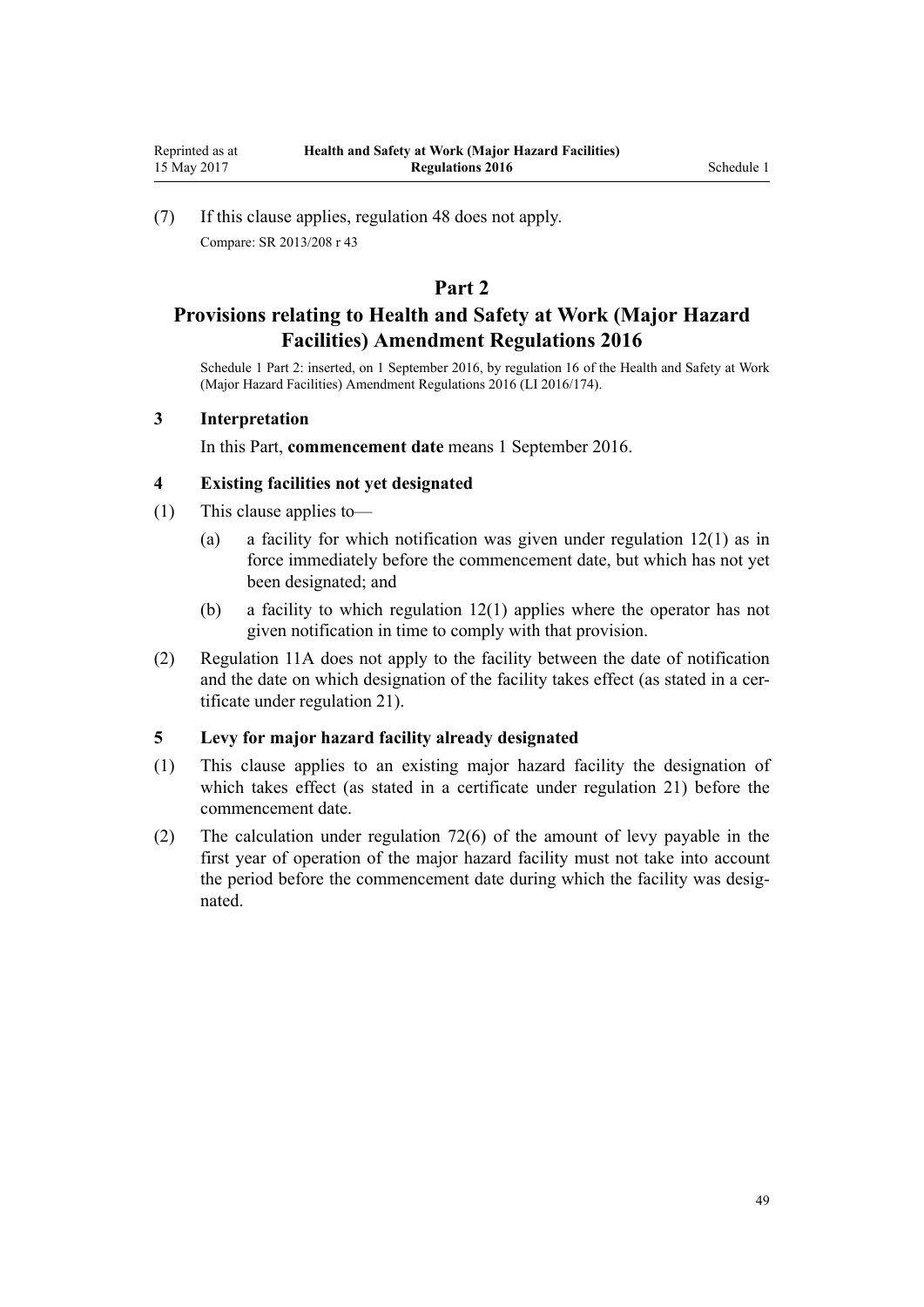| Schedule 2                                   |                       |         |                                              |                                                                               |                                         | <b>Regulations 2016</b>                                        |                                                                |                                                                          | Health and Safety at Work (Major Hazard Facilities)                                                                                                                                 |                                     |                                                                                                | Reprinted as at<br>15 May 2017                                                                                |
|----------------------------------------------|-----------------------|---------|----------------------------------------------|-------------------------------------------------------------------------------|-----------------------------------------|----------------------------------------------------------------|----------------------------------------------------------------|--------------------------------------------------------------------------|-------------------------------------------------------------------------------------------------------------------------------------------------------------------------------------|-------------------------------------|------------------------------------------------------------------------------------------------|---------------------------------------------------------------------------------------------------------------|
|                                              | rr 5, 6, 7, 8, 26, 27 |         |                                              | tier requirements<br>Threshold<br>quantities: upper<br>Column 5               | (tonnes)                                | $\overline{c}$                                                 | 200                                                            |                                                                          | 200                                                                                                                                                                                 |                                     | 50                                                                                             |                                                                                                               |
|                                              |                       |         |                                              | requirements<br>Threshold quantities:<br>lower tier<br>$\frac{1}{2}$ Column 4 | (tonnes)                                | 5                                                              | $\mathcal{S}$                                                  |                                                                          | $\mathcal{S}$                                                                                                                                                                       |                                     | $\approx$                                                                                      |                                                                                                               |
| Specified hazardous substances<br>Schedule 2 |                       | Table 1 | Categories of specified hazardous substances | Column <sub>3</sub>                                                           | GHS classification <sup>2</sup>         | Acute toxicity Category 1, all exposure<br>routes              | Acute toxicity Category 2, all exposure<br>routes              | Acute toxicity Category 3, inhalation<br>exposure route <sup>3</sup>     | Specific target organ toxicity-single<br>exposure Category 1 (STOT-SE)                                                                                                              |                                     | Explosives, Division 1.1, 1.2, 1.3, 1.5,<br>Unstable explosives; or<br>or $1.6$ ; or           | Chapter 2.4.2.4.2 of the United Nations<br>explosive properties according to<br>Substances or mixtures having |
|                                              |                       |         |                                              | Column <sub>2</sub>                                                           | <b>HSNO</b> classification <sup>1</sup> | 6.1A—Substances that are acutely toxic,<br>all exposure routes | 6.1B—Substances that are acutely toxic,<br>all exposure routes | $6.1C$ —Substances that are acutely toxic,<br>inhalation exposure route3 | 6.9A—Substances that are toxic to human<br>target organs or systems, but only those<br>that produce specific, non-lethal target<br>organ toxicity arising from a single<br>exposure |                                     | that have a<br>1.1-Substances and articles<br>Unstable explosives; or<br>mass explosion hazard | $1.2$ —Substances and articles that have a<br>projection hazard but not a mass<br>explosion hazard            |
|                                              |                       |         |                                              | $Column$ $1$                                                                  | Hazard category                         | Health hazards (section H)<br>Ξ                                | H <sub>2</sub>                                                 |                                                                          | H <sub>3</sub>                                                                                                                                                                      | <b>Physical hazards (section P)</b> | $P1a^{4, 5, 6}$                                                                                |                                                                                                               |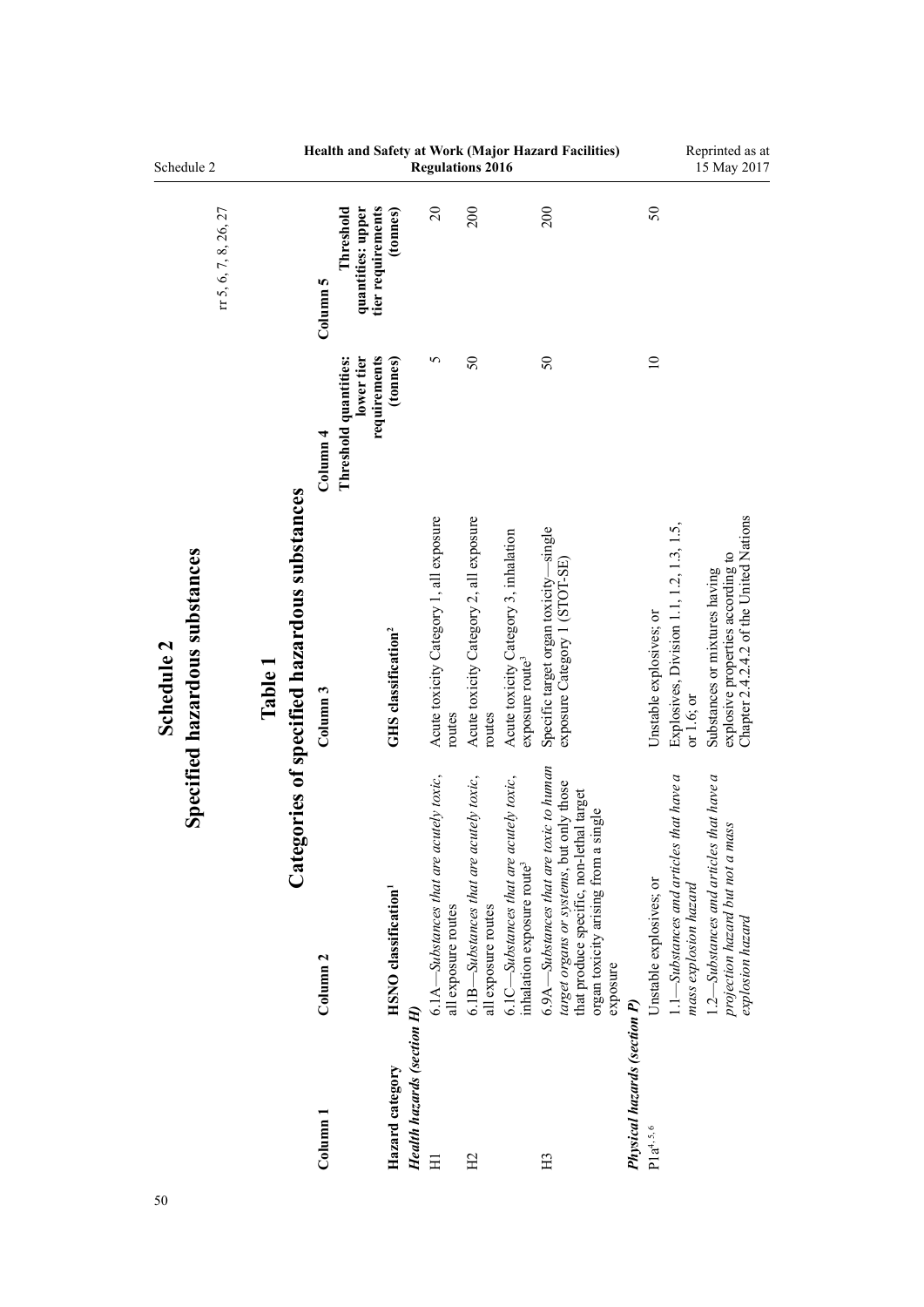| Reprinted as at<br>15 May 2017                                             |                                         |                                                                                                                                                                                                                            |                                                                         | Health and Safety at Work (Major Hazard Facilities)<br><b>Regulations 2016</b>                                                                                                                                                                                                                                                                                                                                                    |                                                                             |                                                                                                      |                                                                                                                                | Schedule 2                                                                                                                     |
|----------------------------------------------------------------------------|-----------------------------------------|----------------------------------------------------------------------------------------------------------------------------------------------------------------------------------------------------------------------------|-------------------------------------------------------------------------|-----------------------------------------------------------------------------------------------------------------------------------------------------------------------------------------------------------------------------------------------------------------------------------------------------------------------------------------------------------------------------------------------------------------------------------|-----------------------------------------------------------------------------|------------------------------------------------------------------------------------------------------|--------------------------------------------------------------------------------------------------------------------------------|--------------------------------------------------------------------------------------------------------------------------------|
| tier requirements<br>quantities: upper<br>Threshold<br>Column 5            | (tonnes)                                |                                                                                                                                                                                                                            |                                                                         |                                                                                                                                                                                                                                                                                                                                                                                                                                   | 200                                                                         | 50                                                                                                   | 500 (net)                                                                                                                      | 50 000 (net)                                                                                                                   |
| lower tier<br>requirements<br>Threshold quantities:<br>Column <sub>4</sub> | (tonnes)                                |                                                                                                                                                                                                                            |                                                                         |                                                                                                                                                                                                                                                                                                                                                                                                                                   | $\mathcal{S}$                                                               | $\equiv$                                                                                             | $150$ (net)                                                                                                                    | $5000$ (net)                                                                                                                   |
| Column <sub>3</sub>                                                        | <b>GHS</b> classification <sup>2</sup>  | not belong to the hazard classes organic<br>seventeenth revised edition, and that do<br>Recommendations on the Transport of<br>Dangerous Goods Model Regulations,<br>peroxides or self-reactive substances<br>and mixtures |                                                                         |                                                                                                                                                                                                                                                                                                                                                                                                                                   | Explosives, Division 1.4                                                    | Flammable gases, Category 1 or 2                                                                     | "Flammable" aerosols, Category 1 or 2,<br>containing flammable gases Category 1<br>or 2 or flammable liquids Category 1        | "Flammable" aerosols, Category 1 or 2,<br>Category 1 or 2 or flammable liquids<br>not containing flammable gases<br>Category 1 |
| Column <sub>2</sub>                                                        | <b>HSNO</b> classification <sup>1</sup> | $1.3$ —Substances and articles that have a<br>hazard or a minor projection hazard, or<br>both, but not a mass explosion hazard<br>fire hazard and either a minor blast                                                     | $1.5$ —Very insensitive substances that have<br>a mass explosion hazard | $1.6$ —Extremely insensitive articles that do<br>properties according to Chapter 2.4.2.4.2<br>of the United Nations Recommendations<br>substances or mixtures having explosive<br>hazard classes organic peroxides or self-<br>Model Regulations, seventeenth revised<br>on the Transport of Dangerous Goods<br>edition, and that do not belong to the<br>not have a mass explosion hazard or<br>reactive substances and mixtures | 1.4—Substances and articles that present<br>no significant explosive hazard | $2.1.1A-Flammable gases: high hazard$<br>medium<br>or 2.1.1 $B$ – <i>Flammable gases</i> :<br>hazard | Flammable<br>aerosols containing flammable gas 2.1.1A<br>or 2.1.1B or flammable liquids 3.1A<br>Articles classified as 2.1.2A- | Flammable<br>aerosols not containing flammable gas<br>2.1.1A or 2.1.1B or flammable liquids<br>Articles classified as 2.1.2A-  |
| $_{\rm Column\,1}$                                                         | Hazard category                         |                                                                                                                                                                                                                            |                                                                         |                                                                                                                                                                                                                                                                                                                                                                                                                                   | $P1b^{4, 5, 6, 7}$                                                          | P <sub>2</sub>                                                                                       | P3a <sup>8</sup>                                                                                                               | P3b <sup>9</sup>                                                                                                               |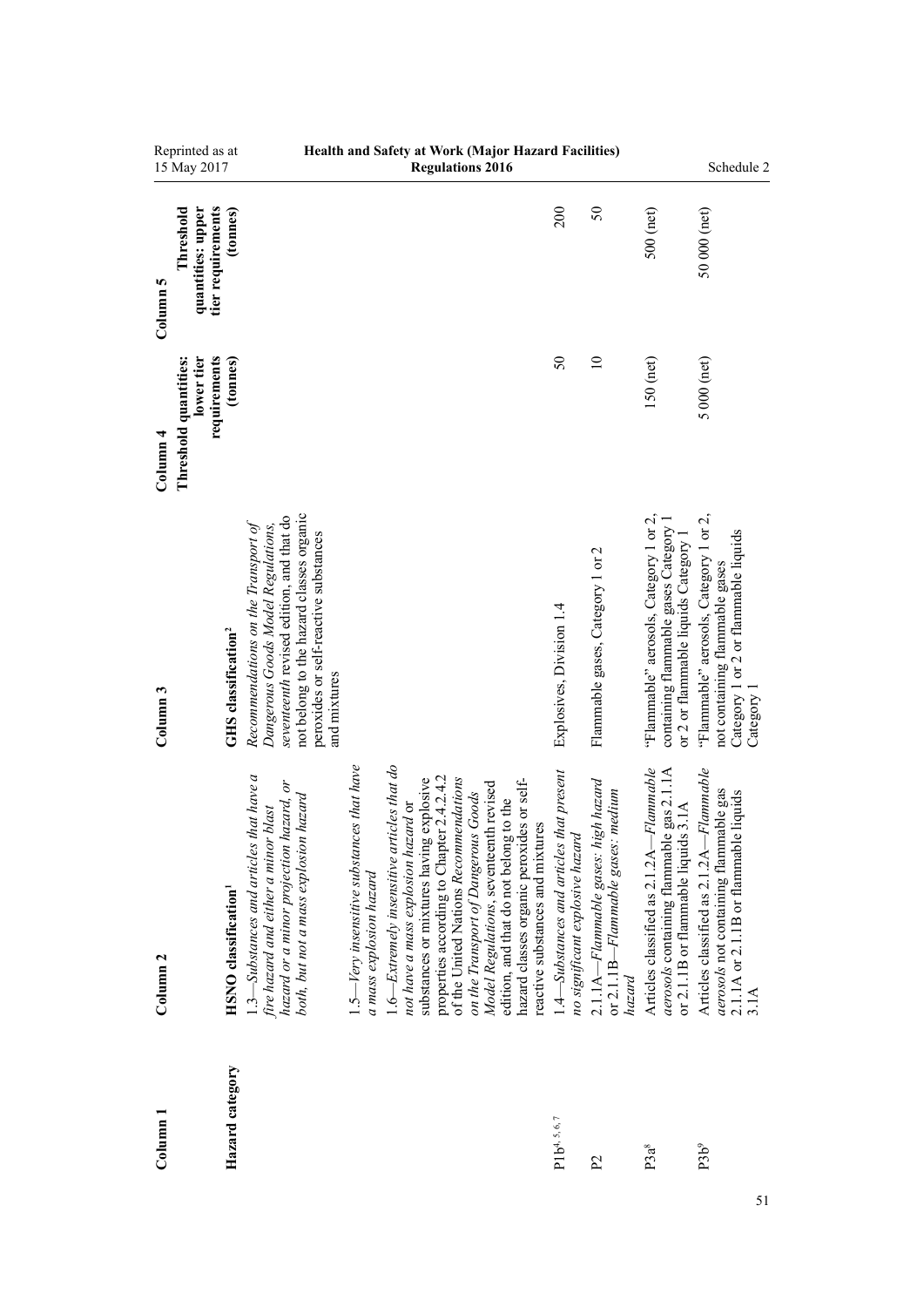|                     | Schedule 2                                          |                                         |                                               |                                               |                                                                                                                                            | Health and Safety at Work (Major Hazard Facilities)<br><b>Regulations 2016</b>                                                                                                                                                         |                                                                                                              |                                                                                                                                                                            |                                                                                                                                                                        | Reprinted as at<br>15 May 2017                                                                                                 |
|---------------------|-----------------------------------------------------|-----------------------------------------|-----------------------------------------------|-----------------------------------------------|--------------------------------------------------------------------------------------------------------------------------------------------|----------------------------------------------------------------------------------------------------------------------------------------------------------------------------------------------------------------------------------------|--------------------------------------------------------------------------------------------------------------|----------------------------------------------------------------------------------------------------------------------------------------------------------------------------|------------------------------------------------------------------------------------------------------------------------------------------------------------------------|--------------------------------------------------------------------------------------------------------------------------------|
| Column 5            | tier requirements<br>quantities: upper<br>Threshold | (tonnes)                                | 200                                           | 50                                            |                                                                                                                                            | 200                                                                                                                                                                                                                                    | 50000                                                                                                        | 50                                                                                                                                                                         | 200                                                                                                                                                                    |                                                                                                                                |
| Column <sub>4</sub> | lower tier<br>requirements<br>Threshold quantities: | (tonnes)                                | $\overline{50}$                               | $\equiv$                                      |                                                                                                                                            | $50\,$                                                                                                                                                                                                                                 | 5000                                                                                                         | $\overline{10}$                                                                                                                                                            | $50\,$                                                                                                                                                                 |                                                                                                                                |
| Column <sub>3</sub> |                                                     | <b>GHS</b> classification <sup>2</sup>  | Oxidising gases, Category 1                   | Flammable liquids, Category 1; or             | maintained at a temperature above their<br>Flammable liquids, Category 2 or 3<br>boiling point                                             | where particular processing conditions,<br>temperature, may create major-incident<br>Flammable liquids, Category 2 or 3,<br>such as high pressure or high<br>hazards                                                                   | Flammable liquids, Category 2 or 3, not<br>covered by P5a and P5b                                            | type A or B or organic peroxides, type<br>Self-reactive substances and mixtures,<br>A or $B$                                                                               | type C, D, E, or F; or organic peroxides,<br>type C, D, E, or F<br>Self-reactive substances and mixtures,                                                              |                                                                                                                                |
| Column <sub>2</sub> |                                                     | <b>HSNO</b> classification <sup>1</sup> | 5.1.2A—Oxidising substances that are<br>gases | $3.1A-Flamnable$ liquids: very high<br>hazard | hazard maintained at a temperature above<br>3.1B-Flammable liquid: high hazard or<br>3.1C—Flammable liquids: medium<br>their boiling point | liquid: high hazard or $3.1C$ —Flammable<br>liquids: medium hazard, where particular<br>pressure or high temperature, may create<br>Flammable liquids, 3.1B-Flammable<br>processing conditions, such as high<br>major-incident hazards | 3.1B-Flammable liquid: high hazard or<br>hazard not covered by P5a and P5b<br>3.1C—Flammable liquids: medium | $4.1.2A$ —Self-reactive substances: type A<br>or $4.1.2B$ —Self-reactive substances: type<br>5.2A-Organic peroxides: type A; or<br>5.2B-Organic peroxides: type B<br>B; or | $4.1.2D-Self\text{-}reactive\text{ substances: type } D,$<br>$4.1.2C -$ Self-reactive substances: type C,<br>$4.1.2E-Self\text{-}reactive\text{ substances: type } E,$ | or 4.1.2F-Self-reactive substances: type<br>5.2C—Organic peroxides: type C, 5.2D—<br>Organic peroxides: type D, 5.2E—<br>F; or |
| Column <sub>1</sub> |                                                     | Hazard category                         | P <sub>4</sub>                                | P <sub>5a</sub>                               |                                                                                                                                            | P <sub>5</sub> b                                                                                                                                                                                                                       | P <sub>5c</sub>                                                                                              | P <sub>6a</sub>                                                                                                                                                            | P6b                                                                                                                                                                    |                                                                                                                                |
| 52                  |                                                     |                                         |                                               |                                               |                                                                                                                                            |                                                                                                                                                                                                                                        |                                                                                                              |                                                                                                                                                                            |                                                                                                                                                                        |                                                                                                                                |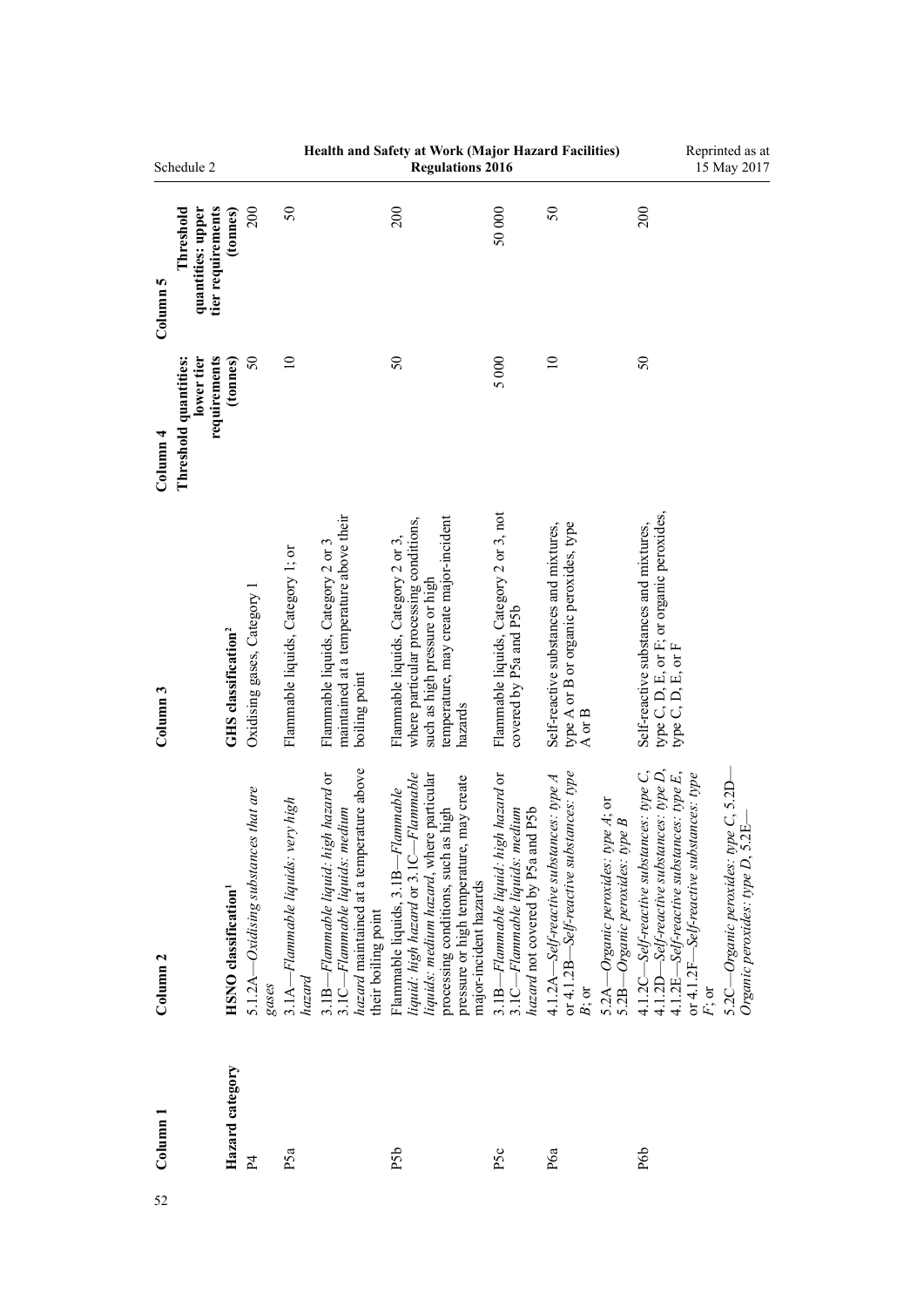| Column                             | Column <sub>2</sub>                                                                                                                                                                                                                                                             | Column <sub>3</sub>                                                                                                             | Column <sub>4</sub>                                 | Column 5                                            |                                                     |
|------------------------------------|---------------------------------------------------------------------------------------------------------------------------------------------------------------------------------------------------------------------------------------------------------------------------------|---------------------------------------------------------------------------------------------------------------------------------|-----------------------------------------------------|-----------------------------------------------------|-----------------------------------------------------|
|                                    |                                                                                                                                                                                                                                                                                 |                                                                                                                                 | lower tier<br>requirements<br>Threshold quantities: | tier requirements<br>quantities: upper<br>Threshold | Reprinted as at<br>15 May 2017                      |
| Hazard category                    | 2F<br>Organic peroxides: type E, or 5<br>Organic peroxides: type F<br><b>HSNO</b> classification <sup>1</sup>                                                                                                                                                                   | <b>GHS</b> classification <sup>2</sup>                                                                                          | (tonnes)                                            | (tonnes)                                            |                                                     |
| P                                  | substances: pyrophoric substances: high<br>4.2A—Spontaneously combustible<br>hazard                                                                                                                                                                                             | Pyrophoric liquids, Category 1<br>Pyrophoric solids, Category                                                                   | $50\,$                                              | 200                                                 |                                                     |
| $_{\rm P8}$                        | Oxidising substances that are liquids or<br>solids: medium hazard, or 5.1.1C—<br>Oxidising substances that are liquids or<br>that are<br>$5.1.1B-$<br>liquids or solids: high hazard, :<br>solids: medium hazard, or 5.1.1<br>5.1.1A—Oxidising substances<br>solids: low hazard | Oxidising liquids, Category 1, 2, or 3<br>Oxidising solids, Category 1, 2, or 3                                                 | $50\,$                                              | 200                                                 | Health and Safety at Work (Major Hazard Facilities) |
| Other hazards (section O           |                                                                                                                                                                                                                                                                                 |                                                                                                                                 |                                                     |                                                     |                                                     |
| $\overline{O}$                     | when in contact with water: high hazard,<br>that also meet the criteria for the hazard<br>4.3A-Solids that emit flammable gas<br>statement EUH014                                                                                                                               | Substances or mixtures that react<br>violently with water with hazard<br>statement EUH014                                       | 100                                                 | 500                                                 | <b>Regulations 2016</b>                             |
| $\delta$                           | when in contact with water: high hazard,<br>4.3A—Solids that emit flammable gas<br>criteria (b)                                                                                                                                                                                 | Substances and mixtures that, when in<br>contact with water, emit flammable<br>gases Category 1                                 | 100                                                 | 500                                                 |                                                     |
| $\overline{O}$                     | when in contact with water: high hazard,<br>e hazard<br>4.3A-Solids that emit flammable gas<br>that also meet the criteria for th<br>statement EUH029                                                                                                                           | toxic gas when in contact with water<br>Substances or mixtures that liberate<br>with hazard statement EUH029                    | $\mathcal{S}$                                       | 200                                                 |                                                     |
| (Classification) Regulations 2001. | <sup>1</sup> HSNO classification means a classification under the classification system described in regulation 4 of the Hazardous Substances                                                                                                                                   |                                                                                                                                 |                                                     |                                                     |                                                     |
|                                    | <sup>2</sup> GHS classification means the United Nations<br>revised edition. In this schedule, a reference to                                                                                                                                                                   | Globally Harmonized System of Classification and Labelling of Chemicals, fifth<br>a GHS classification is for information only. |                                                     |                                                     | Schedule 2                                          |
|                                    |                                                                                                                                                                                                                                                                                 |                                                                                                                                 |                                                     |                                                     |                                                     |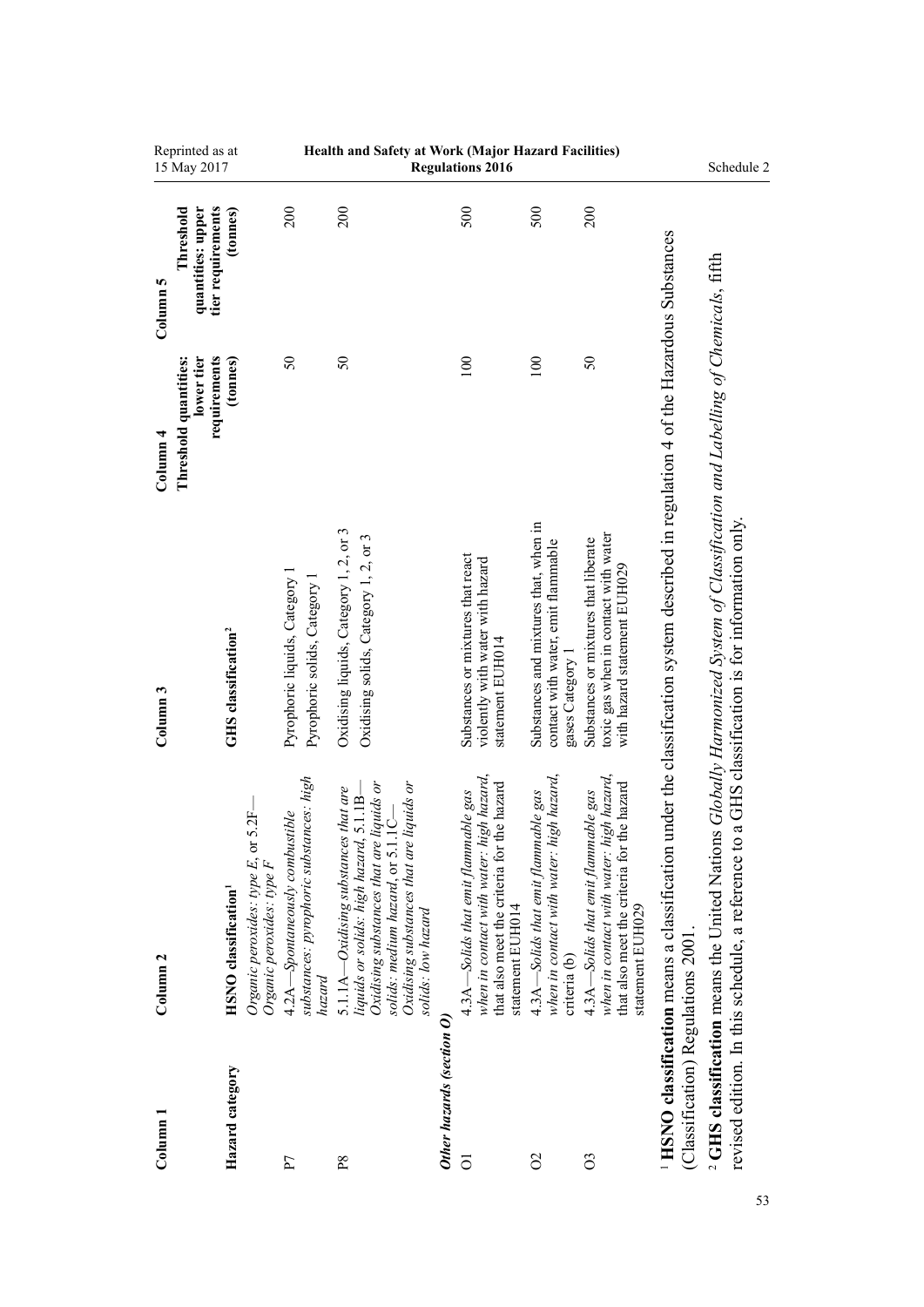| where neither acute inhalation toxicity classification nor acute dermal toxicity classification<br>SNO classification acutely toxic 6.1C via the oral route $(H301)$ must fall under hazard<br>can be derived, for example, due to lack of conclusive inhalation and dermal toxicity data.<br><sup>4</sup> The hazard category explosives includes explosive substances and articles.<br><sup>3</sup> Hazardous substances that fall within H<br>category H2 acutely toxic in those cases |
|-------------------------------------------------------------------------------------------------------------------------------------------------------------------------------------------------------------------------------------------------------------------------------------------------------------------------------------------------------------------------------------------------------------------------------------------------------------------------------------------|
| If the quantity of the explosive substance contained in the article is known, that quantity must be considered for the purposes of these<br>regulations. If the quantity of the explosive substance contained in the article is not known, then, for the purposes of these regulations,<br>the whole article must be treated as explosive.                                                                                                                                                |
| <sup>6</sup> The threshold quantity of fireworks, within the meaning of regulation 3 of the Hazardous Substances (Fireworks) Regulations 2001,<br>(Fireworks) Regulations 2001, but excluding the weight of any construction, packaging, or other inert material used in the fireworks.<br>is calculated using the net weight of pyrotechnic substances, within the meaning of regulation 3 of the Hazardous Substances                                                                   |
| If explosives of Division 1.4 are unpacked or repacked, they must be assigned to the hazard category P1a, unless the hazard is shown<br>to still correspond to Division 1.4, in accordance with the Hazardous Substances (Classification) Regulations 2001.                                                                                                                                                                                                                               |
| <sup>8</sup> Flammable aerosols are classified in accordance with HSNO classification 2.1.2A and are assigned to this category if they contain<br>flammable gas 2.1.1A or 2.1.1B or flammable liquids 3.1A                                                                                                                                                                                                                                                                                |
| In order to use this hazard category, it must be documented that the aerosol dispenser does not contain flammable gas 2.1.1A or<br>$2.1.1B$ or flammable liquids $3.1A$ .                                                                                                                                                                                                                                                                                                                 |
| Schedule 2 table 1: amended, on 15 May 2017, by regulation 5(1) of the Health and Safety at Work (Major Hazard Facilities) Amendment Regulations 2017 (LI<br>2017/60).                                                                                                                                                                                                                                                                                                                    |
| 15 May 2017, by regulation 5(2) of the Health and Safety at Work (Major Hazard Facilities) Amendment Regulations<br>Schedule 2 table 1 footnote 6: amended, on<br>2017 (LI 2017/60)                                                                                                                                                                                                                                                                                                       |
|                                                                                                                                                                                                                                                                                                                                                                                                                                                                                           |

54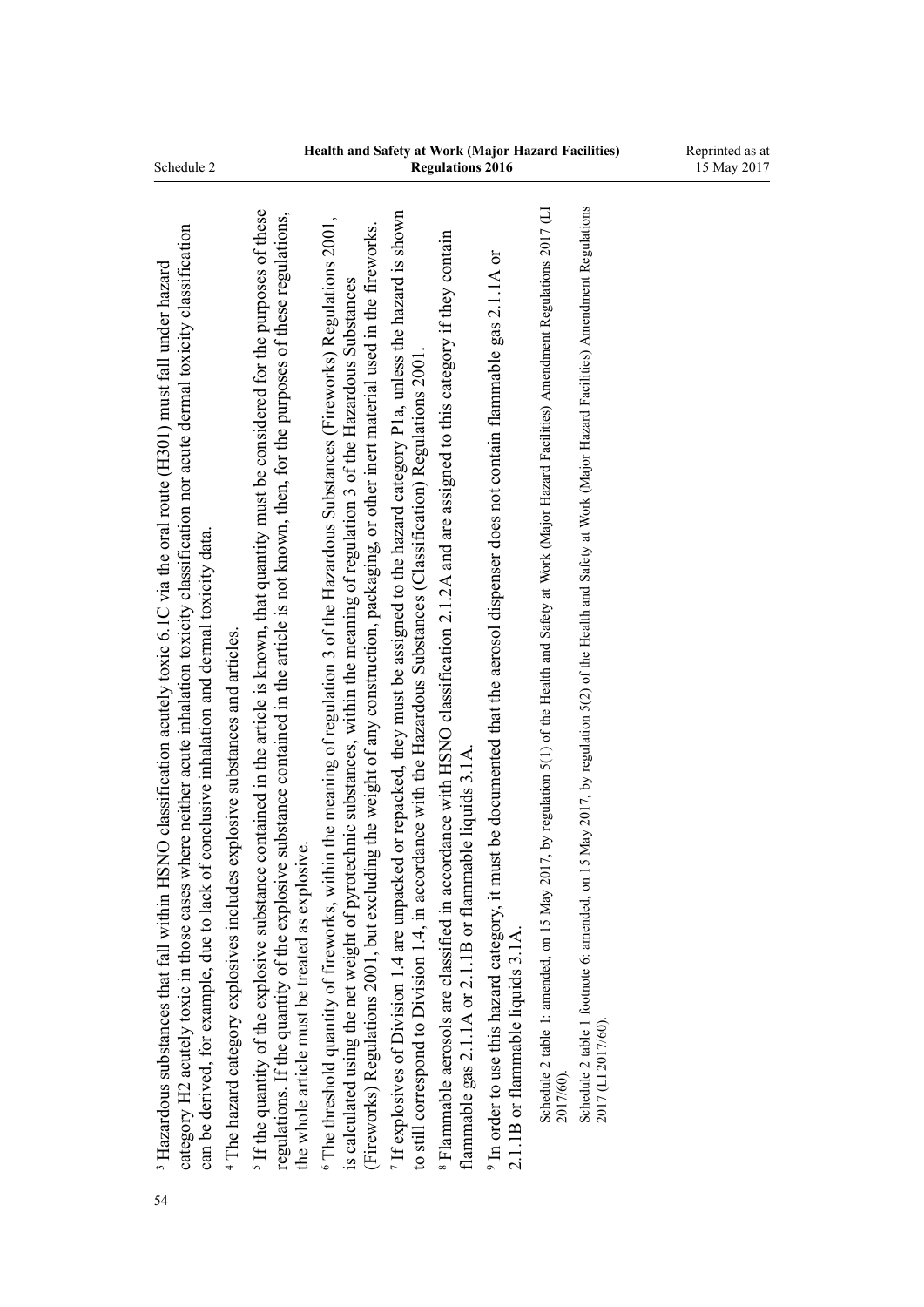|         | Reprinted as at<br>15 May 2017                        |                     |                                 |                            |                               |                               |                               |                               |                                |                                |                                                  | <b>Regulations 2016</b>                             |           |                 | Health and Safety at Work (Major Hazard Facilities)                                                                                     |               |                 |                                           |           |                                   |                |                                                                                          |                |                 | Schedule 2      |
|---------|-------------------------------------------------------|---------------------|---------------------------------|----------------------------|-------------------------------|-------------------------------|-------------------------------|-------------------------------|--------------------------------|--------------------------------|--------------------------------------------------|-----------------------------------------------------|-----------|-----------------|-----------------------------------------------------------------------------------------------------------------------------------------|---------------|-----------------|-------------------------------------------|-----------|-----------------------------------|----------------|------------------------------------------------------------------------------------------|----------------|-----------------|-----------------|
|         |                                                       | Column 4            | the application of-             | requirements<br>Upper tier | 10 000                        | 5 000                         | 2500                          | $50\,$                        | 10 000                         | 5 000                          | $\mathfrak{a}$                                   | $\overline{0}$ .                                    | 100       | 25              | Ξ                                                                                                                                       |               |                 | នននន                                      |           | 250                               | $50\,$         | 200                                                                                      | 50             | $\frac{50}{50}$ |                 |
|         |                                                       | Column <sub>3</sub> | Threshold quantity (tonnes) for | requirements<br>Lower tier | 5 000                         | 1250                          | 350                           | $\overline{10}$               | 5 000                          | 1250                           |                                                  |                                                     | $20\,$    | $\overline{10}$ |                                                                                                                                         |               | $\overline{10}$ |                                           | 5         | 25                                | S              | 50                                                                                       | n              |                 | 5               |
|         |                                                       | Column <sub>2</sub> |                                 | $CAS$ number <sup>1</sup>  |                               |                               |                               |                               |                                |                                | 1303-28-2                                        | 1327-53-3                                           | 7726-95-6 | 7782-50-5       |                                                                                                                                         | 151-56-4      | 7782-41-4       | $50 - 00 - 0$                             | 1333-74-0 | 7647-01-0                         |                |                                                                                          | 74-86-2        | $75 - 21 - 8$   | $75 - 56 - 9$   |
| Table 2 | nes of specified hazardous substances<br>$\mathbf{R}$ | Column 1            |                                 | Hazardous substance        | Ammonium nitrate <sup>2</sup> | Ammonium nitrate <sup>3</sup> | Ammonium nitrate <sup>4</sup> | Ammonium nitrate <sup>5</sup> | Potassium nitrate <sup>6</sup> | Potassium nitrate <sup>7</sup> | Arsenic pentoxide, arsenic (V) acid and/or salts | Arsenic trioxide, arsenious (III) acid and/or salts | Bromine   | Chlorine        | Nickel compounds in inhalable powder form: nickel monoxide, nickel dioxide, nickel sulphide,<br>trinickel disulphide, dinickel trioxide | Ethyleneimine | Fluorine        | Formaldehyde (concentration $\geq 90\%$ ) | Hydrogen  | Hydrogen chloride (liquefied gas) | Lead alkyls    | Liquefied flammable gases, Category 1 or 2 (including LPG), and natural gas <sup>8</sup> | Acetylene      | Ethylene oxide  | Propylene oxide |
|         |                                                       |                     |                                 |                            |                               |                               |                               |                               |                                |                                |                                                  | ${}^{\circ}$                                        |           | $\Xi$           |                                                                                                                                         |               |                 | ュ                                         | S         | $\geq$                            | $\overline{1}$ | $\frac{8}{18}$                                                                           | $\overline{0}$ | $\overline{c}$  | ត               |

55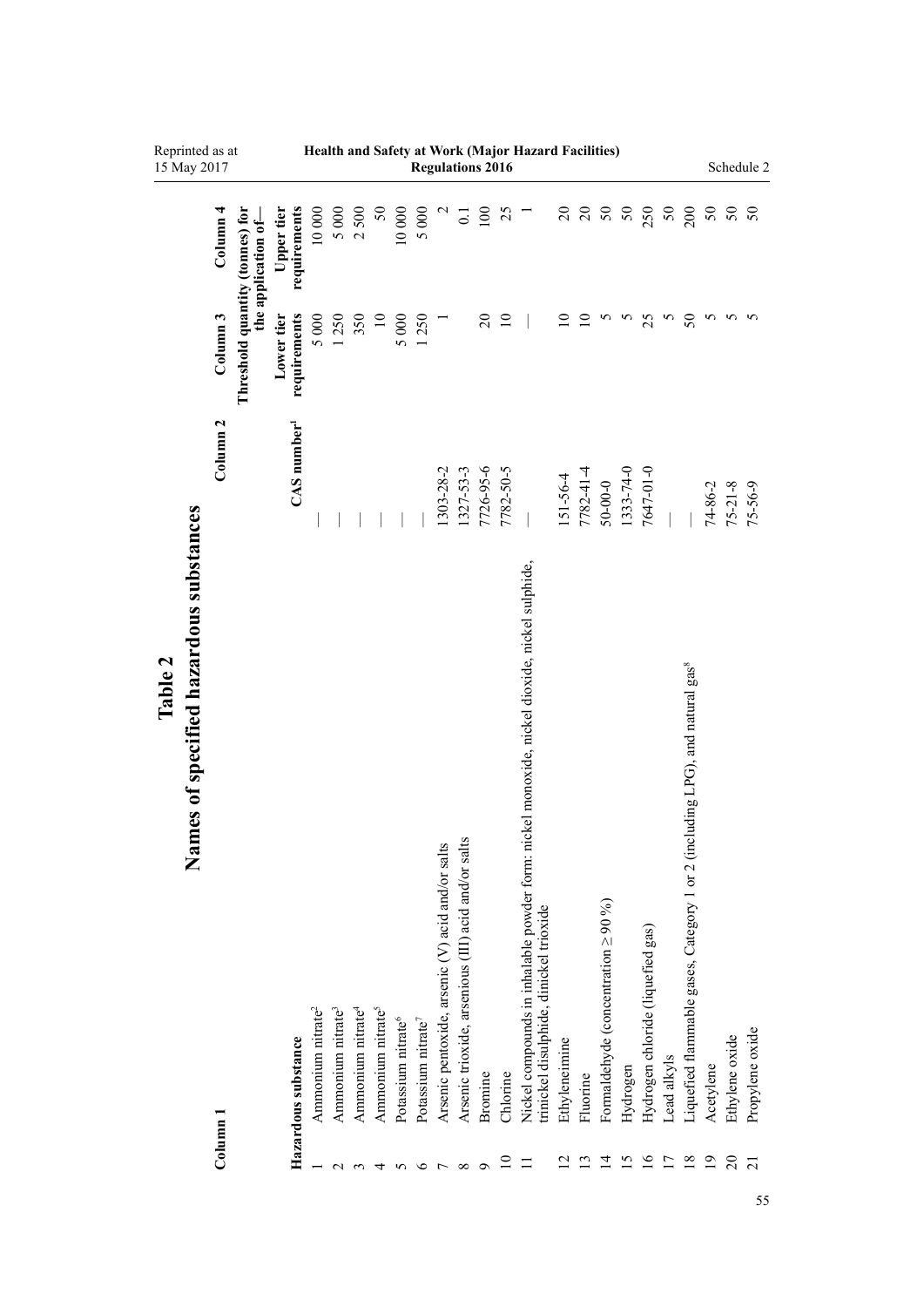|                       | Schedule 2                      |                            |                |                                                                            |                                    |              |                                |                          |                                      |                                   |                                         |                              |                                     | <b>Regulations 2016</b>                                                                                                   |                                                                                                                               | Health and Safety at Work (Major Hazard Facilities)                                                                                                                                                                                                                                                                                                                                                                       |                                                                                                      | Reprinted as at                                                                                                                                                                                                    | 15 May 2017             |
|-----------------------|---------------------------------|----------------------------|----------------|----------------------------------------------------------------------------|------------------------------------|--------------|--------------------------------|--------------------------|--------------------------------------|-----------------------------------|-----------------------------------------|------------------------------|-------------------------------------|---------------------------------------------------------------------------------------------------------------------------|-------------------------------------------------------------------------------------------------------------------------------|---------------------------------------------------------------------------------------------------------------------------------------------------------------------------------------------------------------------------------------------------------------------------------------------------------------------------------------------------------------------------------------------------------------------------|------------------------------------------------------------------------------------------------------|--------------------------------------------------------------------------------------------------------------------------------------------------------------------------------------------------------------------|-------------------------|
| $\frac{1}{2}$ Olumn 4 | the application of-             | requirements<br>Upper tier | 5000           | 0.01                                                                       | 0.15                               | 2000         | $100\,$                        |                          | 0.75                                 |                                   |                                         |                              | 75                                  | 0.001                                                                                                                     | $\mathbf 2$                                                                                                                   |                                                                                                                                                                                                                                                                                                                                                                                                                           | 25000                                                                                                |                                                                                                                                                                                                                    | 200                     |
| Column <sub>3</sub>   | Threshold quantity (tonnes) for | requirements<br>Lower tier | 500            |                                                                            |                                    | 200          | $\overline{10}$                |                          | 0.3                                  | 0.2                               | 0.2                                     |                              | 15                                  |                                                                                                                           | 0.5                                                                                                                           |                                                                                                                                                                                                                                                                                                                                                                                                                           | 2500                                                                                                 |                                                                                                                                                                                                                    | 50                      |
| Column <sub>2</sub>   |                                 | $CAS$ number <sup>1</sup>  | $67 - 56 - 1$  | $101 - 14 - 4$                                                             | 624-83-9                           | 7782-44-7    | 584-84-9                       | 91-08-7                  | $75 - 44 - 5$                        | 7784-42-1                         | 7803-51-2                               | 10545-99-0                   | 7446-11-9                           |                                                                                                                           |                                                                                                                               |                                                                                                                                                                                                                                                                                                                                                                                                                           |                                                                                                      |                                                                                                                                                                                                                    | 7664-41-7               |
| $_{\rm Column\ 1}$    |                                 | Hazardous substance        | Methanol<br>22 | in powder form<br>4, 4'-Methylene bis (2-chloraniline) and/or salts,<br>23 | Methylisocyanate<br>$\overline{c}$ | Oxygen<br>25 | 2,4-Toluene diisocyanate<br>26 | 2,6-Toluene diisocyanate | Carbonyl dichloride (phosgene)<br>27 | Arsine (arsenic trihydride)<br>28 | Phosphine (phosphorus trihydride)<br>29 | Sulphur dichloride<br>$30\,$ | Sulphur trioxide<br>$\overline{31}$ | Polychlorodibenzofurans and polychlorodibenzodioxins (including TCDD) calculated in TCDD<br>equivalent <sup>9</sup><br>32 | The following carcinogens or the mixtures containing the following carcinogens at concentrations<br>above 5% by weight:<br>33 | Dimethylnitrosamine, Hexamethylphosphoric triamide, Hydrazine, 2-Naphthylamine and/or salts,<br>4-Aminobiphenyl and/or its salts, Benzotrichloride, Benzidine and/or salts, Bis (chloromethyl)<br>ether, Chloromethyl methyl ether, 1,2-Dibromoethane, Diethyl sulphate, Dimethyl sulphate,<br>Dimethylcarbamoyl chloride, 1,2-Dibromo-3-chloropropane, 1,2-Dimethylhydrazine,<br>4-Nitrodiphenyl, and 1,3 Propanesultone | Petroleum products and alternative fuels-<br>gasolines and naphthas:<br>$\widehat{\mathbf{e}}$<br>34 | alternative fuels serving the same purposes as, and with similar properties as regards<br>in paragraph (a) or (b)<br>flammability to, the products referred to<br>kerosenes (including jet fuels):<br>ව<br>$\odot$ | Anhydrous ammonia<br>35 |
|                       |                                 |                            |                |                                                                            |                                    |              |                                |                          |                                      |                                   |                                         |                              |                                     |                                                                                                                           |                                                                                                                               |                                                                                                                                                                                                                                                                                                                                                                                                                           |                                                                                                      |                                                                                                                                                                                                                    |                         |
| 56                    |                                 |                            |                |                                                                            |                                    |              |                                |                          |                                      |                                   |                                         |                              |                                     |                                                                                                                           |                                                                                                                               |                                                                                                                                                                                                                                                                                                                                                                                                                           |                                                                                                      |                                                                                                                                                                                                                    |                         |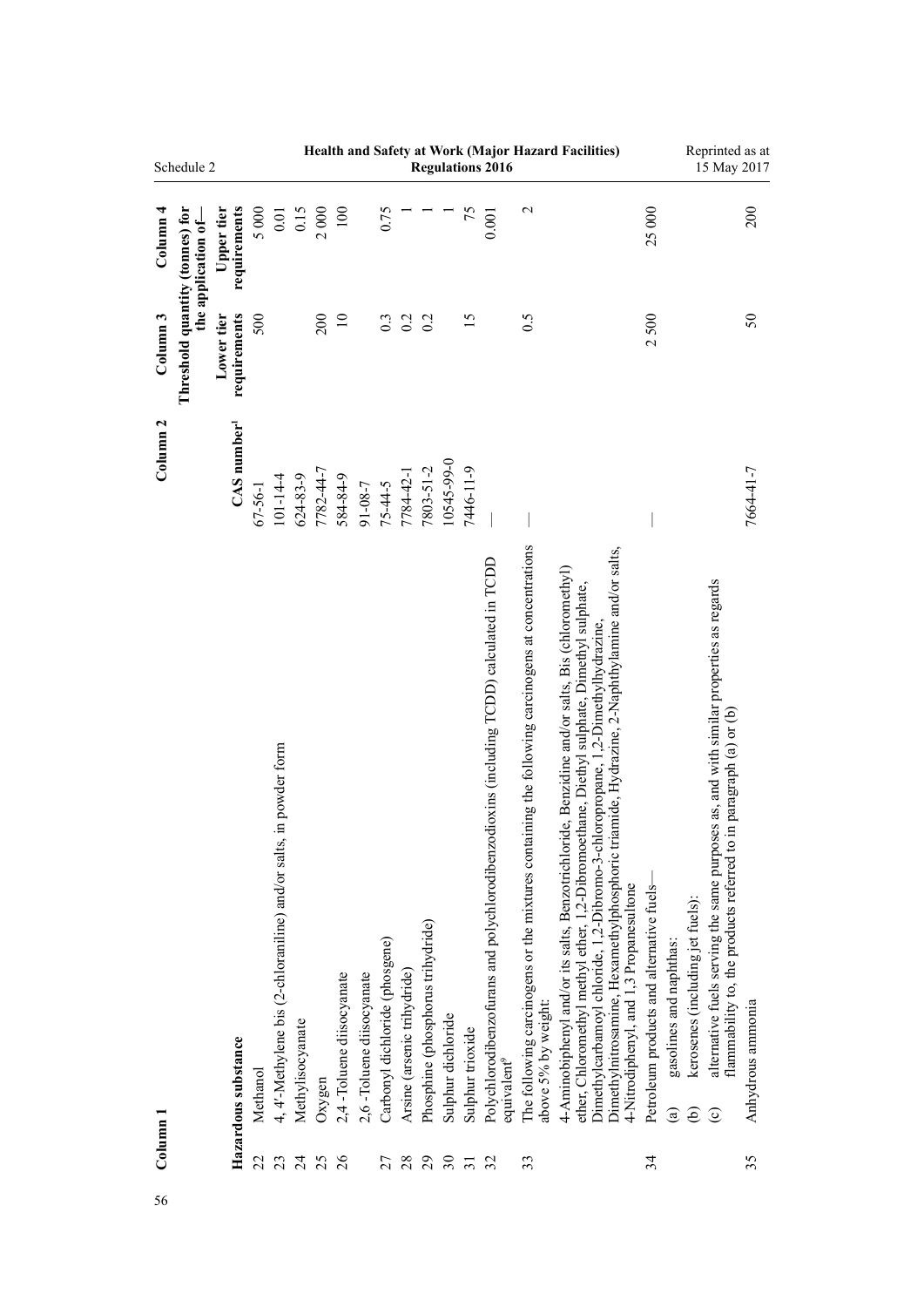| Reprinted as at<br>15 May 2017                                                             | Health and Safety at Work (Major Hazard Facilities)<br><b>Regulations 2016</b>                                                                                                                                                                                                                                                                                                                                                                                                                                                                                                                                                                                                                                                                                                                                                                                                                                                                                                                                                            | Schedule 2                                                                                                                                                                                                                                                                                                                                                                                                                                                                                                                                                                                                       |
|--------------------------------------------------------------------------------------------|-------------------------------------------------------------------------------------------------------------------------------------------------------------------------------------------------------------------------------------------------------------------------------------------------------------------------------------------------------------------------------------------------------------------------------------------------------------------------------------------------------------------------------------------------------------------------------------------------------------------------------------------------------------------------------------------------------------------------------------------------------------------------------------------------------------------------------------------------------------------------------------------------------------------------------------------------------------------------------------------------------------------------------------------|------------------------------------------------------------------------------------------------------------------------------------------------------------------------------------------------------------------------------------------------------------------------------------------------------------------------------------------------------------------------------------------------------------------------------------------------------------------------------------------------------------------------------------------------------------------------------------------------------------------|
| requirements<br>$\overline{c}$<br>Column <sub>4</sub><br>Upper tier<br>the application of- | $\Omega$<br>200<br>200<br>200<br>2000<br>500<br>2000<br>200<br>2000<br>2000<br>2000                                                                                                                                                                                                                                                                                                                                                                                                                                                                                                                                                                                                                                                                                                                                                                                                                                                                                                                                                       |                                                                                                                                                                                                                                                                                                                                                                                                                                                                                                                                                                                                                  |
| Threshold quantity (tonnes) for<br>Column <sub>3</sub><br>requirements<br>5<br>Lower tier  | 5<br>$50\,$<br>$50\,$<br>500<br>$50\,$<br>500<br>200<br>$100\,$<br>500<br>500<br>500                                                                                                                                                                                                                                                                                                                                                                                                                                                                                                                                                                                                                                                                                                                                                                                                                                                                                                                                                      |                                                                                                                                                                                                                                                                                                                                                                                                                                                                                                                                                                                                                  |
| Column <sub>2</sub><br>CAS number <sup>1</sup><br>7367-07-2                                | 16529-56-9<br>7783-06-4<br>5397-31-9<br>3030-47-5<br>1663-39-4<br>$107 - 10 - 8$<br>108-99-6<br>109-70-6<br>533-74-4<br>110-89-4<br>$96 - 33 - 3$                                                                                                                                                                                                                                                                                                                                                                                                                                                                                                                                                                                                                                                                                                                                                                                                                                                                                         |                                                                                                                                                                                                                                                                                                                                                                                                                                                                                                                                                                                                                  |
| Boron trifluoride<br>Hazardous substance<br>Column 1                                       | the UN Manual of Tests and Criteria, Part III, subsection 38.2), and in which the nitrogen content as a result of ammonium nitrate is-<br>ammonium nitrate with phosphate and/or potash) that are capable of self-sustaining decomposition according to the trough test (see<br>This footnote applies to ammonium nitrate-based compound/composite fertilisers (compound/composite fertilisers containing<br><sup>2</sup> Ammonium nitrate (5 000/10 000): fertilisers capable of self-sustaining decomposition<br><sup>1</sup> The Chemical Abstracts Service Registry number (CAS number) is for information only.<br>Tetrahydro-3,5-dimethyl-1,3,5,-thiadiazine-2-thione (Dazomet) <sup>10</sup><br>Bis(2-dimethylaminoethyl) (methyl)amin<br>3-(2-Ethylhexyloxy)propylamin<br>1-Bromo-3-chloropropane <sup>10</sup><br>2-Methyl-3-butenenitrile <sup>10</sup><br>Tert-butyl acrylate <sup>10</sup><br>3-Methylpyridine <sup>10</sup><br>Hydrogen sulphide<br>Methyl acrylate <sup>10</sup><br>Propylamine <sup>10</sup><br>Piperidine | weight, and either with not more than 0.4% total combustible/organic materials or that fulfil the requirements of Annex III-2 to<br>between 15.75% (15.75% nitrogen content by weight as a result of ammonium nitrate corresponds to 45% ammonium nitrate)<br>Regulation (EC) No 2003/2003 of the European Parliament and of the Council of 13 October 2003 relating to fertilisers (OJL<br>and 24.5% (24.5% nitrogen content by weight as a result of ammonium nitrate corresponds to 70% ammonium nitrate) by<br>15.75% by weight or less and unrestricted combustible materials.<br>304, 21.11.2003, p 1); or |
| 36                                                                                         | 46<br>39<br>47<br>37<br>$\Theta$<br>45<br>38<br>$\overline{4}$<br>43<br>4<br>$\overline{4}$                                                                                                                                                                                                                                                                                                                                                                                                                                                                                                                                                                                                                                                                                                                                                                                                                                                                                                                                               | $\widehat{e}$<br>$\mathbf{g}$                                                                                                                                                                                                                                                                                                                                                                                                                                                                                                                                                                                    |

57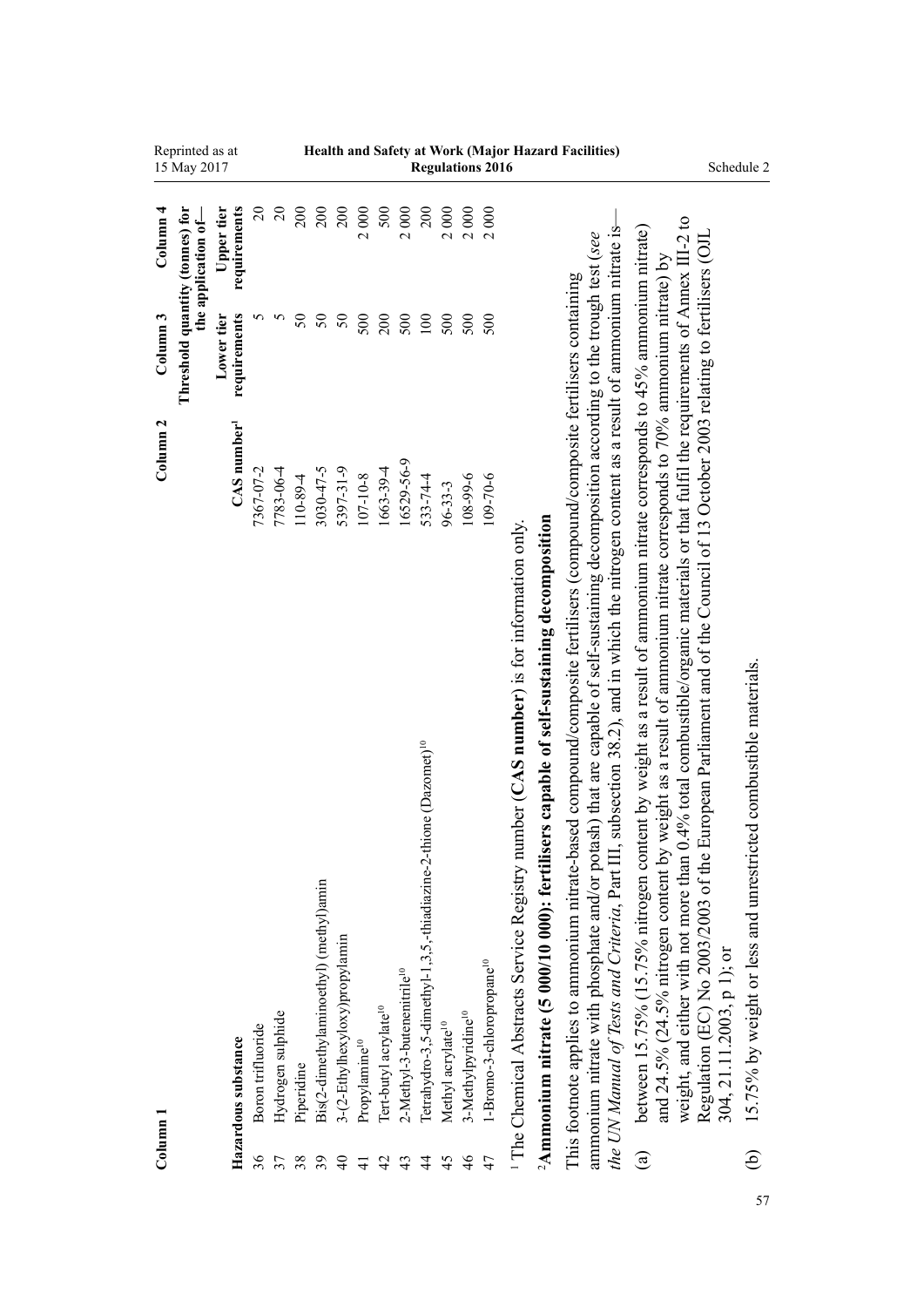| 58 |                        | <sup>3</sup> Ammonium nitrate (1 250/5 000): fertiliser grade                                                                                                                                                                                                                                                                                                                                                                                                                                                                                      |
|----|------------------------|----------------------------------------------------------------------------------------------------------------------------------------------------------------------------------------------------------------------------------------------------------------------------------------------------------------------------------------------------------------------------------------------------------------------------------------------------------------------------------------------------------------------------------------------------|
|    |                        | This footnote applies to straight ammonium nitrate-based fertilisers and to ammonium nitrate-based compound/composite fertilisers<br>that fulfil the requirements of Annex III-2 to Regulation (EC) No 2003/2003 and in which the nitrogen content as a result of<br>ammonium nitrate is-                                                                                                                                                                                                                                                          |
|    | $\mathbf{g}$           | for mixtures of straight ammonium nitrate-based fertilisers with dolomite, limestone, and/or<br>calcium carbonate with a purity of at least 90%; or<br>more than 24.5% by weight, except                                                                                                                                                                                                                                                                                                                                                           |
|    | ව                      | more than 15.75% by weight for mixtures of ammonium nitrate and ammonium sulphate; or                                                                                                                                                                                                                                                                                                                                                                                                                                                              |
|    | $\widehat{\mathbf{c}}$ | weight for mixtures of straight ammonium nitrate-based fertilisers with dolomite, limestone, and/or calcium carbonate with a<br>more than 28% (28% nitrogen content by weight as a result of ammonium nitrate corresponds to 80% ammonium nitrate) by<br>purity of at least 90%.                                                                                                                                                                                                                                                                   |
|    |                        | $4$ Ammonium nitrate (350/2 500): technical grade                                                                                                                                                                                                                                                                                                                                                                                                                                                                                                  |
|    |                        | This footnote applies to ammonium nitrate and mixtures of ammonium nitrate in which the nitrogen content as a result of the<br>ammonium nitrate is-                                                                                                                                                                                                                                                                                                                                                                                                |
|    | $\widehat{a}$          | t, and that contain not more than 0.4% combustible substances; or<br>between $24.5%$ and $28%$ by weight                                                                                                                                                                                                                                                                                                                                                                                                                                           |
|    | ව                      | contain not more than 0.2% combustible substances<br>more than 28% by weight, and that                                                                                                                                                                                                                                                                                                                                                                                                                                                             |
|    |                        | It also applies to aqueous ammonium nitrate solutions in which the concentration of ammonium nitrate is more than 80% by weight.                                                                                                                                                                                                                                                                                                                                                                                                                   |
|    |                        | <sup>5</sup> Ammonium nitrate (10/50): "off-specs" material and fertilisers not fulfilling the detonation test                                                                                                                                                                                                                                                                                                                                                                                                                                     |
|    |                        | This footnote applies to-                                                                                                                                                                                                                                                                                                                                                                                                                                                                                                                          |
|    | $\mathbf{a})$          | ave been returned from the final user to a manufacturer, temporary storage, or reprocessing<br>and ammonium nitrate-based compound/composite fertilisers referred to in footnotes 3, 4,<br>treatment for safe use because they no longer comply with the specifications of footnotes<br>material rejected during the manufacturing process and to ammonium nitrate and mixtures of ammonium nitrate, straight<br>ammonium nitrate-based fertilisers,<br>plant for a reworking, recycling, or<br>and this footnote that are being or h<br>and 4; or |
|    | $\widehat{e}$          | (a) of footnote 2 and paragraph (a) of footnote 3 to table 2 that do not fulfil the requirements<br>No 2003/2003<br>fertilisers referred to in paragraph (<br>of Annex III-2 to Regulation (EC)                                                                                                                                                                                                                                                                                                                                                    |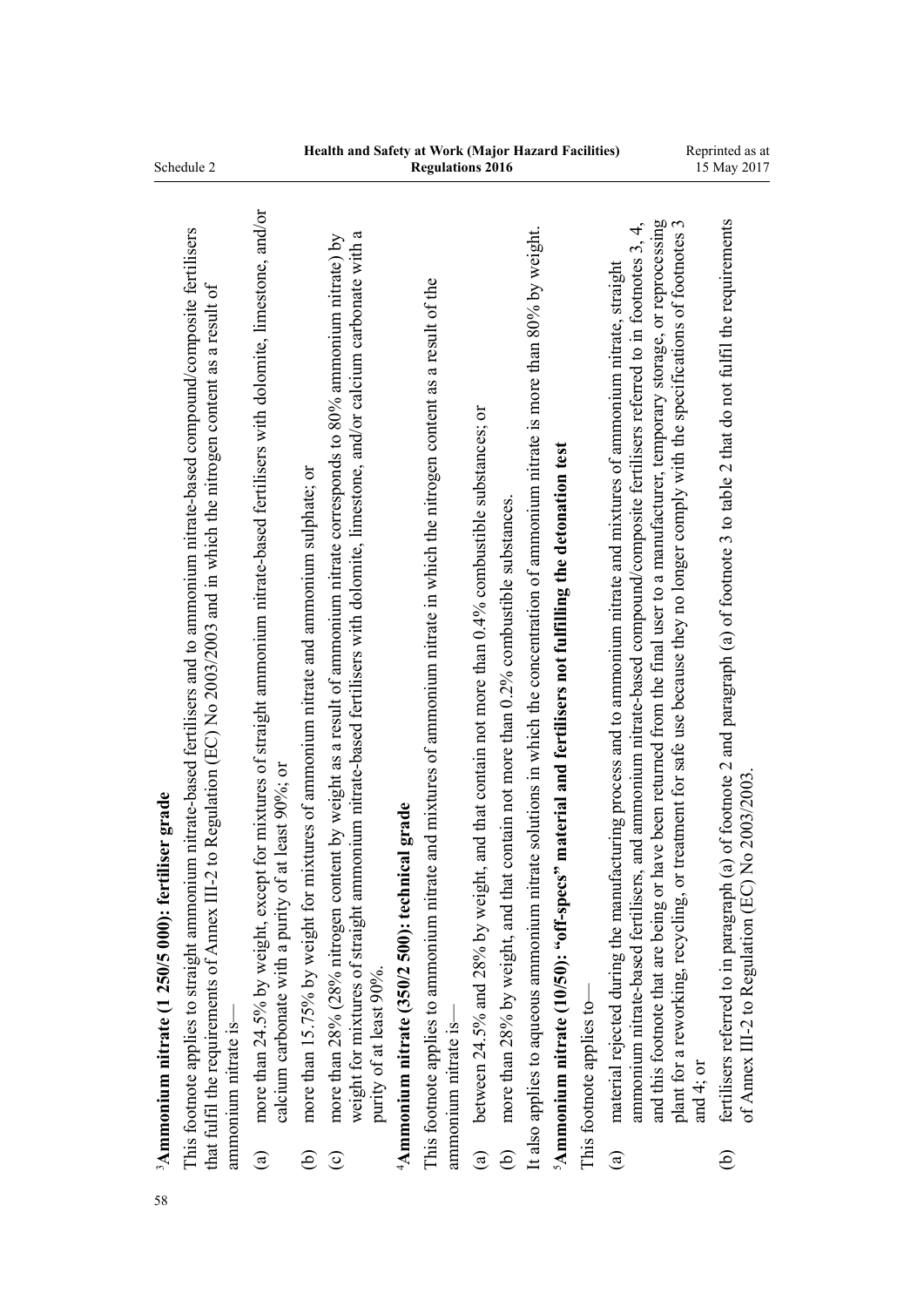| Reprinted as at<br>15 May 2017                                                                                                       |                                                                                                                                 | Health and Safety at Work (Major Hazard Facilities)                                                                                                                                                                              |                                                                   | <b>Regulations 2016</b>                                                                     |                |                 |                 |                      |                                         |                                          |                      |                           |                                  |                        | Schedule 2 |
|--------------------------------------------------------------------------------------------------------------------------------------|---------------------------------------------------------------------------------------------------------------------------------|----------------------------------------------------------------------------------------------------------------------------------------------------------------------------------------------------------------------------------|-------------------------------------------------------------------|---------------------------------------------------------------------------------------------|----------------|-----------------|-----------------|----------------------|-----------------------------------------|------------------------------------------|----------------------|---------------------------|----------------------------------|------------------------|------------|
|                                                                                                                                      |                                                                                                                                 |                                                                                                                                                                                                                                  |                                                                   |                                                                                             | $\overline{0}$ | 0.3             | 0.03            |                      | $\overline{0}$ .                        | $\overline{0}$ .                         | $\overline{0}$ .     | $\overline{0}$ .          | $0.01$                           | $0.01\,$               | 0.0003     |
| This footnote applies to those composite potassium-nitrate-based fertilisers (in prilled/granular form) that have the same hazardous | This footnote applies to those composite potassium-nitrate-based fertilisers (in crystalline form) that have the same hazardous | accordance with applicable standards for purified and upgraded biogas, ensuring a quality equivalent to that of natural gas, including<br>regulations, upgraded biogas is classified under this item if it has been processed in |                                                                   | polychlorodibenzodioxins are calculated using the following factors:<br><b>WHO 2005 TEF</b> | 2,3,7,8-TCDF   | 2,3,4,7,8-PeCDF | 1,2,3,7,8-PeCDF | $\overline{0}$ .     | $1,2,3,4,7,8-HxCDF$<br>$\overline{0}$ . | $1,2,3,7,8,9$ -HxCDF<br>$\overline{0}$ . | $1,2,3,6,7,8$ -HxCDF | 2,3,4,6,7,8-HxCDF<br>0.01 | $1,2,3,4,6,7,8$ -HpCDF<br>0.0003 | $1,2,3,4,7,8,9$ -HpCDF | OCDF       |
| properties as pure potassium nitrate.<br>Potassium nitrate (5 000/10 000)<br>$\frac{7 \text{Pots}}{1 \text{Pots}}$                   | properties as pure potassium nitrate.<br><sup>8</sup> Upgraded biogas                                                           | the content of methane, and that has a maximum of 1% oxygen.<br>For the purpose of the implementation of these                                                                                                                   | <sup>9</sup> Polychlorodibenzofurans and polychlorodibenzodioxins | The quantities of polychlorodibenzofurans and                                               | 2,3,7,8-TCDD   | 1,2,3,7,8-PeCDD |                 | $1,2,3,4,7,8$ -HxCDD | $1,2,3,6,7,8-HxCDD$                     | 1,2,3,7,8,9-HxCDD                        |                      | $1,2,3,4,6,7,8$ -HpCDD    | <b>OCDD</b>                      |                        | 59         |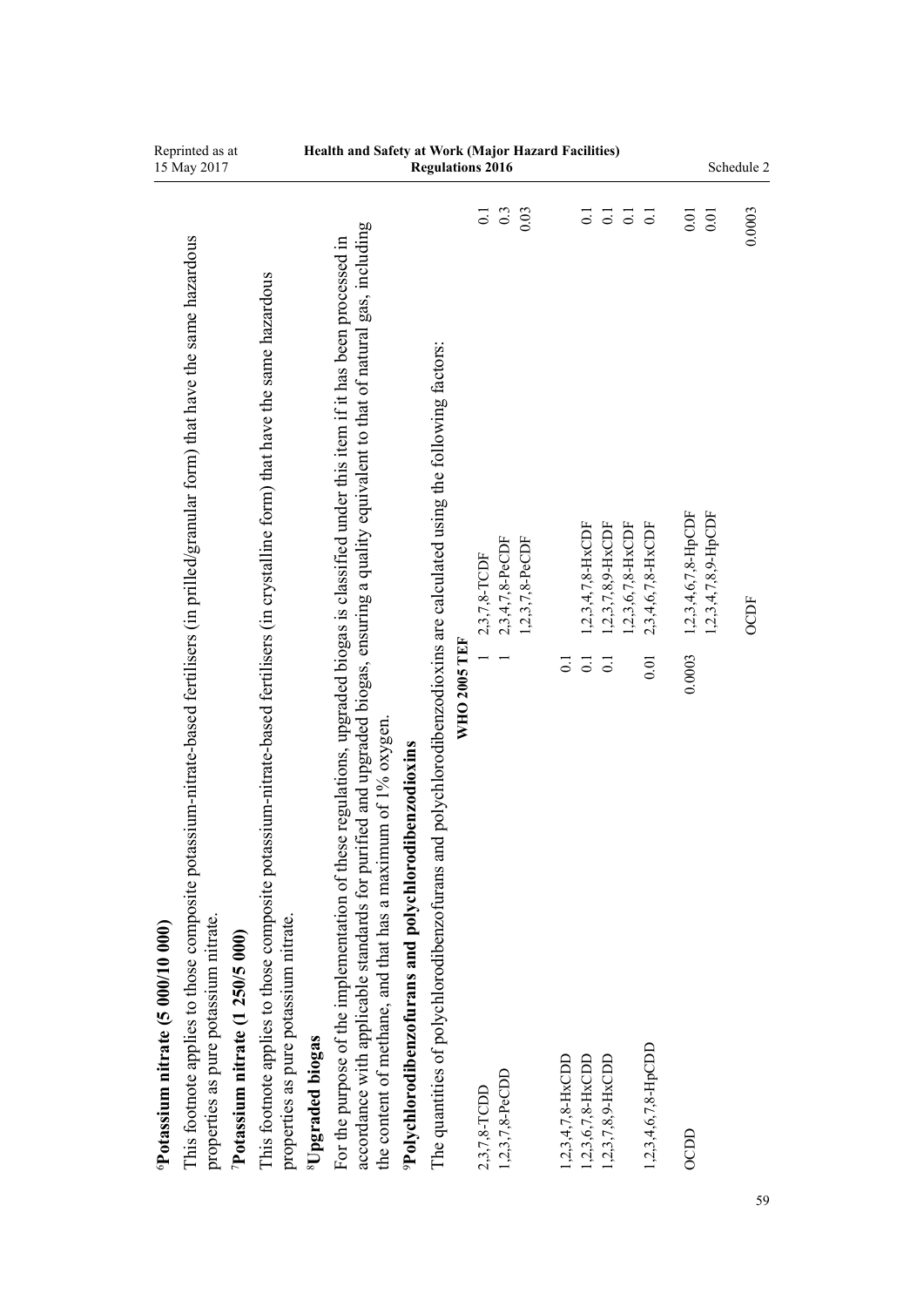60

Schedule 2 table 2 footnote 5 paragraph (a): amended, on 15 May 2017, by [regulation 5\(3\)](http://prd-lgnz-nlb.prd.pco.net.nz/pdflink.aspx?id=DLM7187509) of the Health and Safety at Work (Major Hazard Facilities) Amendment

Schedule 2 table 2 footnote 5 paragraph (a): amended, on 15 May 2017, by regulation 5(3) of the Health and Safety at Work (Major Hazard Facilities) Amendment<br>Regulations 2017 (LI 2017/60).

Schedule 2 table 2 footnote 5 paragraph (b): amended, on 15 May 2017, by [regulation 5\(4\)](http://prd-lgnz-nlb.prd.pco.net.nz/pdflink.aspx?id=DLM7187509) of the Health and Safety at Work (Major Hazard Facilities) Amendment

кеgulaluons 2017 (LL 2017/00).<br>Schedule 2 table 2 footnote 5 paragraph (b): amended, on 15 May 2017, by regulation 5(4) of the Health and Safety at Work (Major Hazard Facilities) Amendment<br>Regulations 2017 (LL 2017/60).

Regulations 2017 (LI 2017/60).

Regulations 2017 (LI 2017/60).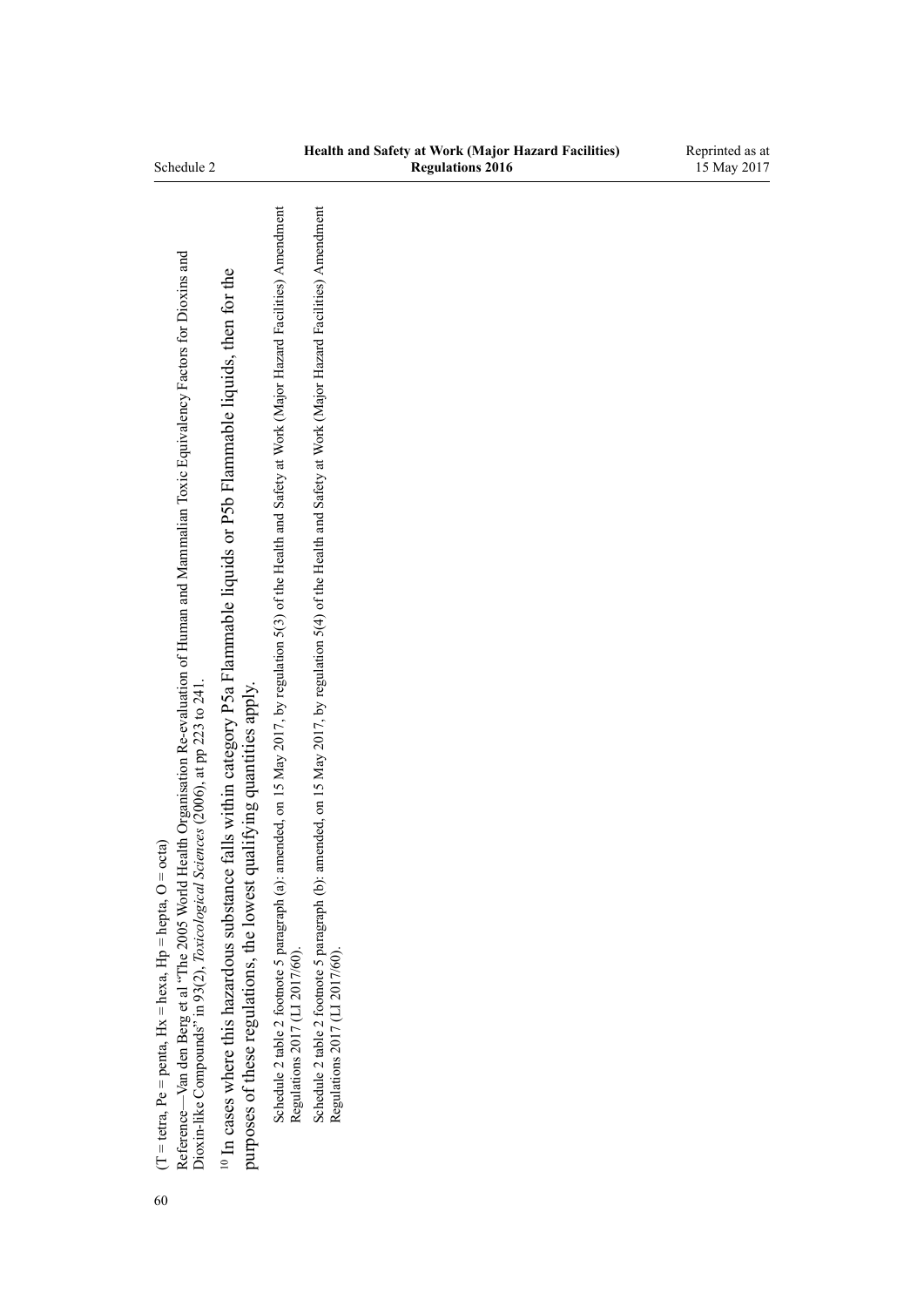## **Matters to be included in emergency plan of major hazard facility**

[r 31](#page-21-0)

#### *Site and hazard detail*

1 The location of the facility, including its street address and the nearest intersection (if any).

2 A map—

- (a) showing the site of the major hazard facility; and
- (b) showing land use and occupancy, any major hazard facilities, and any hazardous substance storage sites that are known to the operator, within a 2 km radius of any point on the perimeter of the major hazard facility; and
- (c) identifying all potentially hazardous inventories in the area that are known to the operator and the location of all staging points for emergency services organisations; and
- (d) showing the muster areas to be used in the event of a major incident.
- 3 An inventory of all hazardous substances that are present or likely to be present at the facility and their location.
- 4 A brief description of the nature of the facility and its operation.
- 5 The maximum number of persons, including workers, likely to be present at the facility on a normal working day (including a day involving planned maintenance).
- 6 The emergency planning assumptions, including emergency measures planned for identified major incidents, and likely areas affected.
- 7 The protective resources available to control a major incident.
- 8 The emergency procedures.
- 9 The infrastructure (on site and off site) that may be affected by a major incident.

#### *Command structure and site personnel*

- 10 The command philosophy and structure to be activated in an emergency, so that it is clear what actions will be taken, who will take the actions, and how, when, and where they will be taken.
- 11 Details of the person or persons who can clarify the content of the emergency plan if necessary.
- 12 The contact details of, and the means of contacting, the persons at the facility who are responsible for liaising with emergency services organisations.
- 13 A list of 24-hour emergency contacts.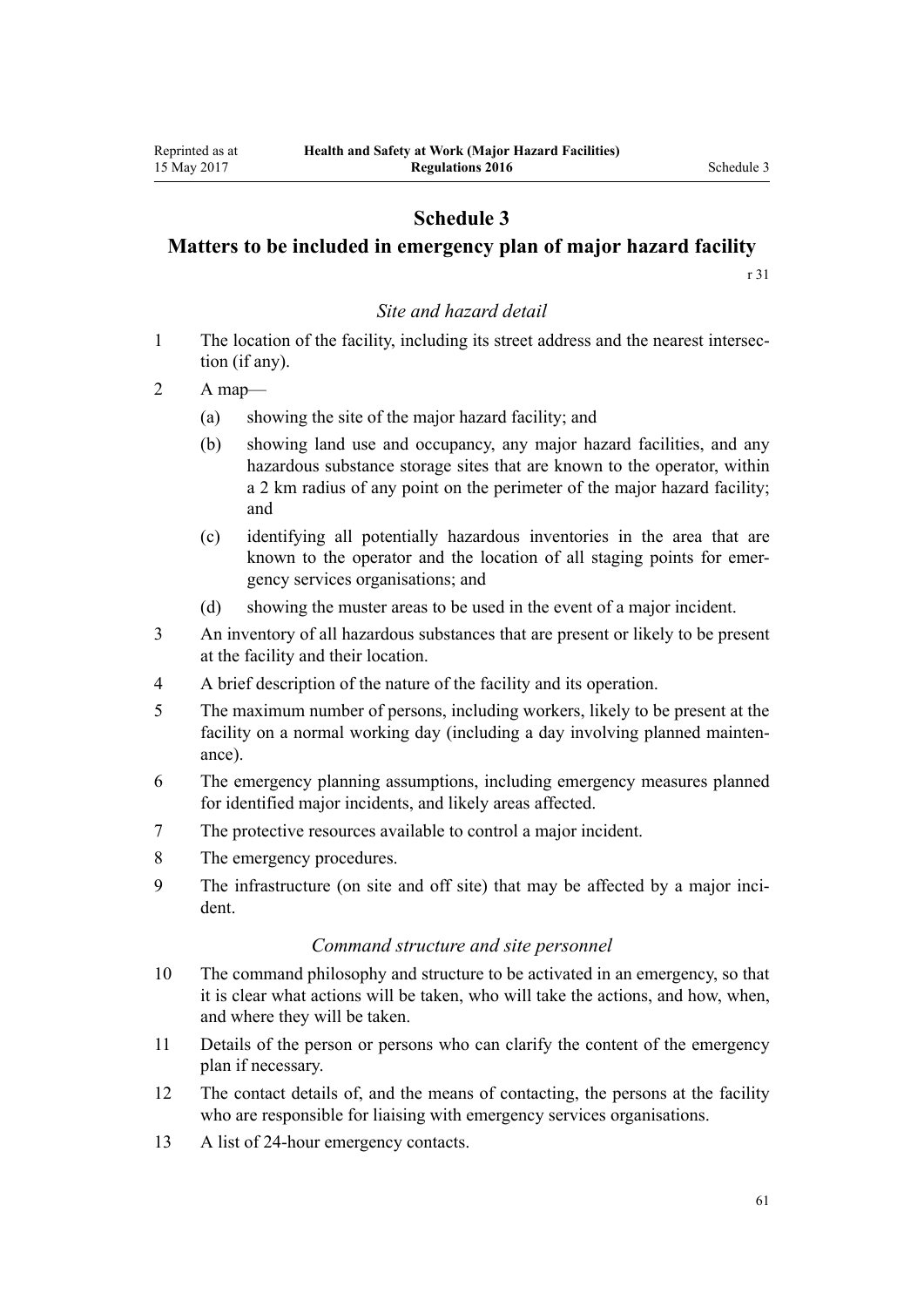14 Arrangements for assisting emergency services organisations and nearby facilities with control actions taken in the surrounding area.

### *Notifications*

- 15 In the event of a major incident or an event that could reasonably be expected to lead to a major incident, procedures for notifying the emergency services organisations.
- 16 While a major incident is occurring, and after it has occurred, procedures for providing the local community and the local authority (for the area in which the facility and its surroundings are located) with information about the major incident.
- 17 On-site and off-site warning systems.
- 18 Contact details for emergency services organisations and other support services that can assist in providing resources and in implementing evacuation plans in the event of a major incident.
- 19 On-site communication systems.

#### *Resources and equipment*

- 20 On-site emergency resources, including emergency equipment, firefighting and fire-suppression equipment, personnel, gas detectors, wind velocity detectors, sand, lime, neutralising agents, absorbents, spill bins, and decontamination equipment.
- 21 Off-site emergency resources, including arrangements for obtaining additional external resources (specific to the likely major incidents) to assist the control of major incidents.

#### *Procedures*

- 22 Procedures for the safe evacuation of, and accounting for, all people who are on site.
- 23 Procedures and control points for utilities, including gas, water, and electricity.
- 24 Procedures for the control of any incident involving hazardous substances.
- 25 Procedures for decontamination following an incident involving hazardous substances.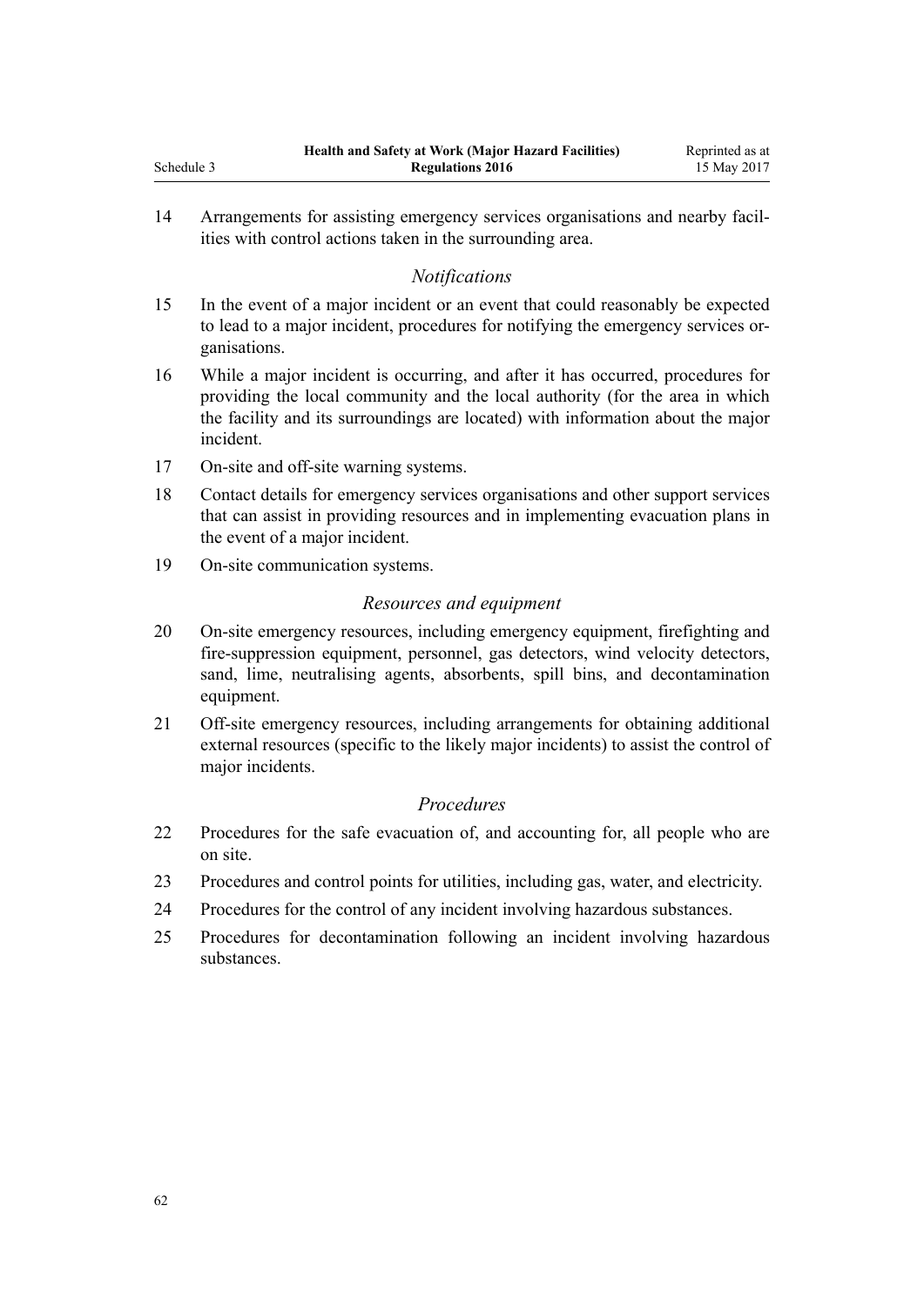## **Information required in notice of notifiable incident in major hazard facility**

[r 34](#page-23-0)

## **Part 1**

## **Information relating to notifiable incident**

- 1 Location where the notifiable incident occurred.
- 2 Name and address of the operator.
- 3 Time and date of notifiable incident.
- 4 Names and contact details of any witnesses.
- 5 Brief description of notifiable incident.
- 6 Work or activity being undertaken at time of notifiable incident.
- 7 Action to make workplace safe, including details of any disturbance of the workplace.
- 8 Whether an emergency response (in accordance with an emergency plan required under [regulation 31\)](#page-21-0) was initiated.

#### *Injuries*

- 9 Name of employer of injured person(s) (if different from information provided under clause 2).
- 10 Details of injured person(s), including name, date of birth, sex, residential address and telephone number, occupation or job title, details of injury, and details of job being undertaken.
- 11 Day of shift and hour of shift (for example, 5th day of 7, first hour of 12).

#### *Unintended release of hazardous substances*

- 12 Estimated quantity and composition of specified hazardous substances (if applicable) that escaped or burned, including known toxicity.
- 13 Duration of escape.
- 14 Weather conditions.

#### *Serious damage*

- 15 Plant damaged, and the extent of damage to plant.
- 16 Whether plant has been, or will be, shut down.

#### *Action and cause*

17 Immediate action taken or intended to be taken, if any, to prevent recurrence of incident.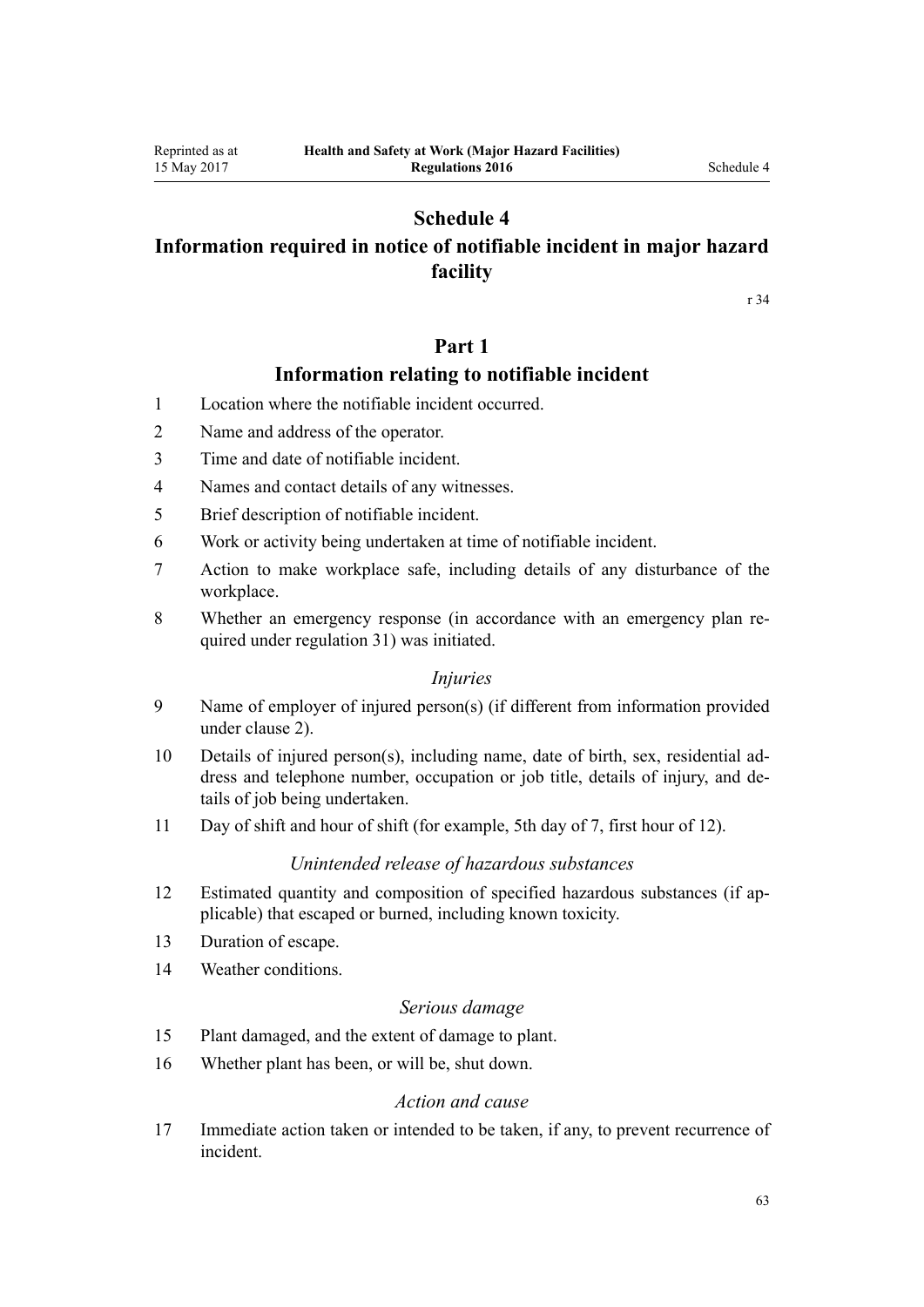## 18 Immediate cause analysis.

## **Part 2 Analysis and remedial action**

- 1 Root cause analysis.
- 2 Actions to prevent occurrence of a similar incident, including the name of the responsible party and completion date.
- 3 Copies of all documentary material referred to or relied on (or both) in preparing this notice, which may include, without limitation, as appropriate,—
	- (a) witness statements:
	- (b) safety management system documents:
	- (c) drawings, diagrams, and photographs:
	- (d) third-party reports (audit, inspection, material analysis, etc):
	- (e) internal records and correspondence.

Reprinted as at 15 May 2017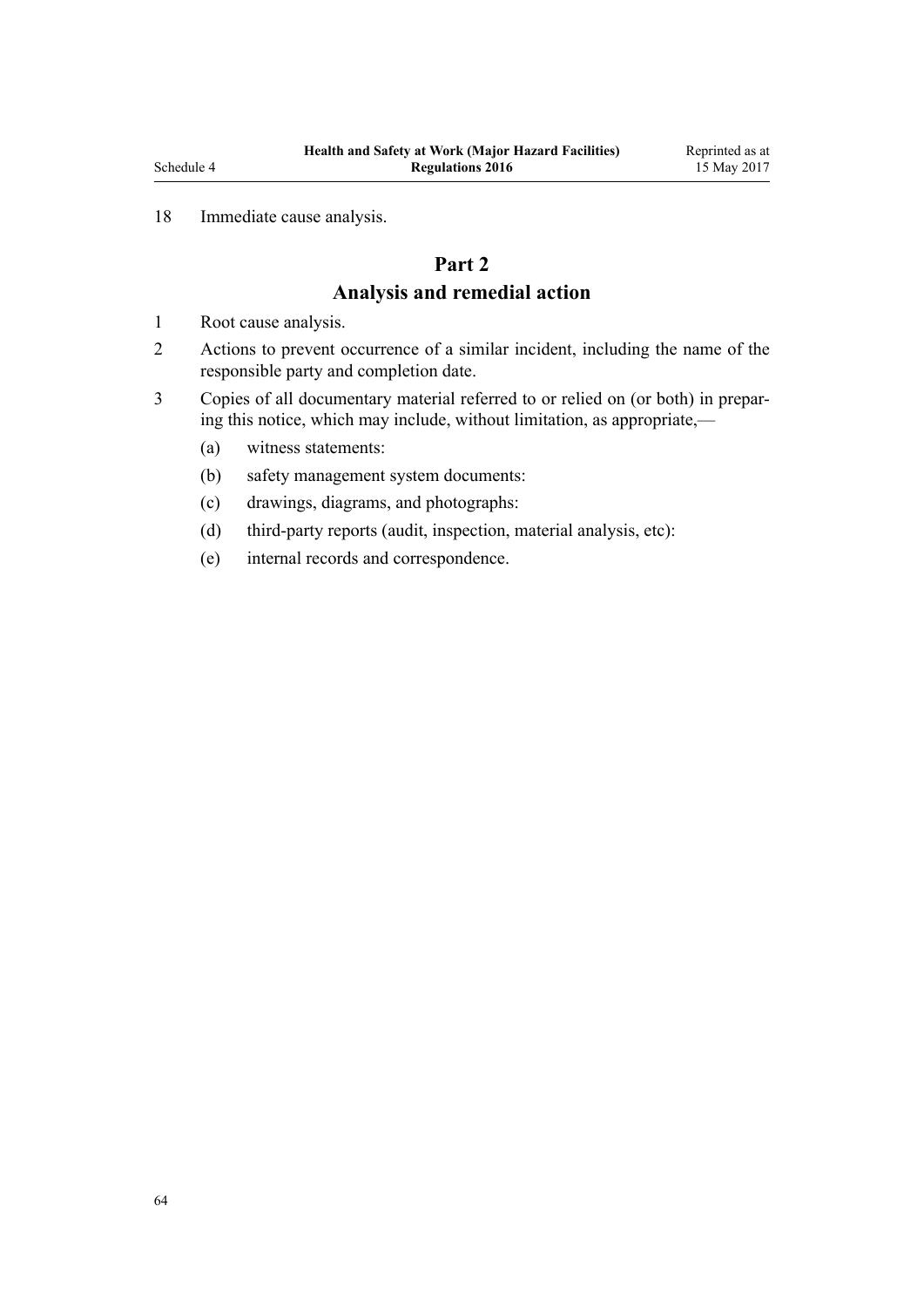## **Requirements of safety management system of major hazard facility**

[rr 36\(4\),](#page-25-0) [39](#page-27-0)

#### *General*

- 1 A safety management system must—
	- (a) be proportionate to the major incident hazards, activities, and complexity of the organisation of the major hazard facility; and
	- (b) be based on the assessment of risks associated with each major incident hazard.

#### *Safety policy and specific safety objectives*

- 2 As a part of the safety management system, the operator must develop a safety policy that—
	- (a) includes a statement of the operator's commitment, intentions, and principles in relation to the facility's overall health and safety performance; and
	- (b) provides a framework for action and for setting the facility's health and safety objectives and targets.
- 3 The safety management system must include a description of the means by which the operator's safety policy and specific safety objectives will be communicated to all persons who will participate in the implementation of the safety management system.

#### *Organisation and personnel*

- 4 The safety management system must identify the personnel involved in the implementation of the safety management system, including—
	- (a) the position description and location of those personnel; and
	- (b) the roles and responsibilities of those personnel.
- 5 The safety management system must describe the means of ensuring that those personnel—
	- (a) have the necessary knowledge and skills to enable them to undertake their allocated tasks and discharge their allocated responsibilities; and
	- (b) retain that knowledge and those skills.
- 6 The safety management system must include the arrangements for ensuring contractors and subcontractors are aware of their roles and responsibilities under the safety management system.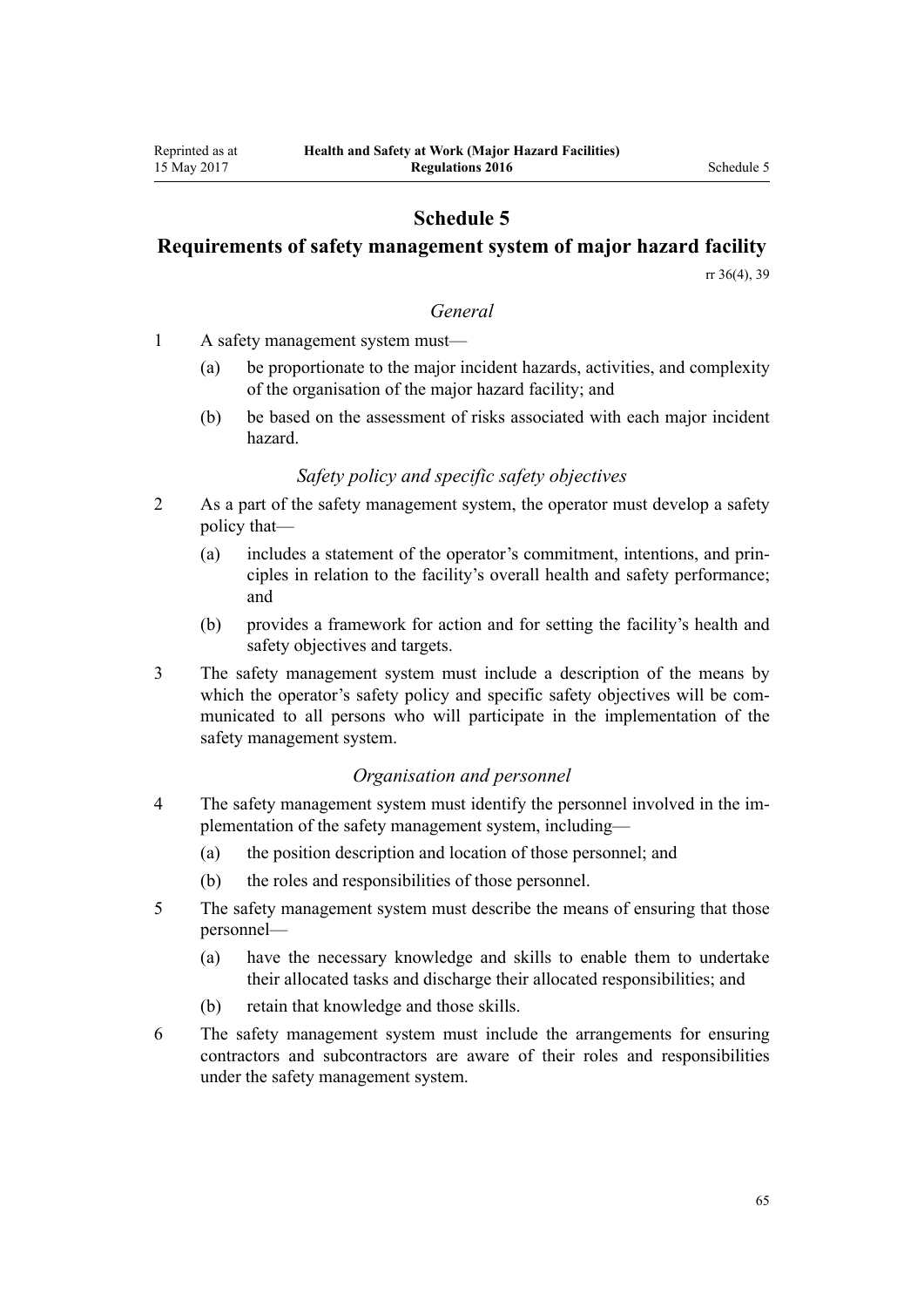#### *Identification and evaluation of major incident hazards*

- 7 The safety management system must include the arrangements for the adoption and implementation of procedures for—
	- (a) systematically identifying major incident hazards arising from normal and abnormal operations at the facility; and
	- (b) assessing the likelihood and severity of major incidents occurring.

#### *Operational control*

- 8 The safety management system must include the arrangements for the adoption and implementation of procedures and instructions for—
	- (a) the safe operation and maintenance of plant; and
	- (b) plant processes; and
	- (c) permit-to-work systems; and
	- (d) maintaining equipment; and
	- (e) temporary stoppages (for example, start-ups and shutdowns).
- 9 The safety management system must include the arrangements for independent and competent persons to verify that safety-critical elements are or will be suitable and will remain in good repair and condition throughout the life cycle of the facility.
- 10 The safety management system must include the arrangements for the development and implementation of procedures for ensuring that changes in organisation, personnel, procedures, practices, plant, and equipment are analysed to identify—
	- (a) any new major incident hazards; or
	- (b) the impact of the changes on—
		- (i) control practices; or
		- (ii) safety-critical elements; or
		- (iii) previously identified major incident hazards.

#### *Planning for emergencies*

- 11 The safety management system must include the arrangements for the adoption and implementation of procedures—
	- (a) to identify foreseeable emergencies by systematic analysis; and
	- (b) to prepare, test, and review emergency plans to respond to emergencies.

#### *Monitoring performance*

12 The safety management system must include the arrangements for the adoption and implementation of procedures for—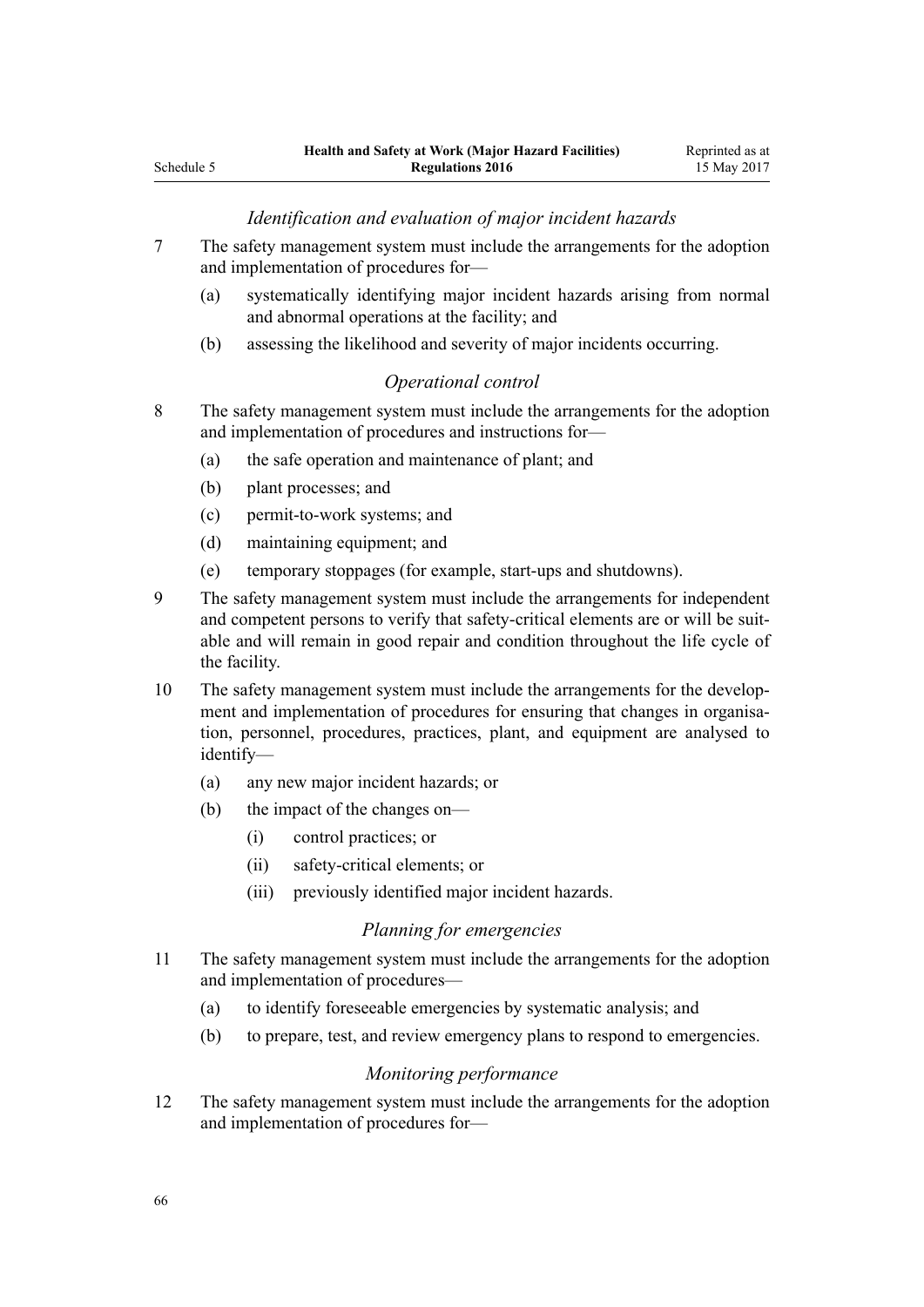- (a) routinely checking that activities under the safety management system are being conducted to a suitable standard; and
- (b) investigating and taking corrective action in the case of non-compliance; and
- (c) monitoring the performance of control measures designed to minimise risks from major incidents.
- 13 The safety management system must include a system for reporting—
	- (a) major incidents and near misses; and
	- (b) failure of protective measures; and
	- (c) investigations and follow-up actions on the basis of lessons learnt.

#### *Audit and review*

- 14 The safety management system must include the arrangements for the adoption and implementation of procedures for—
	- (a) checking that the safety management system is understood and is being complied with; and
	- (b) ensuring that the safety management system (in particular, the control measures and ongoing review) is being implemented and maintained in an effective state.
- 15 The safety management system must include provisions for—
	- (a) the documented review of performance of the safety management system; and
	- (b) the updating of the safety management system by senior management following the review.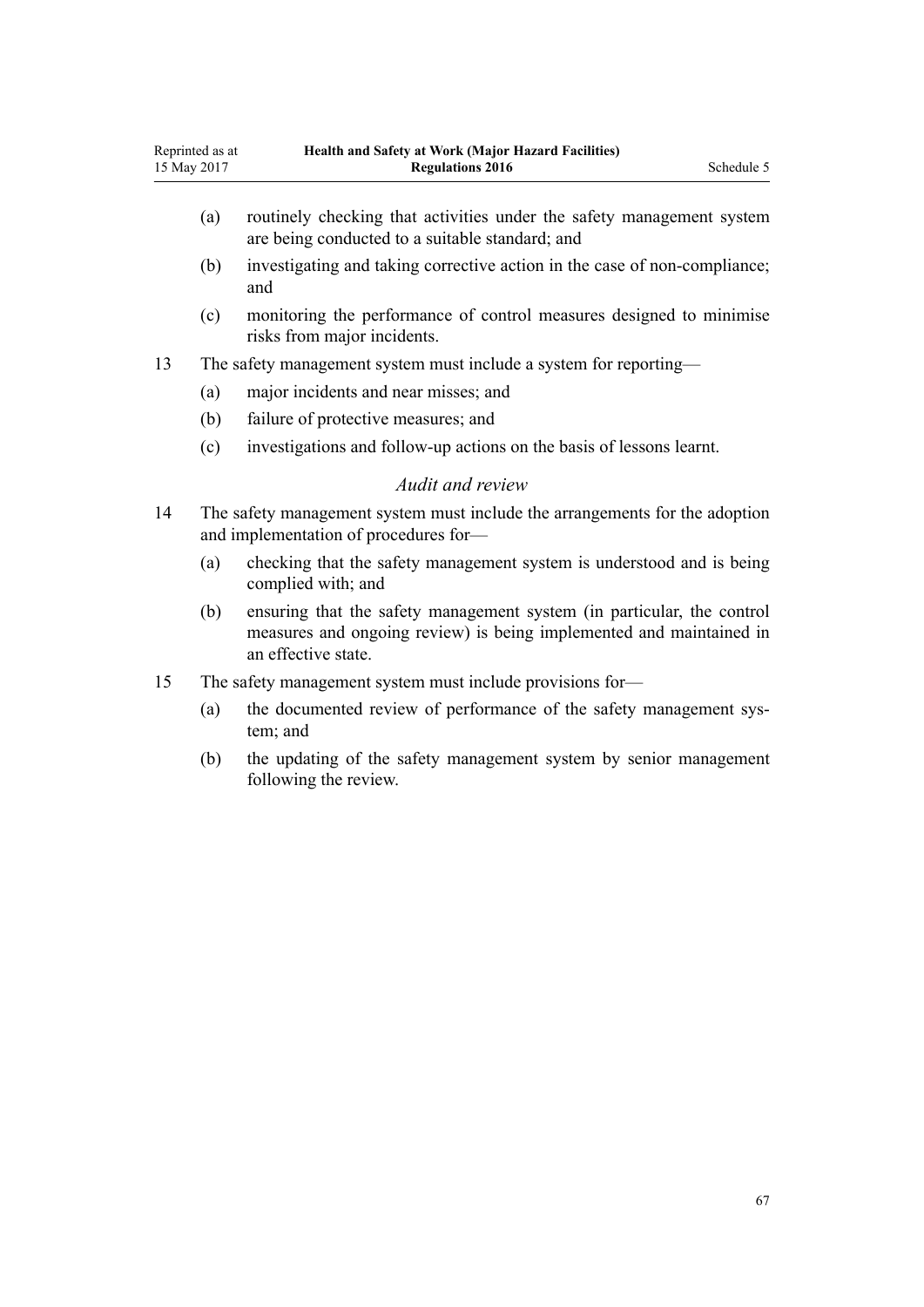## **Information required in design notice for upper tier major hazard facility**

[r 40](#page-28-0)

- 1 A description of the chosen design concept, including suitable diagrams.
- 2 A description of how the chosen design concept is intended to—
	- (a) eliminate the risks associated with each major incident hazard, to the extent that is reasonably practicable; or
	- (b) minimise those risks, to the extent that is reasonably practicable, if it is not reasonably practicable to eliminate those risks.
- 3 A general description of the means by which the operator will ensure that the structure and plant of the facility will be designed, selected, constructed, and commissioned in a way that will minimise, to the extent that is reasonably practicable, the risks associated with each major incident hazard.
- 4 A description of the nature of the facility and its operation, including a description of on-site activities and processes that involve specified hazardous substances.
- 5 A description of the specified hazardous substances that are expected to be present at the facility, including—
	- (a) their identity; and
	- (b) their quantity; and
	- (c) their physical, chemical, and toxicological characteristics (and any other hazardous characteristics); and
	- (d) their physical and chemical behaviour under normal conditions of use or under foreseeable abnormal conditions.
- 6 A description of the physical and chemical processes associated with the specified hazardous substances that are present at the facility.
- 7 A diagram of the facility's general layout, showing the main process units, the main storage areas, and major incident hazards.
- 8 A detailed scale plan of the facility and its surrounding area that shows—
	- (a) topographical information; and
	- (b) land use, occupancy, and activities, and other major hazard facilities and hazardous substance storage sites, within a 2 km radius of any point on the perimeter of the major hazard facility; and
	- (c) the location of any identified external conditions that could affect the safety of the major hazard facility.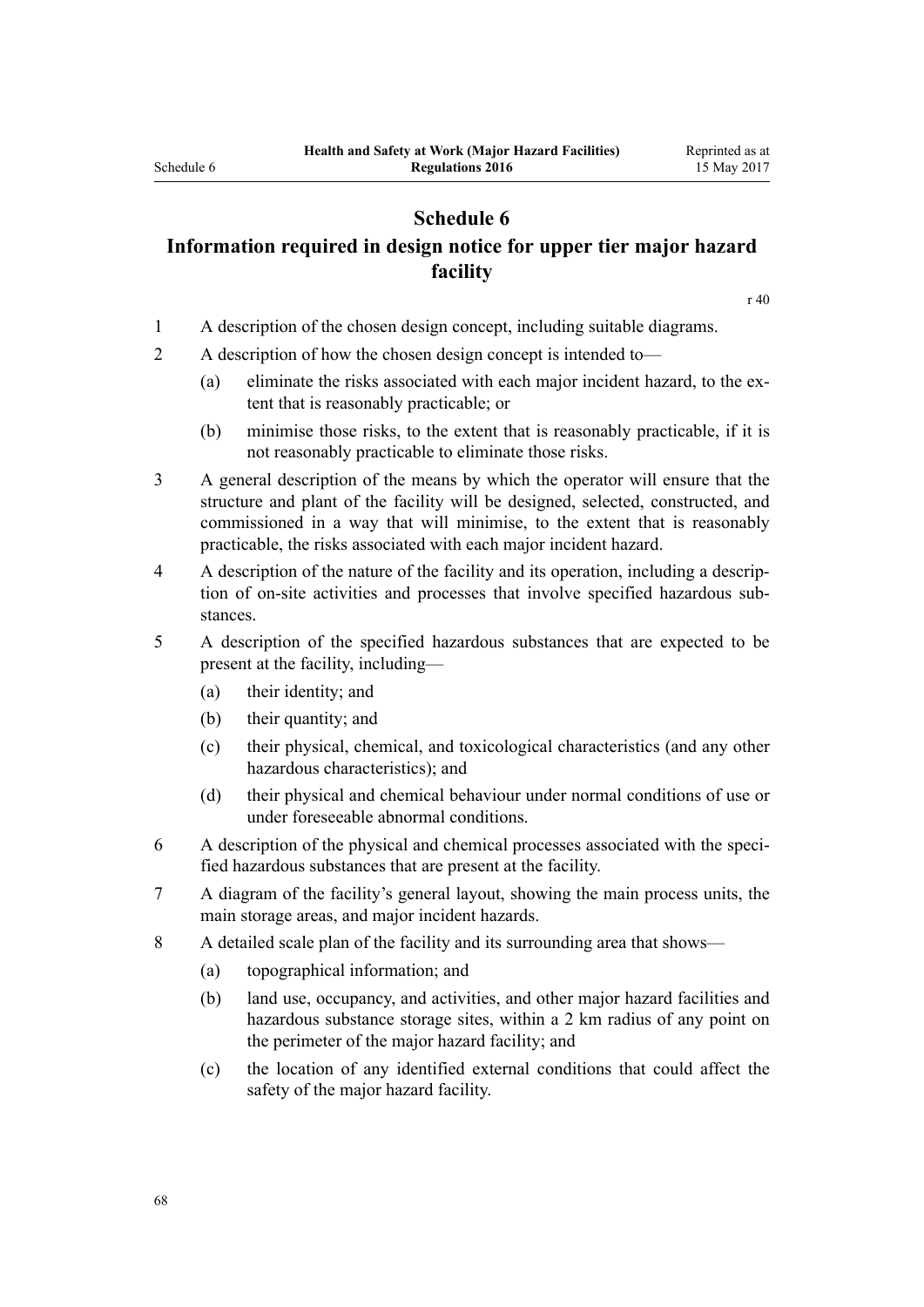## **Schedule 7 Information required in safety case for upper tier major hazard facility**

[rr 45,](#page-30-0) [47](#page-31-0), [49,](#page-32-0) [52](#page-33-0)

#### *Summary information*

1 A summary of the safety assessment, including—

- (a) the methodology used in the safety assessment; and
- (b) a list of the major incidents identified in the safety assessment.
- 2 A summary of the safety management system.
- 3 A summary of the emergency plan.

#### *Descriptive information*

- 4 A description of the engagement carried out with workers in the preparation of the safety case.
- 5 A description of the nature of the facility and its operation, including a description of on-site activities and processes that involve specified hazardous substances.
- 6 The particulars of all relevant New Zealand and international standards that have been applied, or will be applied, in relation to the facility or the plant used on or in connection with the facility.
- 7 A description of the specified hazardous substances and any other hazardous substances that are expected to be present at the facility, including—
	- (a) their identification by name and by any other means necessary for clear identification; and
	- (b) their quantity; and
	- (c) their physical, chemical, and toxicological characteristics (and any other hazardous characteristics); and
	- (d) their physical and chemical behaviour under normal conditions of use or under foreseeable abnormal conditions.
- 8 A description of the physical and chemical processes associated with the specified hazardous substances that are present at the facility.

## *Diagram of facility*

- 9 A diagram of the facility's general layout, showing—
	- (a) the main process units; and
	- (b) the main storage areas; and
	- (c) the control rooms; and
	- (d) the administrative buildings.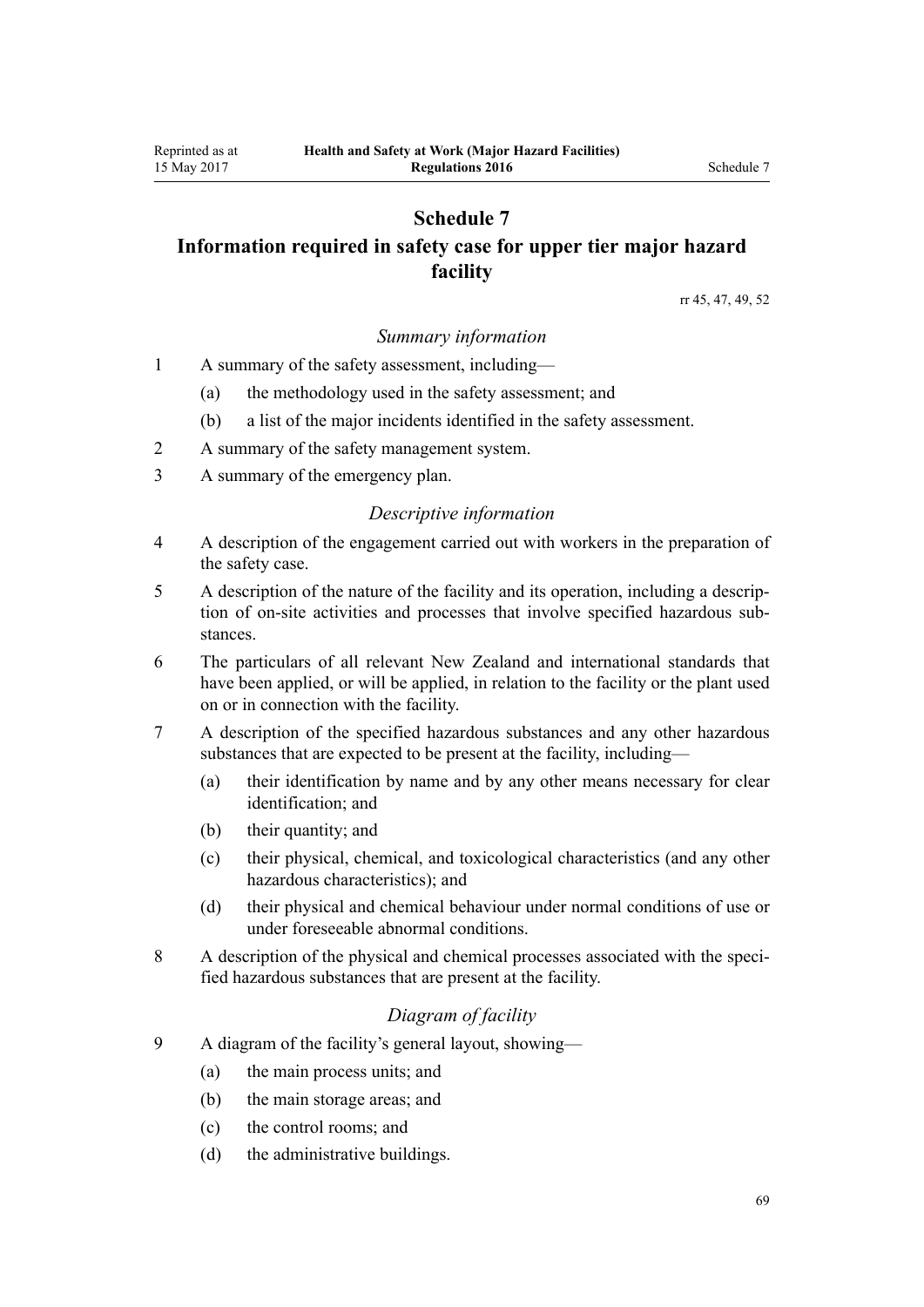#### *Pipelines*

- 10 A description of any pipeline connected to the facility that has the potential to cause or contribute to a major incident, including details of—
	- (a) the substances that it conveys; and
	- (b) its dimensions and layout; and
	- (c) its contained volume at declared maximum allowable operating pressure; and
	- (d) any equipment intended to ensure safety; and
	- (e) the design pressure (maximum allowable operating pressure) and temperature of its contents.

#### *Scale plans*

- 11 A detailed scale plan of the facility and its surrounding area that shows—
	- (a) topographical information; and
	- (b) land use, occupancy, and activities, and other major hazard facilities and hazardous substance storage sites that are known to the operator, within a 2 km radius of any point on the perimeter of the upper tier major hazard facility; and
	- (c) the location of any identified external conditions that could affect the safety of the major hazard facility.

#### *Operating and environmental conditions*

12 The particulars of the design or operational limits associated with environmental conditions in which the facility has been designed to operate.

#### *Demographic information*

13 Demographic information about the local community, including surrounding land uses, within a 2 km radius of any point on the perimeter of the upper tier major hazard facility, that are permitted by the local authority.

#### *Meteorological data*

14 Meteorological data relevant to the estimation of the effects of any major incident.

#### *Control and verification measures*

- 15 A detailed description of the equipment, processes, and procedures that are the major incident control measures and the performance standards for the major incident control measures.
- 16 A list of roles, responsibilities, and any resources (internal and external) able to intervene in the event of any failure of a control measure.

Schedule 7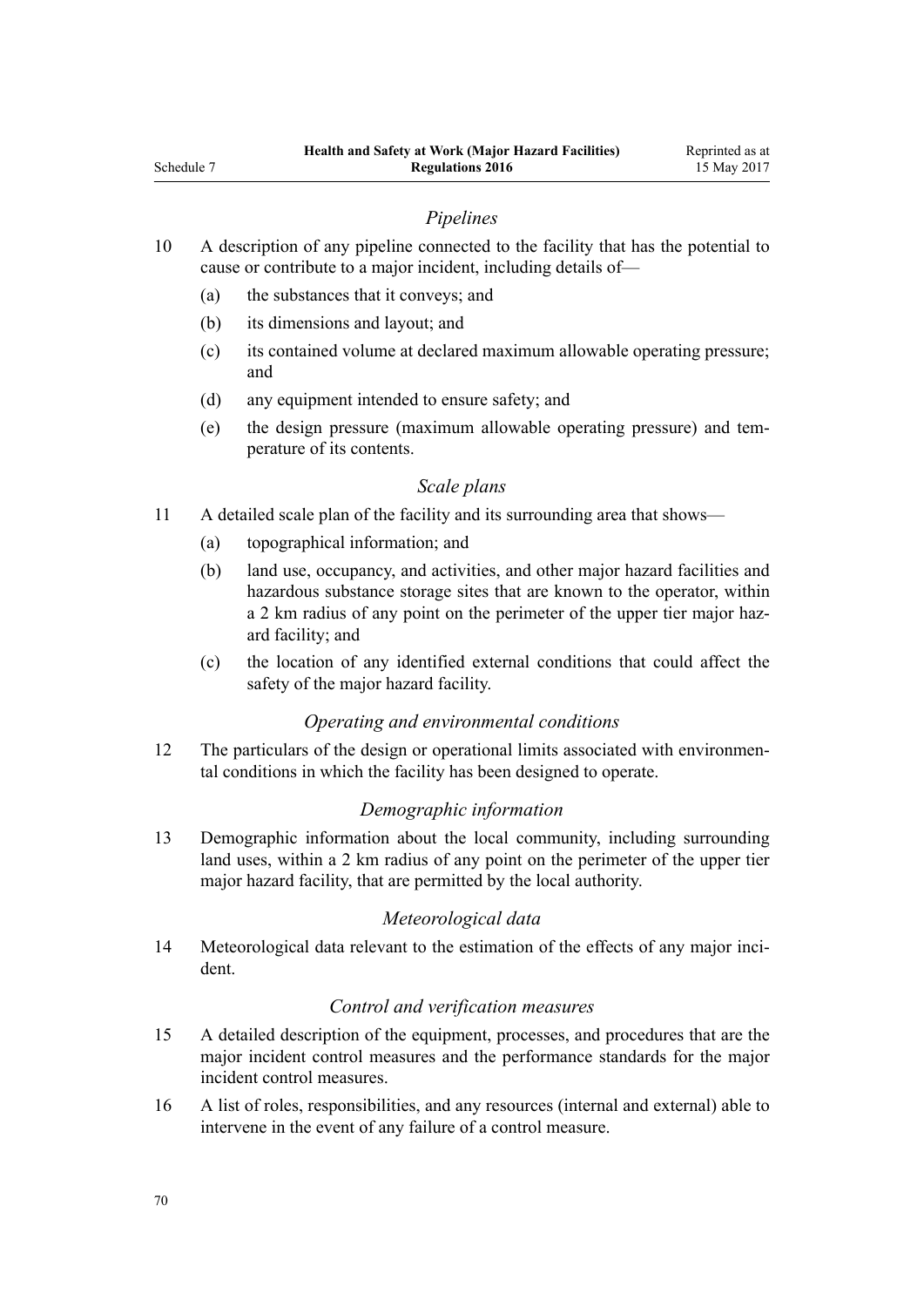- 17 A detailed description of the arrangements in place for independent and competent persons to verify that safety-critical elements are or will be suitable and will remain in good repair and condition throughout the life cycle of the facility, including a description of—
	- (a) the nature and frequency of examination and testing; and
	- (b) review and revision arrangements; and
	- (c) arrangements for the making and preservation of records.

### *Proposed facilities*

18 In relation to a proposed facility, a description of the steps that have been taken to ensure that safety has been incorporated into the design and construction of the upper tier major hazard facility.

#### *Officer's statement*

- 19 A statement signed by the officer of the operator (in the case of an operator who is an individual), or the most senior officer of the operator in New Zealand (in the case of any other operator), that—
	- (a) the information provided under this schedule is accurate and up to date; and
	- (b) all persons to be involved in the implementation of the safety management system have the knowledge and skills necessary to enable them to carry out their role safely and competently; and
	- (c) the control measures to be implemented by the operator will—
		- (i) eliminate the risk of a major incident occurring, to the extent that is reasonably practicable; or
		- (ii) if it is not reasonably practicable to eliminate the risk of a major incident occurring, minimise the risk to the extent that is reasonably practicable; and
	- (d) in the event of a major incident occurring, the control measures to be implemented by the operator will minimise the incident's magnitude and the severity of health and safety consequences to the extent that is reasonably practicable.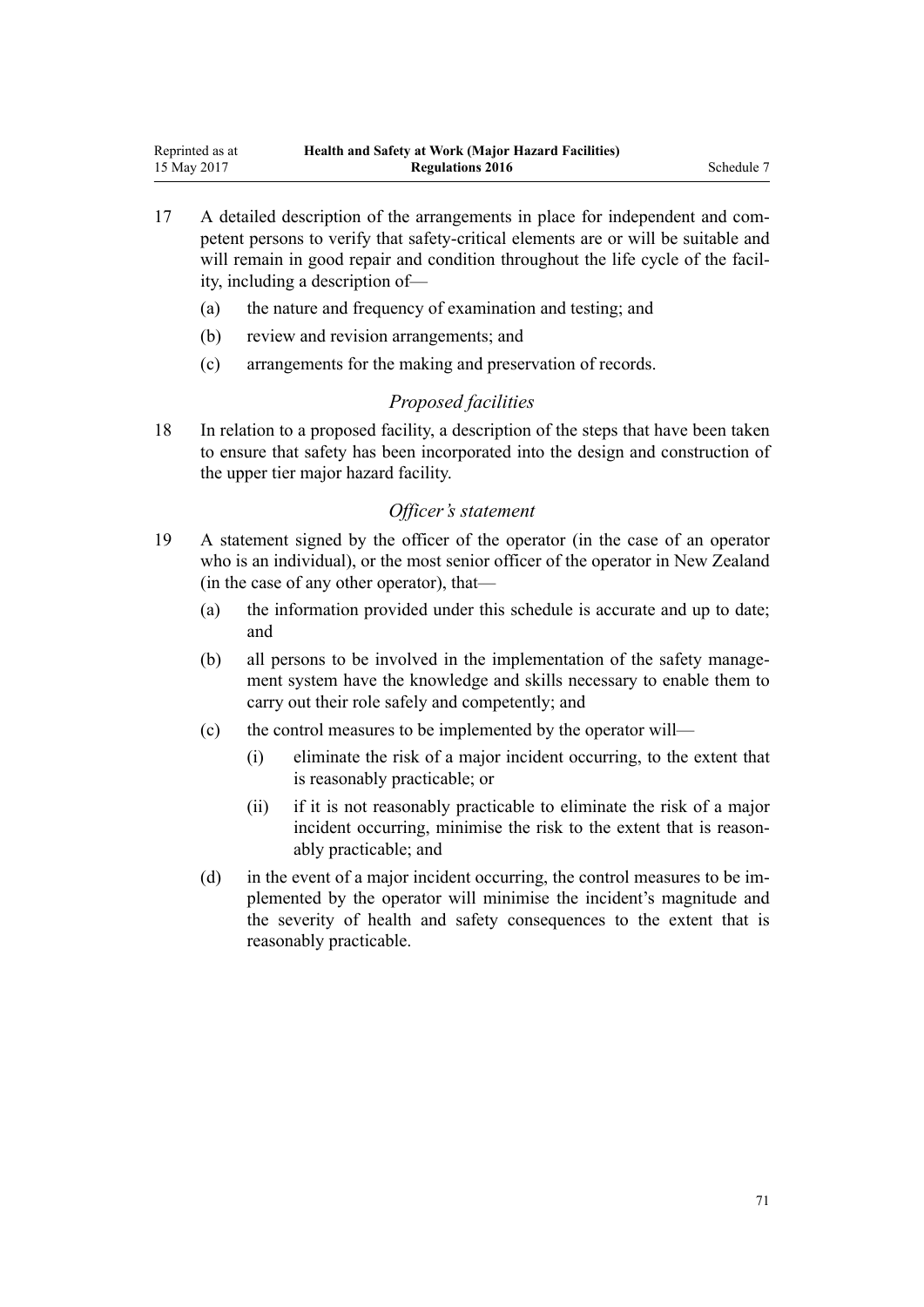## **Schedule 8 Fees and levies**

[rr 70,](#page-44-0) [72](#page-45-0)

<span id="page-71-0"></span>Schedule 8: inserted, on 1 September 2016, by [regulation 17](http://prd-lgnz-nlb.prd.pco.net.nz/pdflink.aspx?id=DLM6907732) of the Health and Safety at Work (Major Hazard Facilities) Amendment Regulations 2016 (LI 2016/174).

#### **1 Interpretation**

- (1) In this schedule, a major hazard facility is a **Type 1** major hazard facility if 1 or more of the following apply:
	- (a) every specified hazardous substance is only present or likely to be present for 1 or more of the following purposes:
		- (i) storage:
		- (ii) repacking:
		- (iii) distribution:
	- (b) every specified hazardous substance is only circulated in a closed circuit (including a refrigeration system):
	- (c) every specified hazardous substance is only used in a way that immediately consumes or dilutes the substance so that it ceases to be a specified hazardous substance.
- (2) In this schedule, a major hazard facility is a **Type 2** major hazard facility if it is neither Type 1 nor Type 3.
- (3) In this schedule, a major hazard facility is a **Type 3** major hazard facility if the specified hazardous substances present or likely to be present are used in a complex process that results in a physical or chemical change to the substances.
- (4) In subclause (3), a **complex process** includes the following:
	- (a) multiple processes (other than the processes set out in subclause (1)):
	- (b) 1 or more chemical reactions:
	- (c) 1 or more processes at high or low temperature.

## **Part 1 Fees for assessment of new safety case**

|                                          |         | Discounted fee for each  |
|------------------------------------------|---------|--------------------------|
| Type of upper tier major hazard facility | Fee (S) | additional facility (\$) |
| Type 1                                   | 45,000  | 36,000                   |
| Type 2                                   | 56,000  | 44.800                   |
| Type 3                                   | 67.000  | 54.000                   |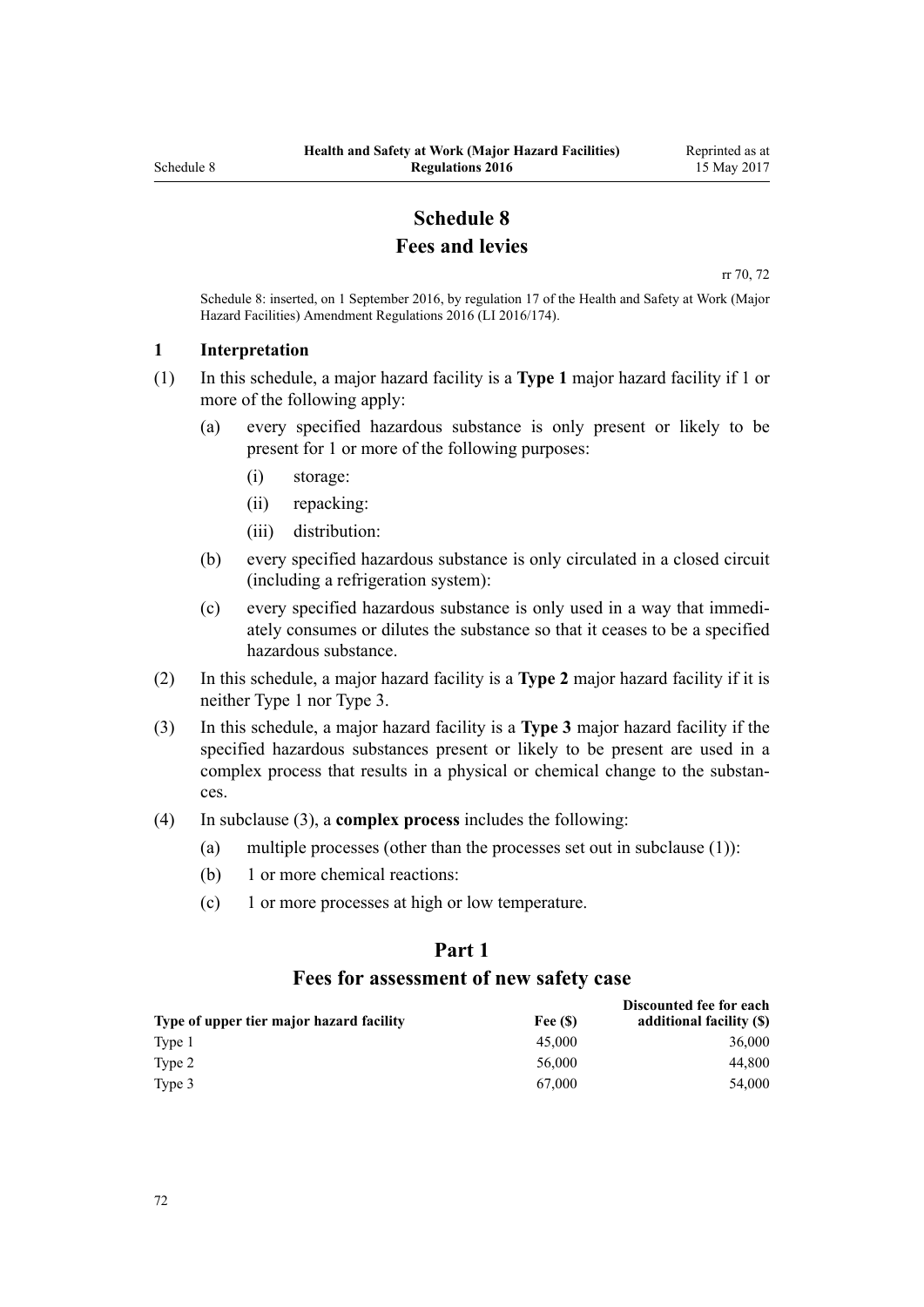# **Part 2**

## **Fees for assessment of revised safety case**

| Type of upper tier major hazard facility | Fee (S) | Discounted fee for each<br>additional facility (\$) |
|------------------------------------------|---------|-----------------------------------------------------|
|                                          |         |                                                     |
| Type 1                                   | 20,000  | 16,000                                              |
| Type 2                                   | 25,000  | 20,000                                              |
| Type 3                                   | 30.000  | 24,000                                              |

## **Part 3 Annual levies for major hazard facility**

| Category of major hazard facility       | Levy $(S)$ |
|-----------------------------------------|------------|
| Lower tier major hazard facility—Type 1 | 12,500     |
| Lower tier major hazard facility—Type 2 | 15,000     |
| Lower tier major hazard facility—Type 3 | 18,000     |
| Upper tier major hazard facility—Type 1 | 23,000     |
| Upper tier major hazard facility—Type 2 | 28,000     |
| Upper tier major hazard facility—Type 3 | 34,000     |

Michael Webster, Clerk of the Executive Council.

Issued under the authority of the [Legislation Act 2012](http://prd-lgnz-nlb.prd.pco.net.nz/pdflink.aspx?id=DLM2997643). Date of notification in *Gazette*: 18 February 2016.